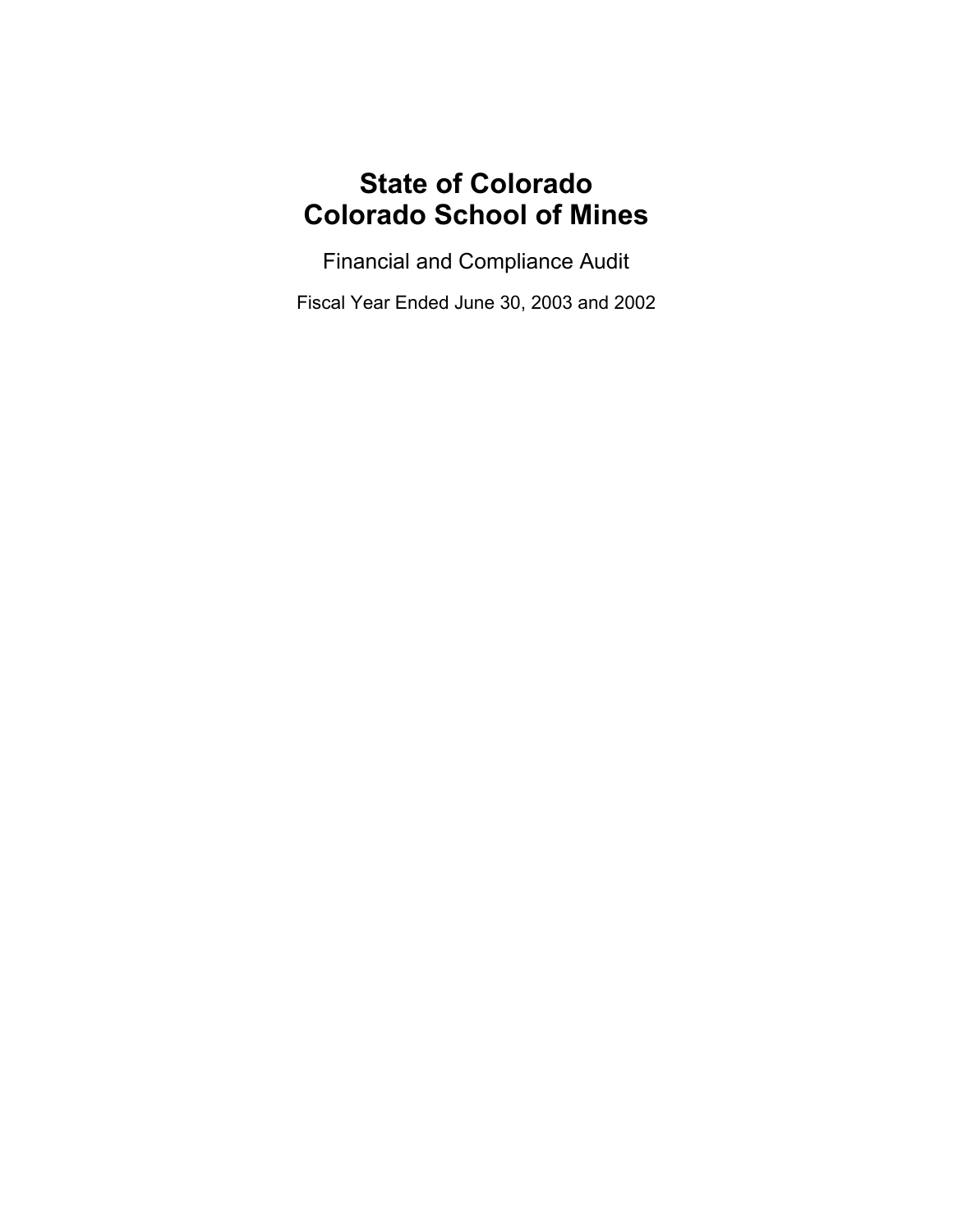## **LEGISLATIVE AUDIT COMMITTEE 2003 MEMBERS**

#### *Senator Ron Tupa*  **Chairman**

*Representative Tambor Williams*  **Vice-Chairman** 

*Senator Norma Anderson Representative Fran Coleman Representative Pamela Rhodes Senator Stephanie Takis Senator Jack Taylor Representative Val Vigil* 

#### **Office of the State Auditor Staff**

*Joanne Hill*  **State Auditor** 

*Sally Symanski*  **Deputy State Auditor** 

*Lou Skull*  **Legislative Auditor** 

BKD, LLP **Contract Auditors**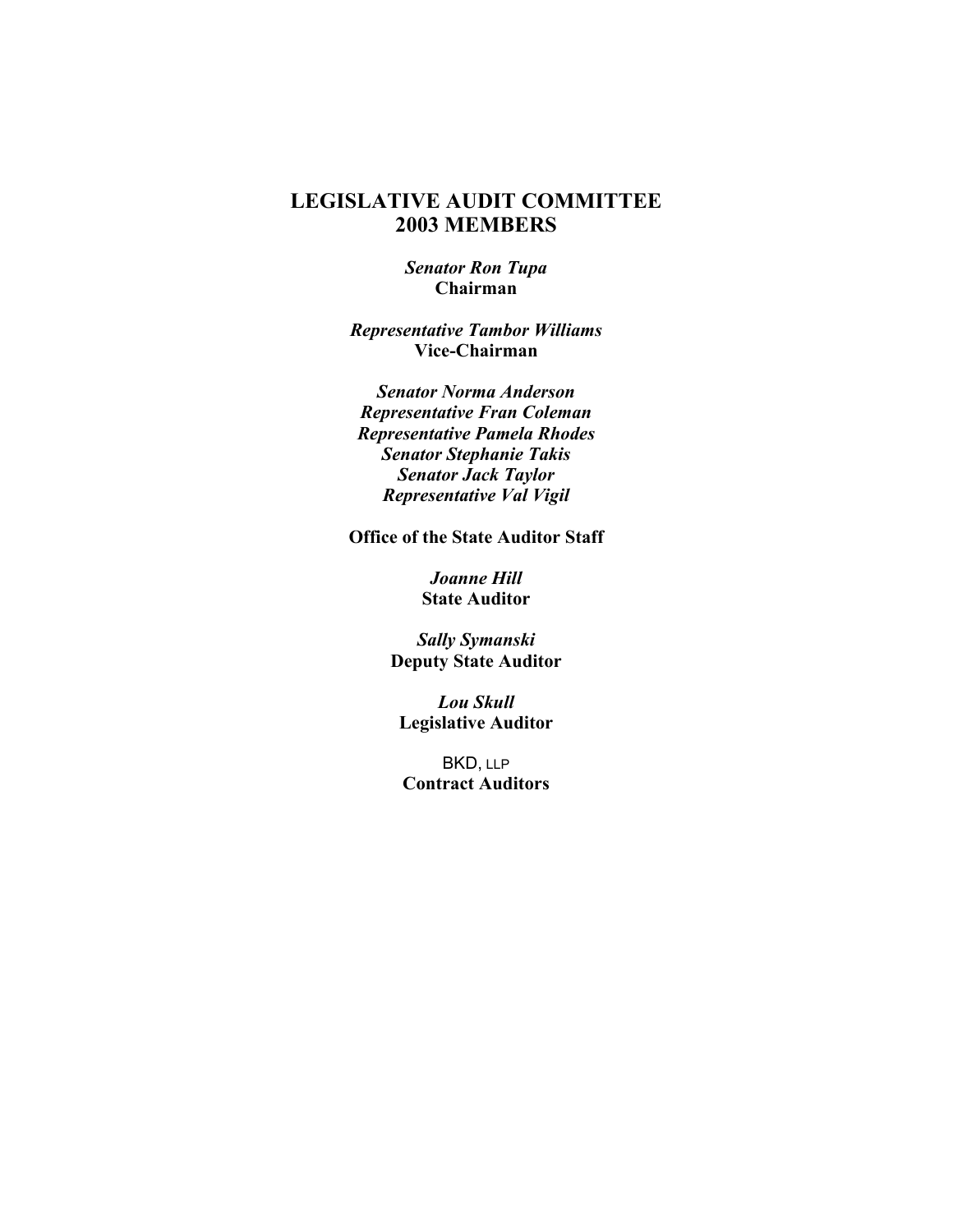# **State of Colorado Colorado School of Mines June 30, 2003 and 2002**

## **Contents**

| Independent Accountants' Report on Financial Statements and                                                                                      |
|--------------------------------------------------------------------------------------------------------------------------------------------------|
|                                                                                                                                                  |
| <b>Financial Statements</b>                                                                                                                      |
|                                                                                                                                                  |
|                                                                                                                                                  |
|                                                                                                                                                  |
|                                                                                                                                                  |
| Independent Accountants' Report on Compliance and Internal Control<br>Over Financial Reporting Based on the Audit of the Financial Statements    |
| Independent Accountants' Report on the Statement of Appropriations,<br><b>Expenditures, Transfers and Reversions of the State-Funded Student</b> |
| Statement of Appropriations, Expenditures, Transfers and Reversions of the<br>53                                                                 |
| Notes to the Statement of Appropriations, Expenditures, Transfers and                                                                            |
|                                                                                                                                                  |
|                                                                                                                                                  |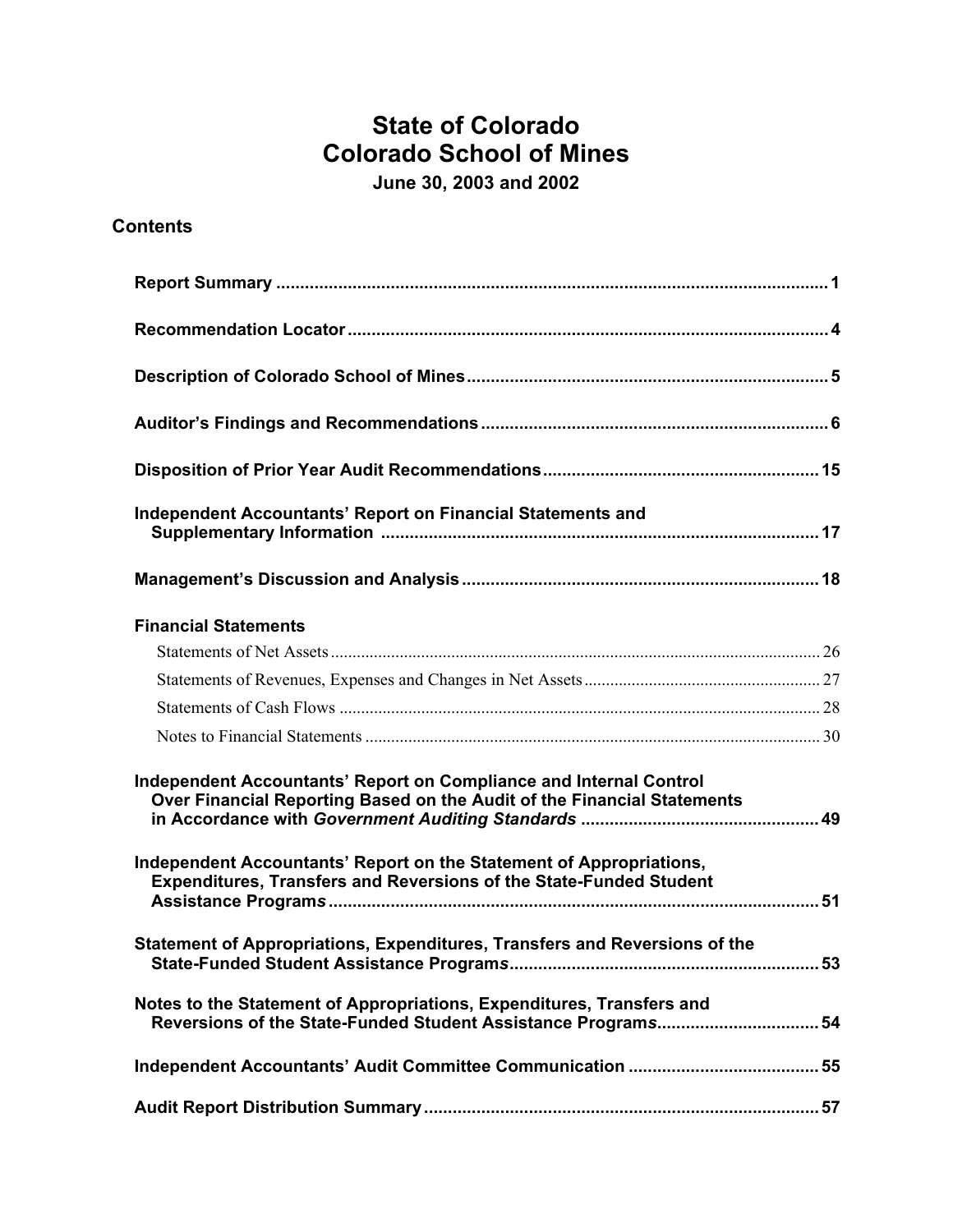# **State of Colorado Colorado School of Mines Report Summary June 30, 2003 and 2002**

### **Purposes and Scope of Audit**

The purposes and scope of this audit were to:

- Express an opinion on the financial statements of the Colorado School of Mines (the University) as of and for the year ended June 30, 2003, including consideration of internal control over financial reporting as required by auditing standards generally accepted in the United States of America and *Government Auditing Standards.*
- Express an opinion on the special purpose financial statements of the following auxiliary bond funds as of and for the year ended June 30, 2003, including consideration of compliance with certain bond indenture provisions.
	- ¾ Refunding and Improvement Revenue Bonds, Series 1993
	- ¾ Auxiliary Facilities Enterprise Revenue Bonds, Series 1996
	- ¾ Auxiliary Facilities Enterprise Revenue Bonds, Series 1997A and 1997B
	- ¾ Auxiliary Facilities Enterprise Revenue Bonds, Series 1999
	- ¾ Auxiliary Facilities Enterprise Refunding and Improvement Bonds, Series 2002

(The report for the auxiliary bond funds is issued under a separate cover.)

- Express an opinion on the separately issued financial statements of Colorado School of Mines Development Corporation as of and for the year ended June 30, 2003, issued under separate cover.
- Evaluate compliance with certain provisions of laws, regulations, contracts and grants governing the expenditure of federal and state funds for the year ended June 30, 2003.
- Issue a report on the University's compliance with certain provisions of laws, regulations, contracts and grants and on internal control over financial reporting based on our audit of the financial statements performed in accordance with *Government Auditing Standards.*
- Express an opinion on the Statement of Appropriations, Expenditures, Transfers and Reversions of State-Funded Student Assistance Programs of the University for the year ended June 30, 2003.
- Evaluate progress in implementing prior year audit recommendations.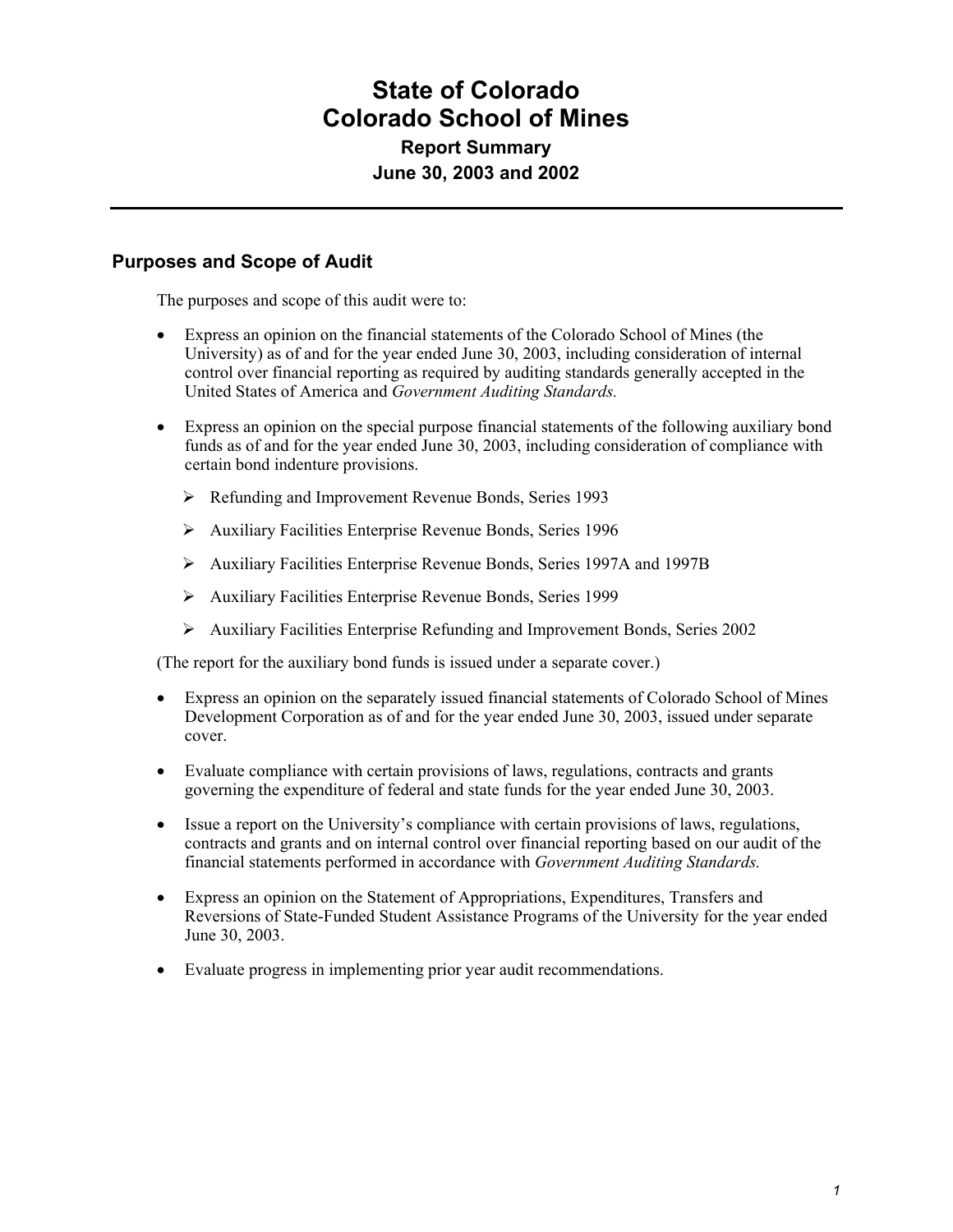**Report Summary (continued) June 30, 2003 and 2002** 

#### **Summary of Major Audit Comments**

#### *Audit Findings and Financial Statement Audit Report Section*

The Auditor's Findings and Recommendations Section contains the following:

- Federal regulations require that the University monitor subrecipients' compliance with federal rules, regulations and specific program requirements. The University did not maintain adequate documentation that it had met monitoring requirements.
- Federal regulations require that the University document the close-out of federal contracts. The University did not maintain adequate documentation of close-out procedures.
- The University is required to submit student change status to the lenders and guarantors of student loans. The transmissions made did not contain all of the required information to reflect current graduation status.
- Accounting staff at The University perform incompatible duties including receipt of cash, adjusting the general ledger and reconciling the bank account. The University also has an accounting staff that performs all tasks related to payroll, including preparing and recording payroll, creating and editing employees file and reconciling the payroll bank accounts to the general ledger. The University should limit, to the extent possible, performance of duties incompatible from an internal control prospective by individuals in the University's accounting department.
- The University records letter of credit expense reimbursements for federal research and development grant programs administered by the National Science Foundation (NSF) in a contra receivable account instead of to the individual grant receivable balances. Additionally, the grant receivable balances are not reconciled until the project is closed out. The lack of reconciliation results in the inability to easily determine accurate grant receivable balances and assess the aging of the grant receivables. The University should apply expense reimbursements to the appropriate grant receivable account and periodically reconcile individual grant receivable balances, as well as monitor the aging of the grant receivables.
- The University has not reviewed donor agreements for the contributions reported in nonexpendable net assets. The University should closely evaluate all gifts for donor restrictions to ensure that donors' wishes are properly reflected and properly reported in nonexpendable net assets when appropriate.
- As part of the audit process, multiple journal entries were necessary to correct the University's accounting records. Management should review entries throughout the year so that correcting entries at year-end are kept to a minimum. We also found that the exhibits provided to the State were incorrect at the time of original submission and did not agree to the supporting detail. Exhibits should be reviewed by management to ensure they are complete and accurate prior to being submitted to the State.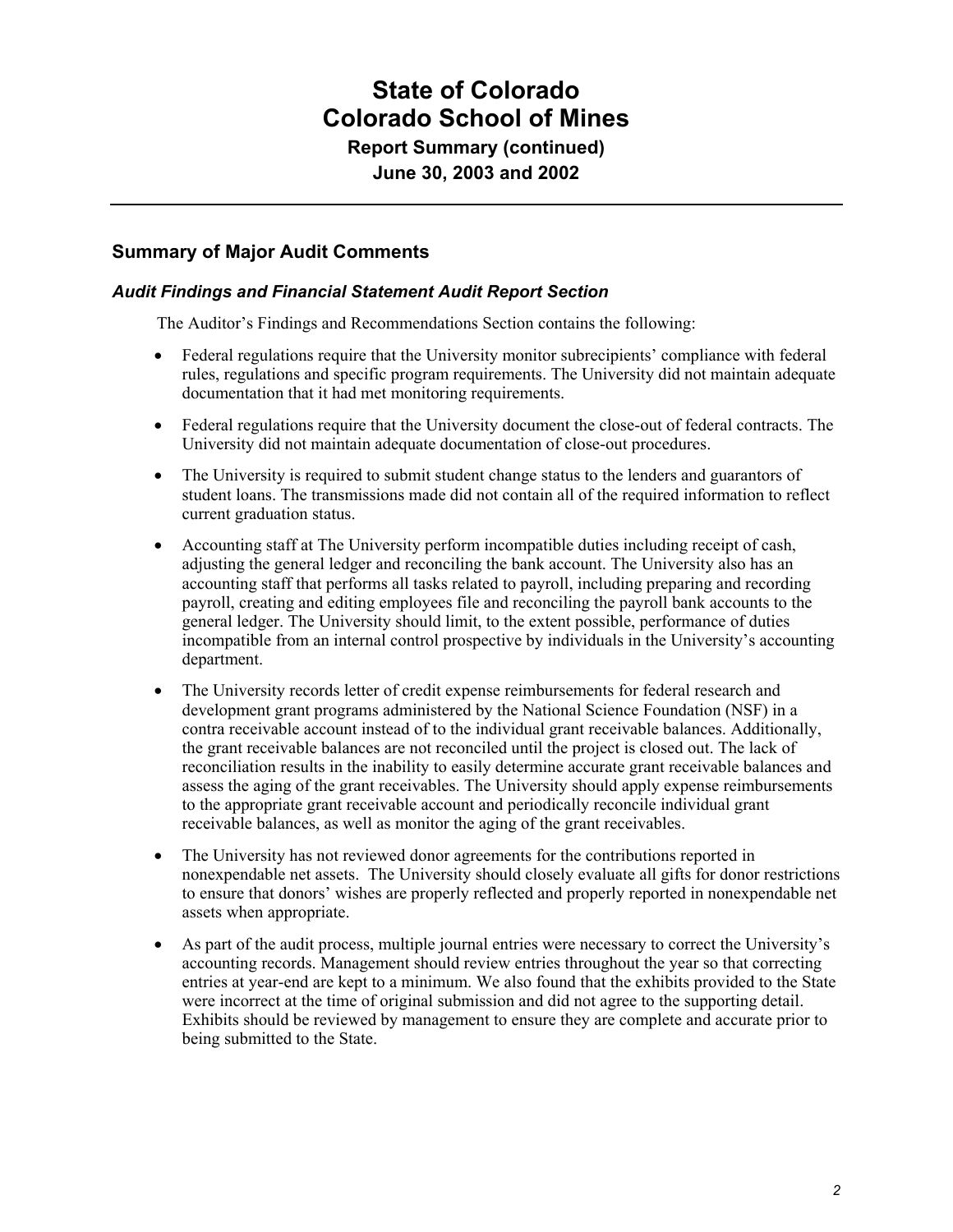## **Report Summary (continued) June 30, 2003 and 2002**

### **Summary of Progress in Implementing Prior Audit Recommendations**

The audit report for the year ended June 30, 2002, included nine recommendations. The disposition of these nine audit recommendations as of September 26, 2003, was as follows:

| <b>Status</b>         | <b>Number</b> |
|-----------------------|---------------|
| Implemented           |               |
| Partially implemented | 7             |
| Not implemented       |               |
| Total                 |               |

#### **Audit Opinions and Reports**

The independent accountants' reports included herein expressed unqualified opinions on the University's financial statements, special purpose financial statements of the University's auxiliary bond funds (under a separate cover), financial statements of Colorado School of Mines Development Corporation (under a separate cover) and the Statement of Appropriations, Expenditures, Transfers and Reversions of the State-Funded Student Assistance Programs as of and for the year ended June 30, 2003.

Reportable conditions in internal controls over financial reporting, due to a lack of segregation of accounting duties and over journal entries and exhibits provided to the state, were identified, neither of which is considered a material weakness.

No instances of noncompliance considered material to the financial statements were disclosed by the audit.

We did note certain areas in which the University could improve its internal controls and compliance procedures. These areas are discussed in the Auditor's Findings and Recommendations section of this report.

## **Significant Audit Adjustments**

Areas in which uncorrected misstatements were aggregated during the current engagement and pertaining to the latest period presented were determined by management to be immaterial, both individually and in the aggregate, to the financial statements as a whole, include fringe rate allocations for grants, depreciation on capital assets and classification of certain liabilities as current or long-term. The effect of the uncorrected misstatements, had they been recorded, would have been to decrease beginning of the year net assets as of June 30, 2002 by \$2,180,771, reduce the decrease in net assets by \$578,566 for the year ended June 30, 2003, decrease current and longterm assets by \$274,462 and \$1,500,000, respectively, and increase current and decrease long-term liabilities by \$82,567 and \$254,824, respectively.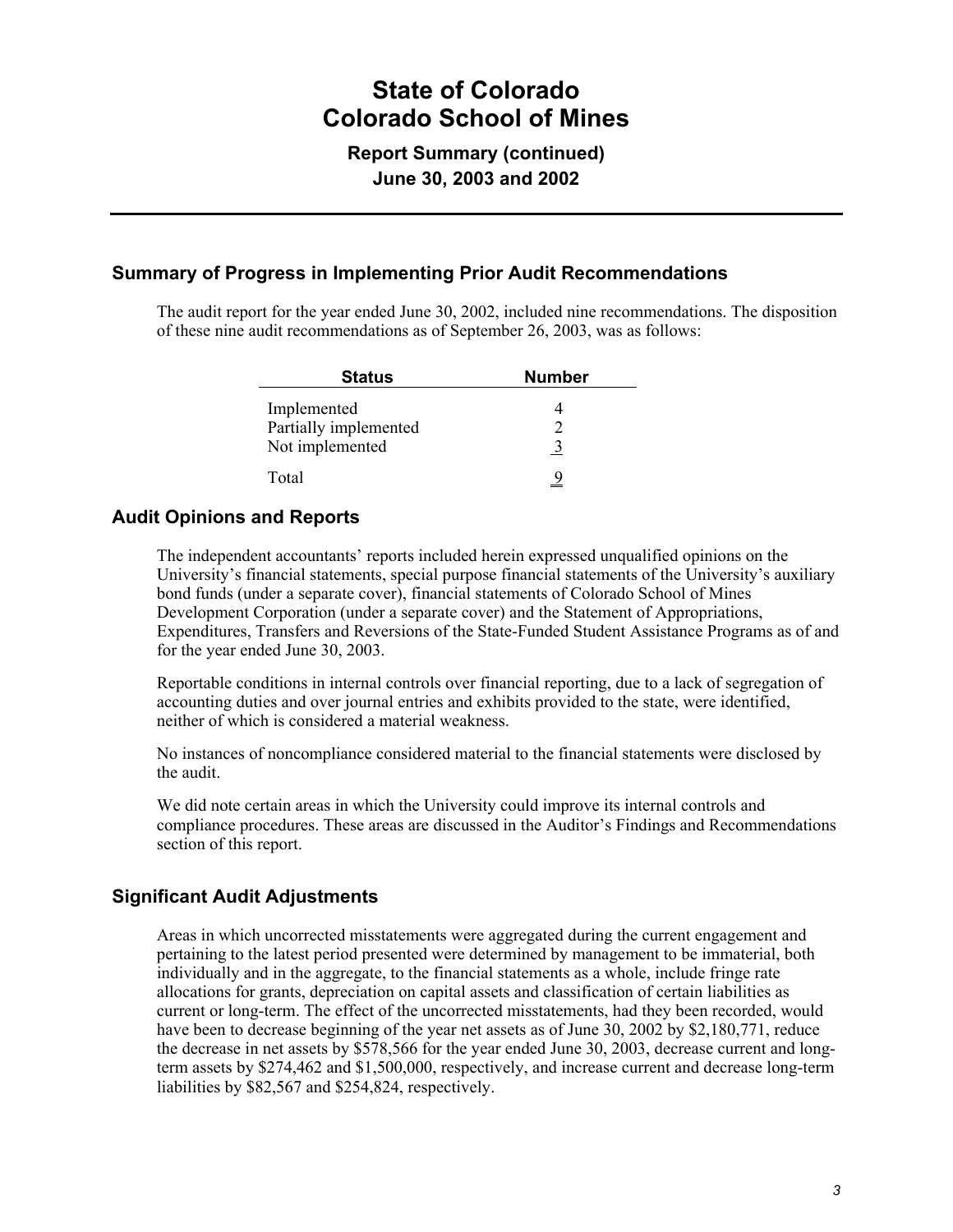**Recommendation Locator June 30, 2003 and 2002** 

| <b>Recommendation</b><br><b>Number</b> | Page<br><b>Number</b> | <b>Recommendation</b><br><b>Summary</b>                                                                        | <b>Response</b> | Implementation<br><b>Date</b> |
|----------------------------------------|-----------------------|----------------------------------------------------------------------------------------------------------------|-----------------|-------------------------------|
| $\mathbf{1}$                           | 6                     | Improve subrecipient monitoring.                                                                               | Agrees          | June 2004                     |
| $\overline{2}$                         | 8                     | Ensure that all grant close-out<br>procedures are properly<br>documented.                                      | Agrees          | Completed                     |
| 3                                      | 9                     | Ensure that transmissions to the<br>National Student Loan Data System<br>(NSLDS) are complete and<br>accurate. | Agrees          | June 2004                     |
| 4                                      | 10                    | Improve segregation of accounting<br>duties.                                                                   | Agrees          | April 2004                    |
| 5                                      | 12                    | Improve accounting process for<br>grant receivables.                                                           | Agrees          | April 2004                    |
| 6                                      | 13                    | Separate endowment and non-<br>endowment funds.                                                                | Agrees          | May 2004                      |
| 7                                      | 14                    | Review journal entries and exhibits<br>provided to the State.                                                  | Agrees          | May 2004                      |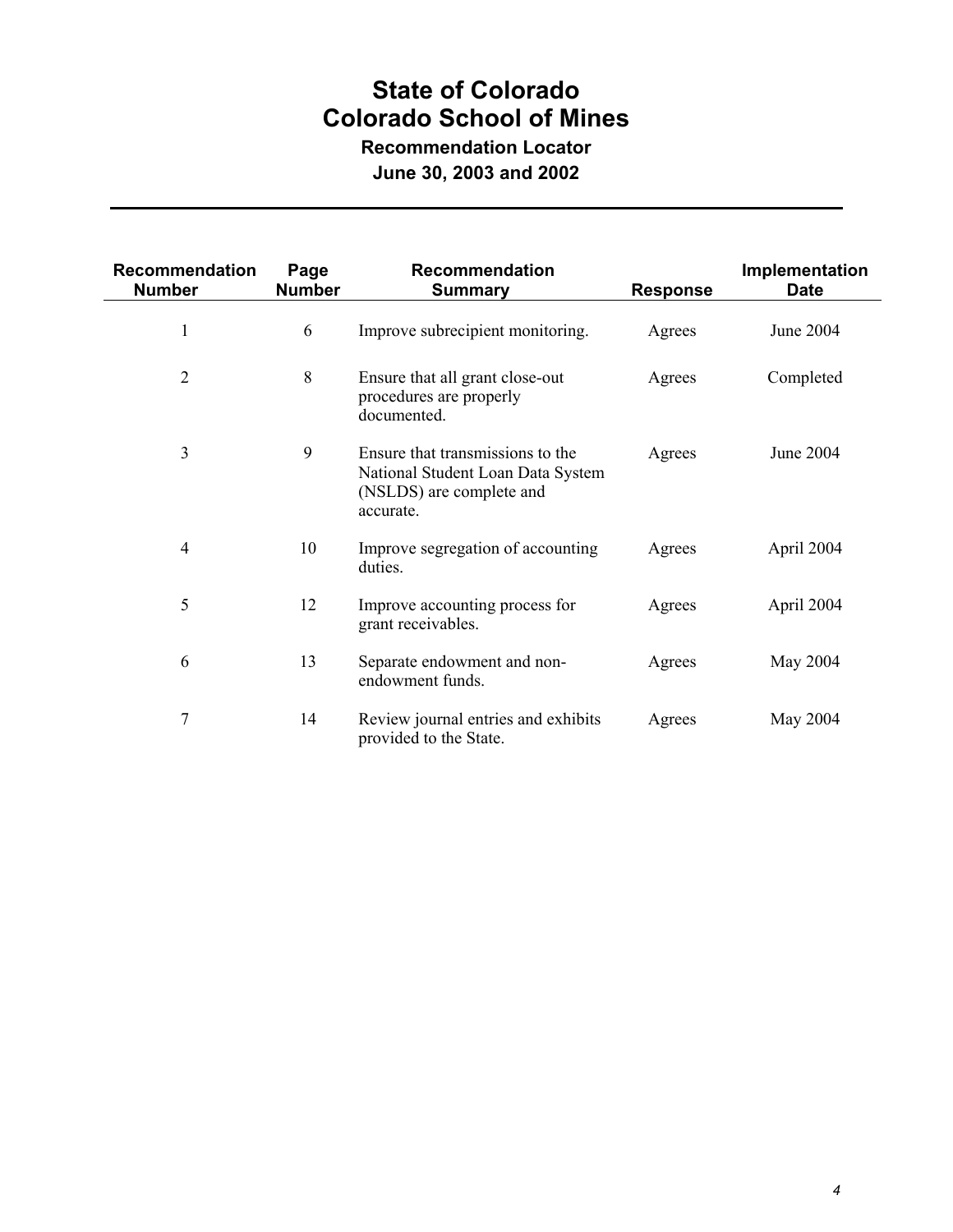# **State of Colorado Colorado School of Mines Description of Colorado School of Mines June 30, 2003 and 2002**

The Colorado School of Mines (the University) was founded on February 9, 1874. The University came under state control with statehood in 1876. The first diploma was granted in 1882. The authority under which the University operates is Article 40 of Title 23, C.R.S.

The Board of Trustees is the governing body of the University and is composed of seven members appointed by the Governor, with consent of the Senate, for four-year terms; and one nonvoting student member elected by the student body.

Financial support comes from student tuition and fees and from the State through an annual appropriation. Funds are augmented by government and privately sponsored research, private support from alumni and support from industry and friends, through the Colorado School of Mines Foundation, Inc.

The primary emphasis of the Colorado School of Mines is engineering and science education and research. The full-time equivalent (FTE) for student enrollment, faculty and staff of the University has been as follows:

#### **Student FTE Enrollment**

|      | <b>Resident Student</b><br>FTE. | <b>Non-Resident</b><br><b>Student FTE</b> | <b>Total Student</b><br>FTE. |
|------|---------------------------------|-------------------------------------------|------------------------------|
| 2001 | 2,251                           | 864                                       | 3,115                        |
| 2002 | 2,357                           | 858                                       | 3,215                        |
| 2003 | 2,485                           | 846                                       | 3,331                        |

#### **Faculty and Staff FTE**

|      | <b>Faculty FTE</b> | <b>Staff FTE</b> | <b>Total Faculty</b><br>and Staff FTE |
|------|--------------------|------------------|---------------------------------------|
| 2001 | 211                | 356              | 567                                   |
| 2002 | 227                | 362              | 589                                   |
| 2003 | 225                | 369              | 594                                   |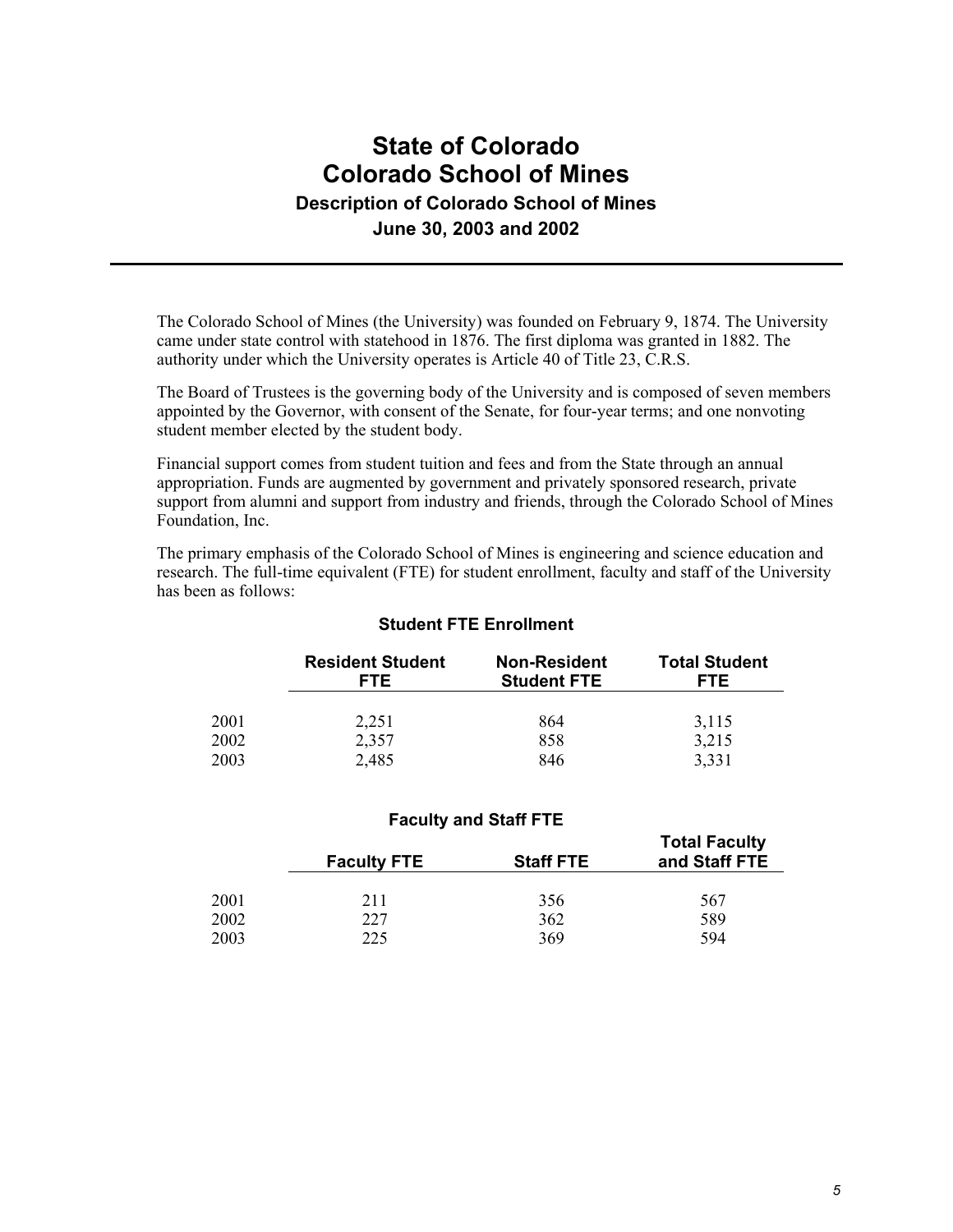**Auditor's Findings and Recommendations June 30, 2003 and 2002** 

### **Receipt and Use of Federal Funds**

The Colorado School of Mines (the University) participates in numerous federal grant programs throughout the year. These grants are largely for research and development programs within the University and for student financial aid. Research and development and student financial aid were tested as major programs under the *Office of Management and Budget (OMB) Circular A-133* for the year ended June 30, 2003. During the year, the University had expenditures under these federal grants of \$18.3 million. Our testing noted instances of noncompliance with the requirements of federal grants or OMB Circular A-133 as follows in Recommendations 1 through 3.

#### *Improve Subrecipient Monitoring*

In the fiscal year ending June 30, 2003, the University reported on its Schedule of Federal Assistance funds passed through to subrecipients of \$4,448,635 in nineteen programs.

The requirements set forth in the OMB Circular A-133 provide that pass-through entities (in this case the University) obtain reasonable assurance that federal award information and compliance requirements are identified to subrecipients, subrecipient activities are monitored, subrecipient audit findings are resolved and the impact of any subrecipient noncompliance on the pass-through entity is evaluated. Also, the pass-through entity should perform procedures to provide reasonable assurance that the subrecipient obtains required audits and takes appropriate corrective action on audit findings. During our testing of research and development grants we found that the University did not adequately document information about its subrecipient monitoring.

The University designates a principal investigator for each grant, usually a university professor. This investigator is responsible for approving all expenditures submitted by subrecipients and for supervision of the subrecipient. While proper supervision may be occurring, the University did not have documentation to support the monitoring process. Without the documentation, it is not possible to determine if all federal requirements had been met.

The University should maintain a database that lists all subrecipients. The database should document that the subrecipients have received an OMB Circular A-133 audit and are aware of the guidelines of this regulation. University personnel should then document their review of the audit and respond to any reported findings and questioned costs. If the University does not receive an A-133 audit from the subrecipient a certification letter should be sent to the subrecipient. The subtitles on the certification letter should include the following: 1) audit not complete, 2) audit complete/no findings, 3) audit complete/related findings or 4) not subject to audit. The database should also track any other communication or monitoring of the subrecipient by the principal investigator. If a certification letter or A-133 audit is not returned, the subrecipient should be considered not in compliance. If a subrecipient is not in compliance, the principal investigator should be notified. The principal investigator should inform the subrecipients that payments will be withheld until they are in compliance with the regulations.

This recommendation was made in the prior three years audit and has not been corrected.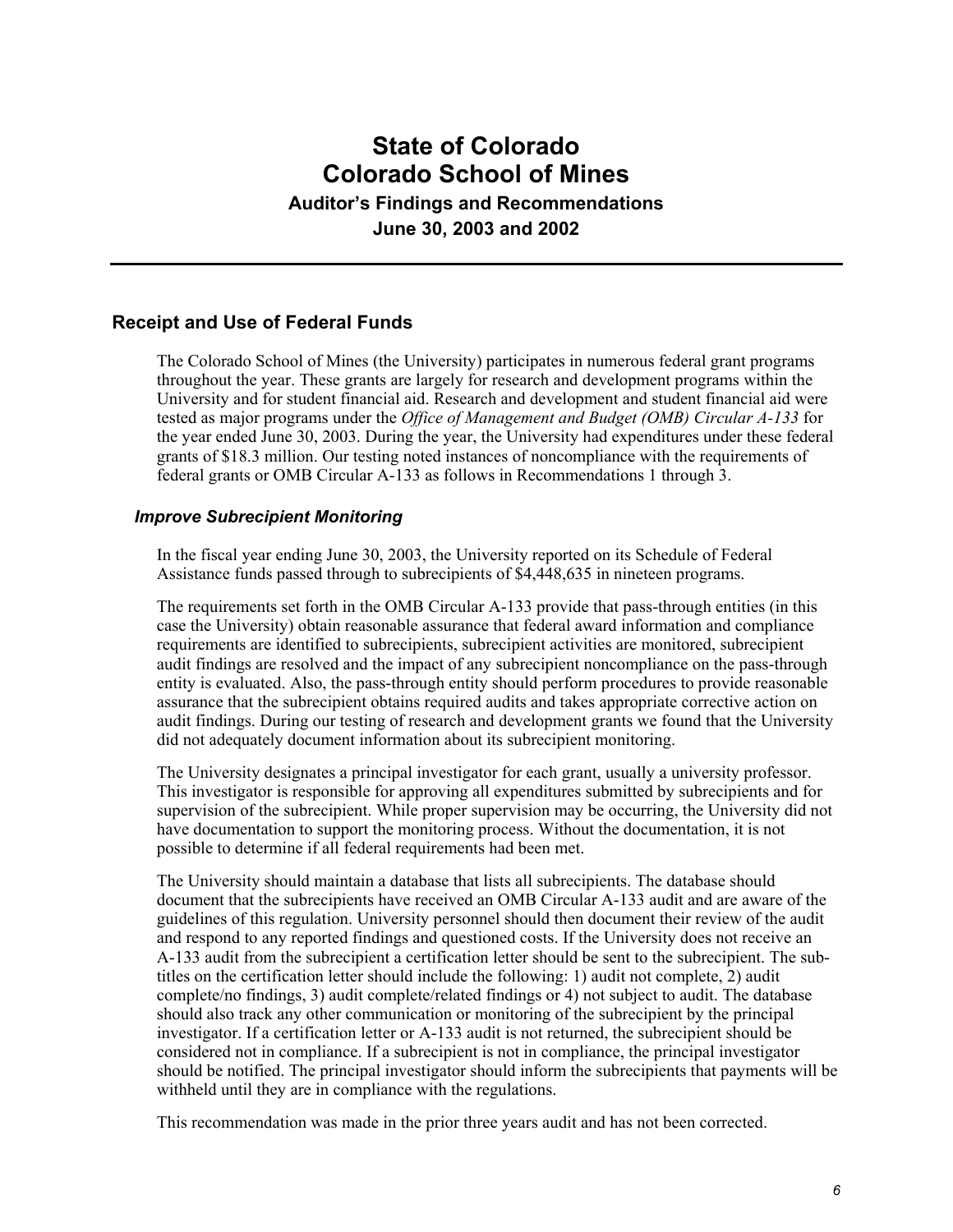## **Auditor's Findings and Recommendations (continued) June 30, 2003 and 2002**

#### **Recommendation No. 1**

The University should develop subrecipient monitoring documentation policies and procedures to help ensure that subrecipient files are properly maintained and provide documentation for the monitoring that has occurred.

## **Colorado School of Mines Response**

The University agrees.

Procedures were defined and documented in May 2003 for collecting the subrecipient financial information, outlining when letters to the subrecipients will be mailed and defining the response tracking requirements and instructions for the Controller to withhold and suspend payments to subrecipients who fail to respond. Full implementation of the recommendation will occur by the end of fiscal year 2004.

Implementation Date: June 2004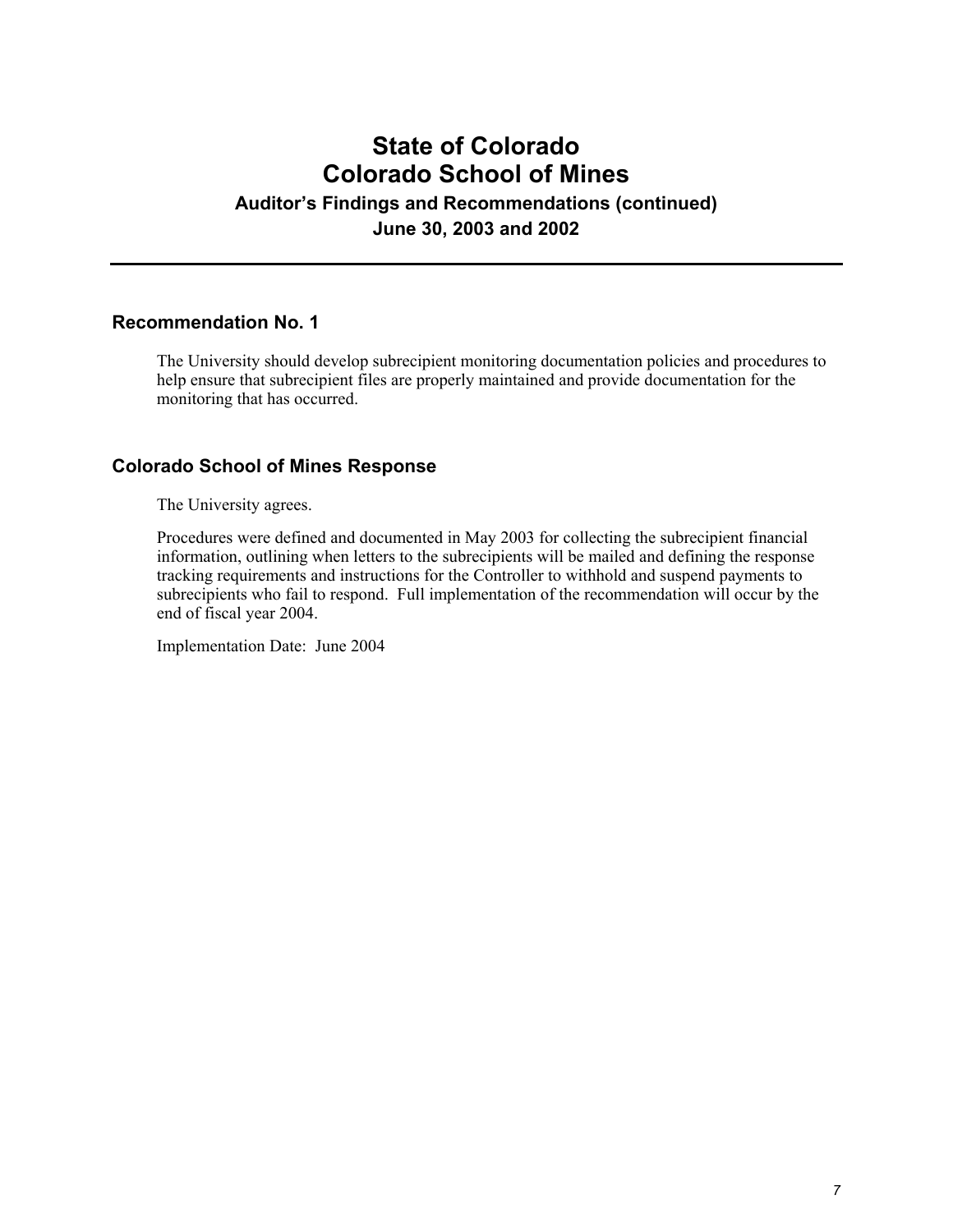**Auditor's Findings and Recommendations (continued) June 30, 2003 and 2002** 

#### **Proper Close-out Procedures**

During the year ended June 30, 2003, the University completed approximately 100 projects for which it received federal research and development grants. To ensure compliance with applicable laws, regulations and provisions of each grant, the University documents "close-out" procedures for each project completed. Documentation of close-out procedures includes contractual and financial status checklists and conversation logs between the department receiving the grant and the grantor. Close-out procedures are in place to ensure that additional expenses are not charged to the project after it has been completed. In our testing, 2 of the 20 closed projects tested lacked written documentation of close-out procedures due to an oversight in the grant department. While we did not observe improper expenditures in this grant, there is risk to the University when the policies aren't followed.

#### **Recommendation No. 2**

The University should follow its policies and procedures to help ensure close-out procedures are documented for each project completed to prevent erroneous expenses being charged to these projects and help ensure compliance with applicable laws and regulations.

#### **Colorado School of Mines Response**

The University agrees.

The department director has reviewed the close out procedures with the staff and is confident that the procedures will be followed in the future.

Implementation Date: Completed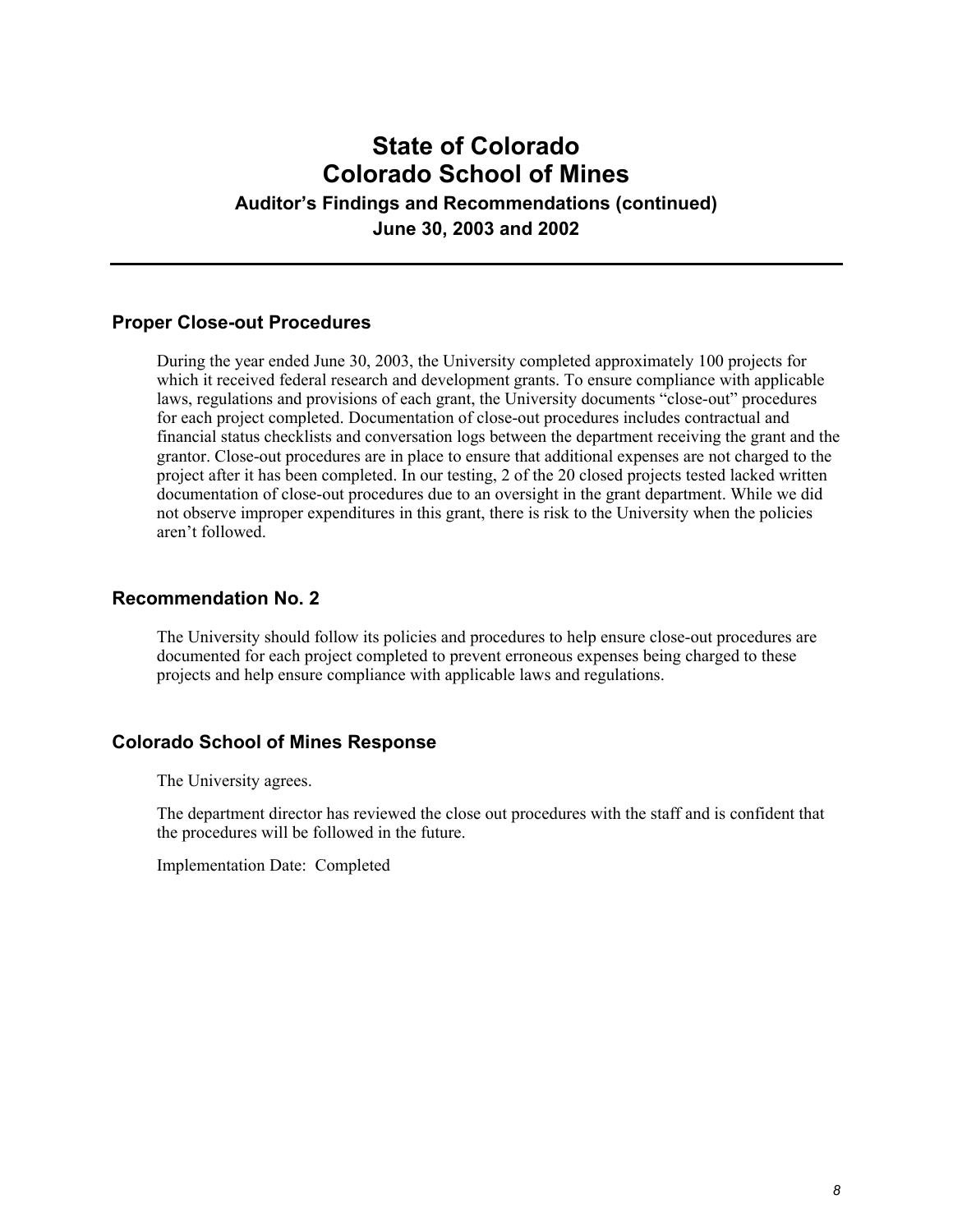**Auditor's Findings and Recommendations (continued) June 30, 2003 and 2002** 

#### **Transmissions to the National Student Loan Data System**

The University has 1,842 students who received approximately \$8,380,031 in loans under the Federal Family Education Loan (FFEL) program. Under the FFEL program, the University is required to communicate to lenders and guarantors changes in student status when students graduate, withdraw or drop out. The University performs the required communication through the National Student Loan Data System (NSLDS). The University transmits all required information to NSLDS which makes the information available to lenders and guarantors. The transmission to NSLDS for 360 spring graduates did not include final grades for the spring semester; as a result graduation dates were not included for students that graduated in May 2003. This was due to the transmission being sent to NSLDS prior to the final grades being entered into the system. The University did retransmit the information once the problem was detected. This is a violation of the provisions of the FFEL program. As a result of NSLDS not receiving this information, and therefore, the lenders not receiving graduation dates, students that graduated would not have gone into repayment status on their loans at the correct time. The University should determine the cause of the missing information and develop a report review system to ensure all required fields are communicated in the future.

This recommendation was made in the prior year audit and has not been corrected.

## **Recommendation No. 3**

The University should develop policies and procedures to help ensure that all communications with NSLDS are complete, accurate and timely.

#### **Colorado School of Mines Response**

The University agrees.

The office is currently under new management, following the hiring of a new Registrar, and controls have been added at the end of the Fall 2003 semester to avoid this problem in the future. These controls include requiring that the Registrar review and approve the file prior to submission. The Fall 2003 final file was sent on time, with the appropriate information, after grades and degrees were posted.

Implementation Date: June 2004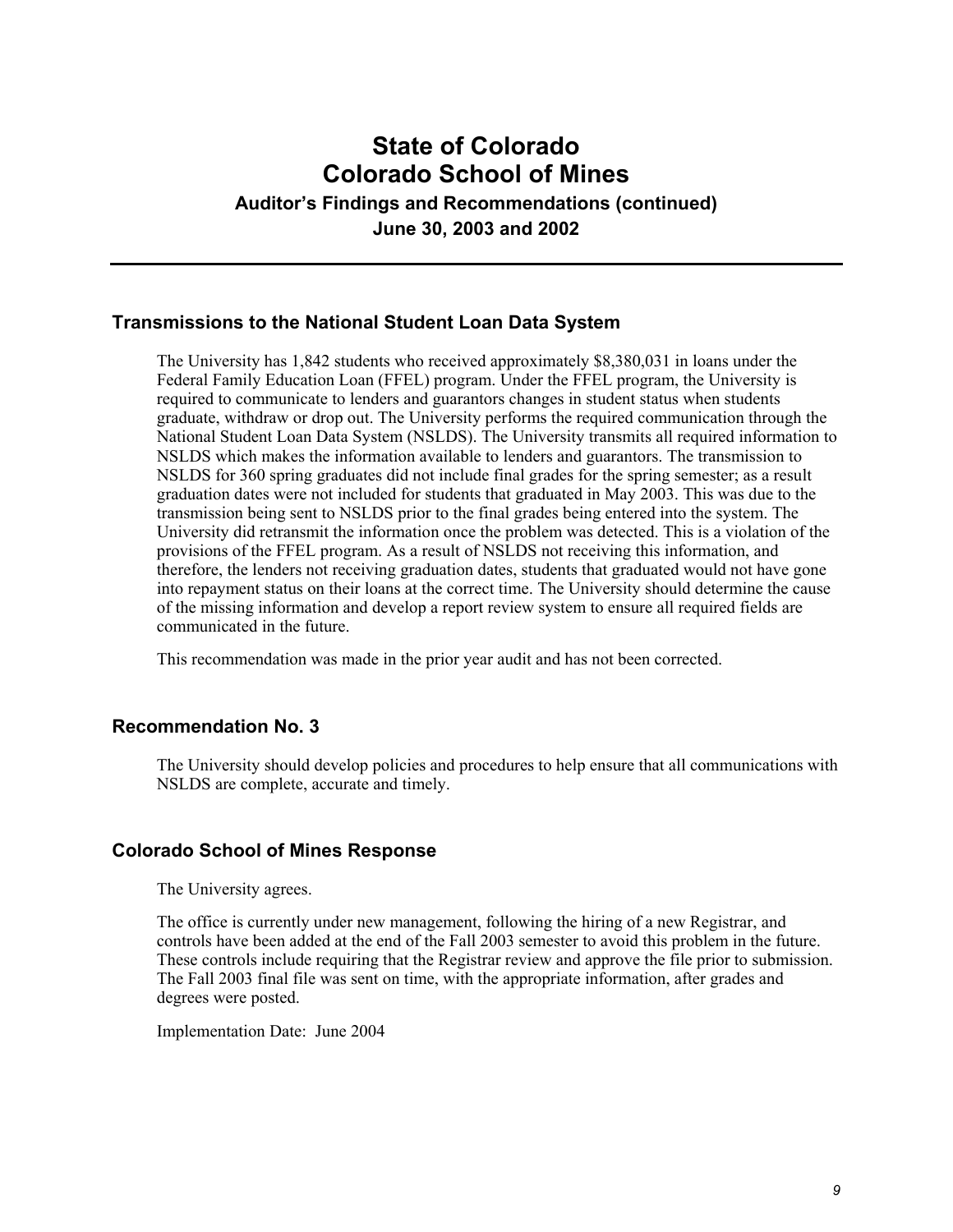**Auditor's Findings and Recommendations (continued) June 30, 2003 and 2002** 

## **Segregation of Duties**

Segregation of accounting duties is an essential element of effective internal control, involving the separation of custody of assets from related recording and monitoring of transactions. We have identified three accounting department employees who can perform duties relating to custody of assets, recording of transactions and reconciling the transactions for cash receipts. These employees can receive cash payments when the regular cashiers are not available, adjust student accounts, reconcile student accounts receivable detail with the general ledger balances and reconcile the cash receipts to the bank account thereby giving these employees complete access to the accounting cycle and creating risk to the University that errors or intentional defalcations could be committed by these employees and go unnoticed. These duties should be changed so that the custody of assets (i.e. receiving cash) is separated from the recording and monitoring functions in order to decrease the risk of errors and irregularities.

We also identified one accounting department employee who can perform duties relating to custody of assets, recording of transactions and reconciling the transactions for payroll. This employee can generate payroll, add and edit an employee in the system, record payroll, authorize electronic fund transfers as well as reconcile the payroll accounts to the general ledger. This situation could result in this employee adding a fictitious employee, making unauthorized payroll adjustments or issuing a check without being detected. These duties should be separated so that the access to the assets (i.e. making payroll payments) is separated from the recording and monitoring functions of payroll in order to decrease the risk of fraud.

## **Recommendation No. 4**

The University should limit, to the extent possible, performance of duties that are incompatible from an internal control prospective by individuals within the University's accounting department by implementing the following:

- a) The position(s) that collects the cash receipts should not have access to change the student accounts or reconcile the accounts.
- b) The position that has access to change payroll records should not have access to issue or reconcile payroll.
- c) Management review procedures that monitor all functions. The performance of this management review should be documented.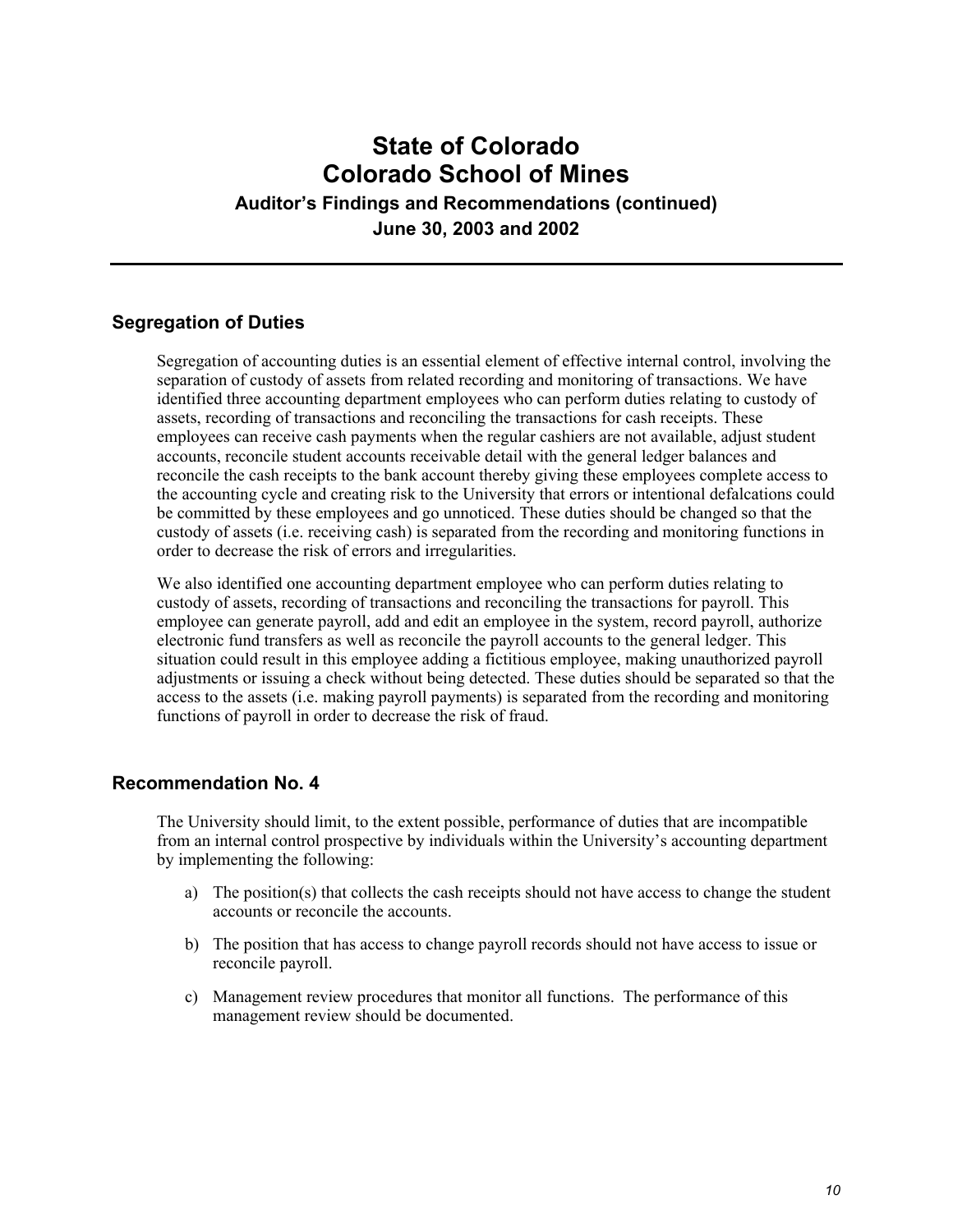## **Auditor's Findings and Recommendations (continued) June 30, 2003 and 2002**

### **Colorado School of Mines Response**

The University agrees.

Due to the limited number of professional accountants and staff within Fiscal Services, optimal separation of duties is sometimes difficult to achieve. The organization replaced one professional accountant and added an assistant controller in 2003. With these changes, the new Controller is reviewing responsibilities and will be reorganizing duties and account reconciliation responsibilities.

Issue:

- a) The new Accounts Receivable Manager and Controller will be reviewing the cash receipts operation to design a schedule that will minimize the ability of the accounts receivable staff to handle cash and make changes to the student account. The Accounts Receivable Manager no longer is in a position to handle cash.
- b) The Payroll Manager no longer has the ability to change payroll records. The Payroll Manager will no longer reconcile the payroll bank account.
- c) As part of the review described above, procedures will be developed to document the monitoring of accounting functions.

Implementation Date: April 2004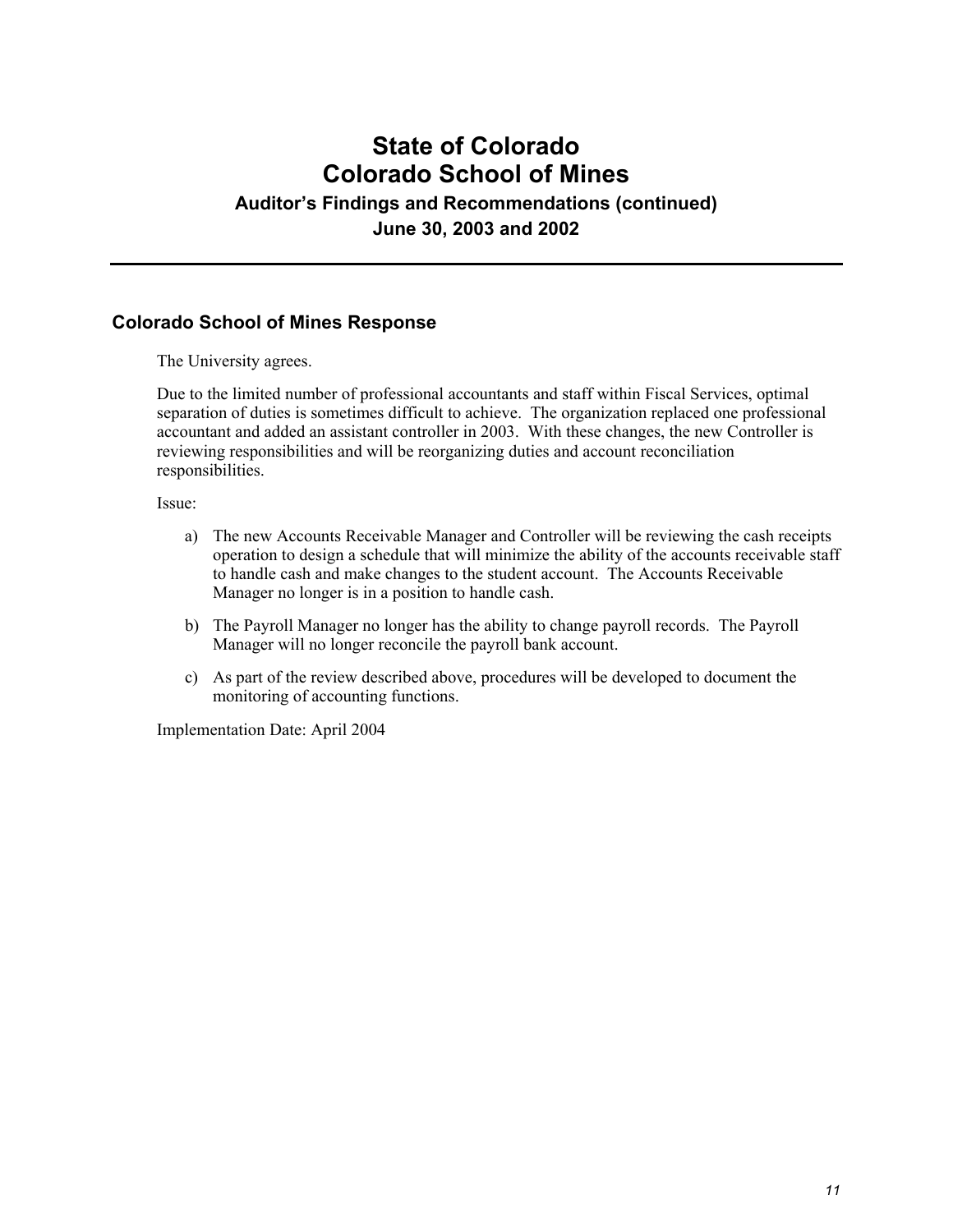**Auditor's Findings and Recommendations (continued) June 30, 2003 and 2002** 

#### **Improving Accounting Process for Grant Receivables**

The University participates in a large number of federal research and development grant programs administered by the National Science Foundation (NSF). During 2003, the University received \$3.4 million in grant revenue from the NSF. These grants are primarily funded through a letter of credit with NSF. As qualified expenses are incurred under each individual grant, the University records a grant specific receivable. All subsequent draws on the letter of credit for expense reimbursement are recorded in the general ledger as a credit to a contra receivable account. The grant specific receivable accounts are not reconciled until the project is closed out. The lack of reconciliation results in the inability to easily determine accurate grant receivable balances and to assess the aging of the grant receivables. We also noted that many balances of the grant receivables appear to have been inactive for many years. By not reconciling these accounts the University risks not timely collecting amounts due. The University should develop policies and procedures to ensure that reimbursements received are applied to the appropriate grant receivable account. Additionally, the University should periodically reconcile the activity in the individual accounts to reimbursement requests and individual grant summary schedules.

#### **Recommendation No. 5**

The University should develop policies and procedures to ensure that individual grant account receivable balances are reconciled periodically and that appropriate collection efforts occur when necessary.

#### **Colorado School of Mines Response**

The University agrees.

The Accounts Receivable Manager and two of the three billing staff were replaced in the fall of 2003. The change in personnel will provide the opportunity to review, document and implement the grants receivable reimbursement process.

Implementation Date: April 2004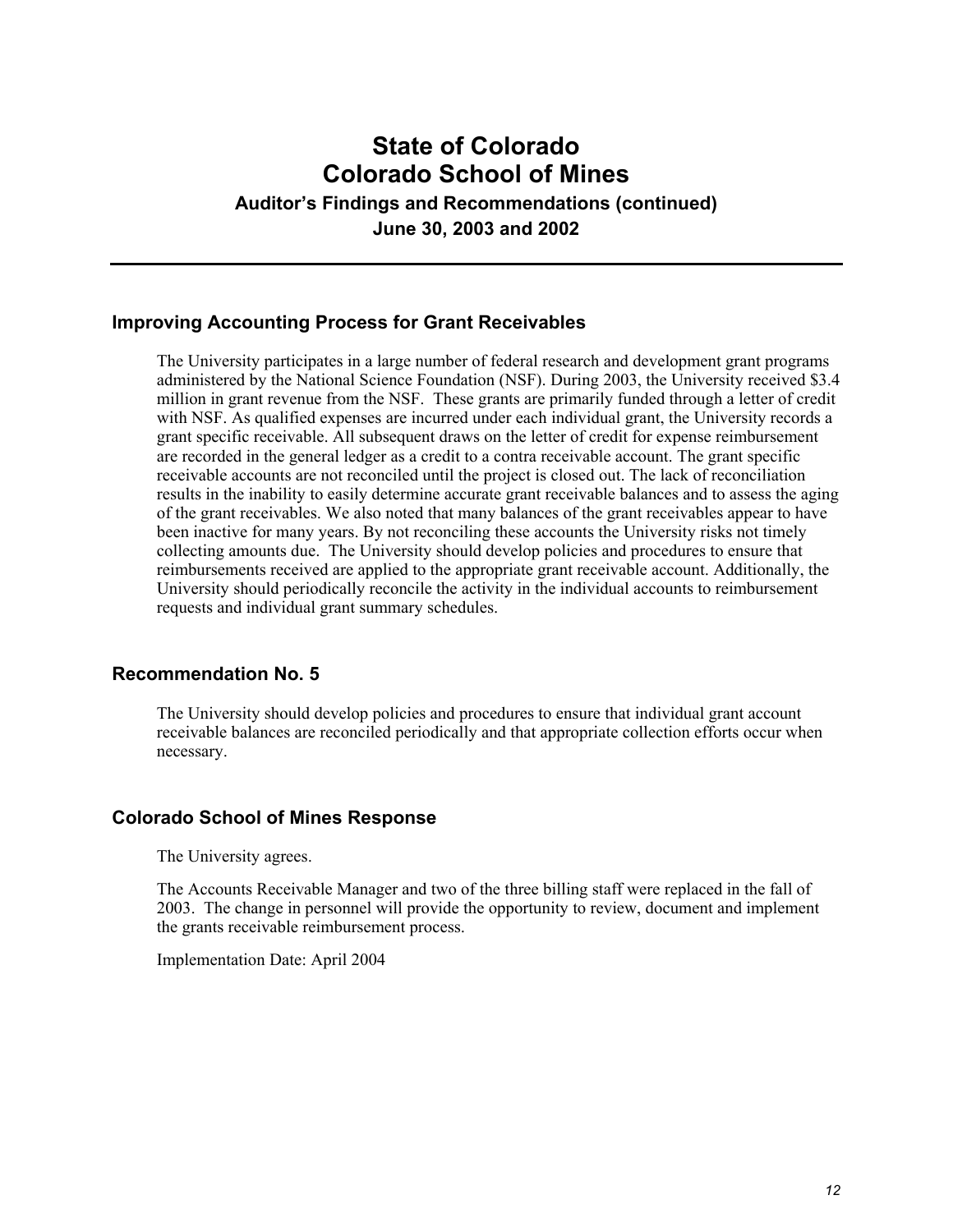**Auditor's Findings and Recommendations (continued) June 30, 2003 and 2002** 

### **Proper Accounting of Endowment Funds**

A donor-restricted endowment fund or nonexpendable net assets are created by a contribution for which the donor stipulates that the original gift is to be invested in perpetuity or for a specified term. Restriction of the original gift in this manner does not restrict income, gains or losses on endowment fund investments. As of June 30, 2003, the University has \$2,679,117 recorded in nonexpendable net assets. During the year, the University's management discovered that certain contributions originally designated as nonexpendable during the adoption of GASB 34 should have been recorded as expendable contributions. During the fiscal year ended June 30, 2003, management reclassified \$992,410 previously reported as nonexpendable to expendable net assets. Management has not, to date, reviewed all related donor agreements to determine the proper classification of the remaining net assets. For proper reporting and for donor relationships it is important for all contributions to be closely evaluated for donor restriction and appropriately recorded. The University should review all donor agreements and reclassify net assets as appropriate.

#### **Recommendation No. 6**

The University should closely evaluate all gifts for restrictions to ensure that nonexpendable net assets are properly reported in the future and all current agreements should be reviewed for proper classification.

#### **Colorado School of Mines Response**

The University agrees.

The Controller will continue to work with the General Counsel to identify all documents relating to endowed gifts held by the University and will make the reclassifications as necessary.

Implementation Date: May 2004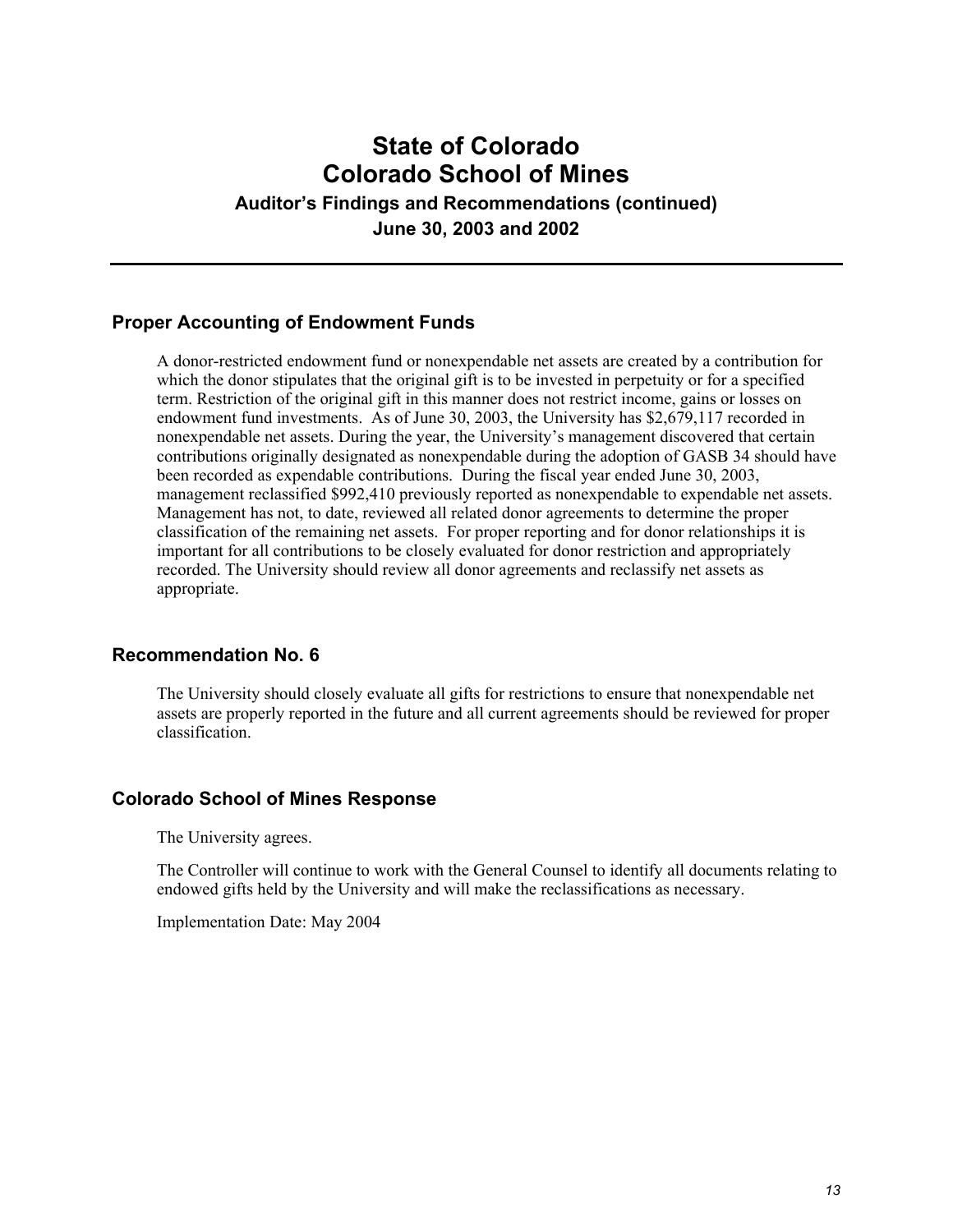**Auditor's Findings and Recommendations (continued) June 30, 2003 and 2002** 

### **Management Review of Accounting Records**

#### *Journal Entries*

The accounting staff at the University has the ability to post entries to the general ledger without any review by management. Multiple journal entries were booked throughout the year to correct initial entries. These entries were not only to correct initial entries but to correct a previous "correcting" entry. These multiple journal entries make it difficult to determine the correct entries and to monitor the true activity in an account for the year. Because journal entries are not reviewed and approved, there is a risk of improper journal entries being posted to the general ledger. To reduce this risk and improve the accuracy of financial information, management should review and approve all journal entries.

#### *Exhibits and Supporting Records*

We had significant difficulty obtaining basic accounting information, including schedules supporting account balances and explanations of account variances and purpose. Additionally, exhibits submitted to the State Controller for various financial disclosures in the State's financial statements were either incomplete or incorrect. Keeping the accounting records current and reconciled throughout the year is essential for providing accurate information to management and for proper reporting to the State Controller.

#### **Recommendation No. 7**

The University should ensure that the accounting records are accurate and complete throughout the year and are appropriately monitored. This includes ensuring that all journal entries are reviewed by management and that schedules and exhibits are complete and accurate.

#### **Colorado School of Mines Response**

The University agrees.

The journal entry process is currently being reviewed and controls will be developed to ensure adequate management review of University accounting records.

The new fiscal services staff, having now experienced a year-end closing cycle, will document the improvements in processes needed to ensure a smoother close next year and will also implement a first-time, mid-year closing process in fiscal year 2004 to assist in training, preparation and oversight.

Implementation Date: May 2004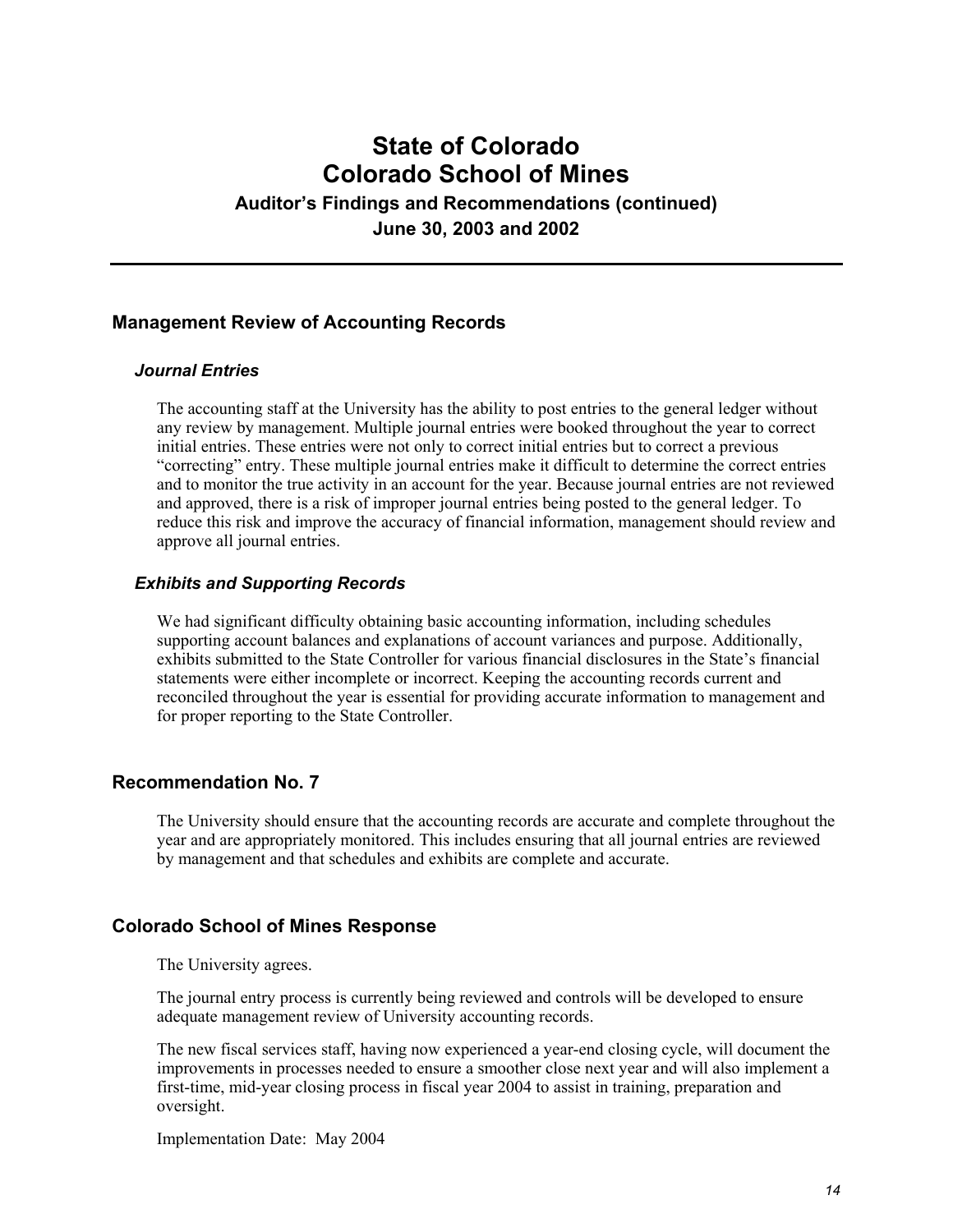**Disposition of Prior Year Audit Recommendations** 

**June 30, 2003 and 2002** 

## **Summary of Progress in Implementing Prior Audit Recommendations**

The audit report for the year ended June 30, 2002 included nine recommendations. The disposition of these audit recommendations, as of September 26, 2003, was as follows:

|                | <b>Recommendation</b>                                                                                                                                                                                                                                                                       | <b>Disposition</b>                                            |
|----------------|---------------------------------------------------------------------------------------------------------------------------------------------------------------------------------------------------------------------------------------------------------------------------------------------|---------------------------------------------------------------|
| 1              | The University should develop subrecipient<br>monitoring documentation policies and<br>procedures to ensure subrecipient files are<br>properly maintained and provide<br>documentation for the monitoring that has<br>occurred.                                                             | Partially implemented<br>See current Recommendation No. 1     |
| $\overline{2}$ | The University should follow the policies<br>and procedures to ensure close-out<br>procedures are documented for each project<br>completed to prevent erroneous expenses<br>charged to projects and ensure compliance<br>with applicable laws and regulations.                              | Partially implemented<br>See current Recommendation No. 2     |
| 3              | The University should develop a process for<br>reviewing financial aid awards to ensure<br>that Pell Grants are awarded in the correct<br>amount.                                                                                                                                           | Implemented                                                   |
| $\overline{4}$ | The University should develop policies and<br>procedures to help ensure all<br>communications with NSLDS are complete,<br>accurate and timely.                                                                                                                                              | Not implemented<br>See current Recommendation No. 3           |
| 5              | The University should have an arbitrage<br>calculation performed on the 1993, 1996<br>and 1997 bond issues to determine if any<br>tax liability exists and reimburse any<br>amounts due to the Federal Government<br>with arrangements for future calculations as<br>needed.                | Implemented<br>Calculation completed as of<br>October 7, 2003 |
| 6              | The University should develop written<br>policies and control procedures for monies<br>received in other departments. A<br>reconciliation process between the<br>Accounting Department and other<br>departments to ensure all funds received are<br>deposited timely and properly recorded. | Implemented                                                   |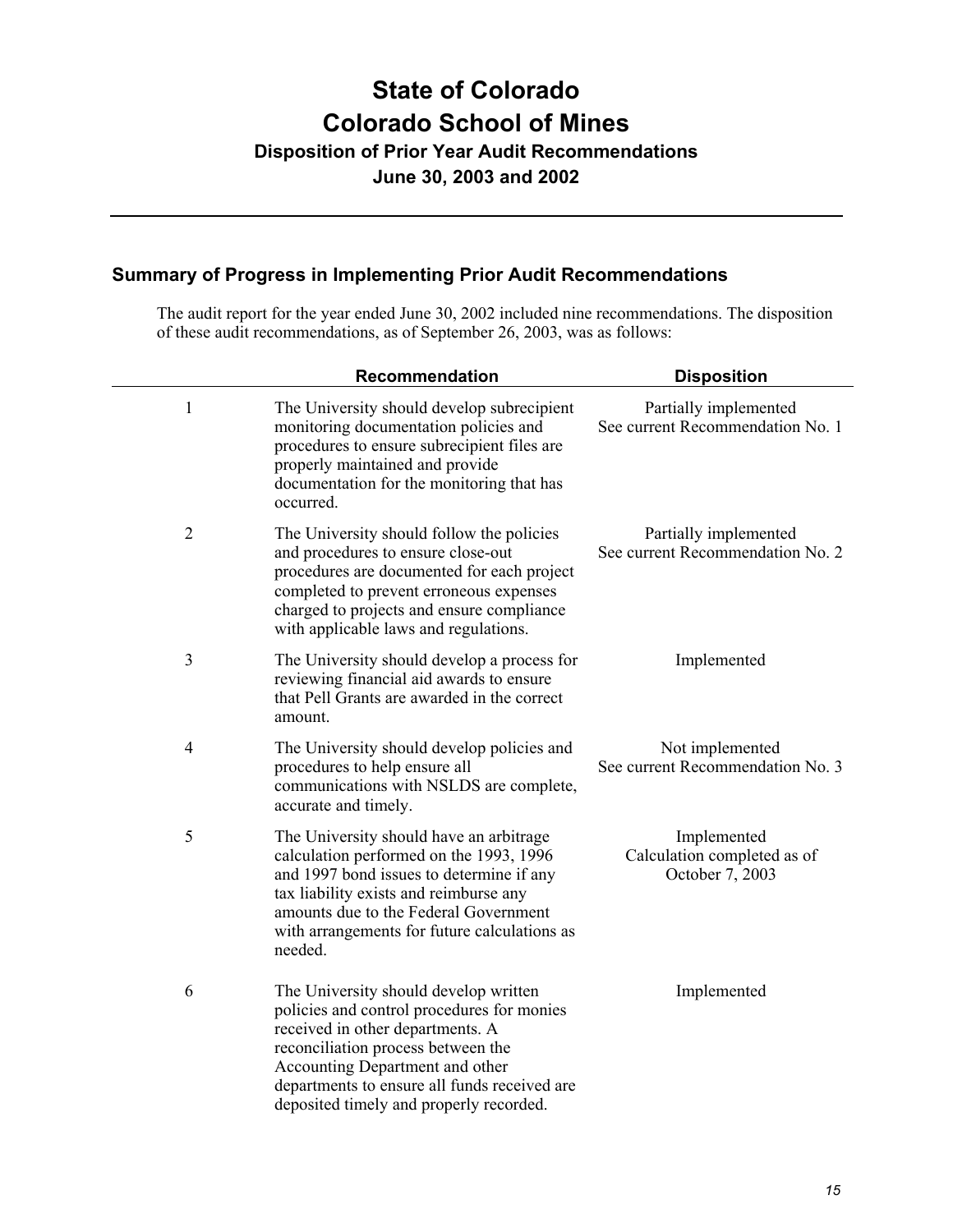**Disposition of Prior Year Audit Recommendations (continued)** 

**June 30, 2003 and 2002** 

## **Summary of Progress in Implementing Prior Audit Recommendations**

|   | Recommendation                                                                                                                                                                                                                               | <b>Disposition</b>                                  |
|---|----------------------------------------------------------------------------------------------------------------------------------------------------------------------------------------------------------------------------------------------|-----------------------------------------------------|
| 7 | The University should recognize<br>depreciation on capital assets from the date<br>the asset is placed into service and perform<br>periodic physical inventory of equipment<br>and adjustments to records.                                   | Implemented                                         |
| 8 | The University should segregate duties with<br>the accounting department to improve<br>internal control.                                                                                                                                     | Not implemented<br>See current Recommendation No. 4 |
| 9 | The University should ensure that records<br>are accurate and complete throughout the<br>year and at year-end with entries recorded<br>prior to closing and all accounts reconciled<br>with complete and accurate exhibits and<br>schedules. | Not implemented<br>See current Recommendation No. 7 |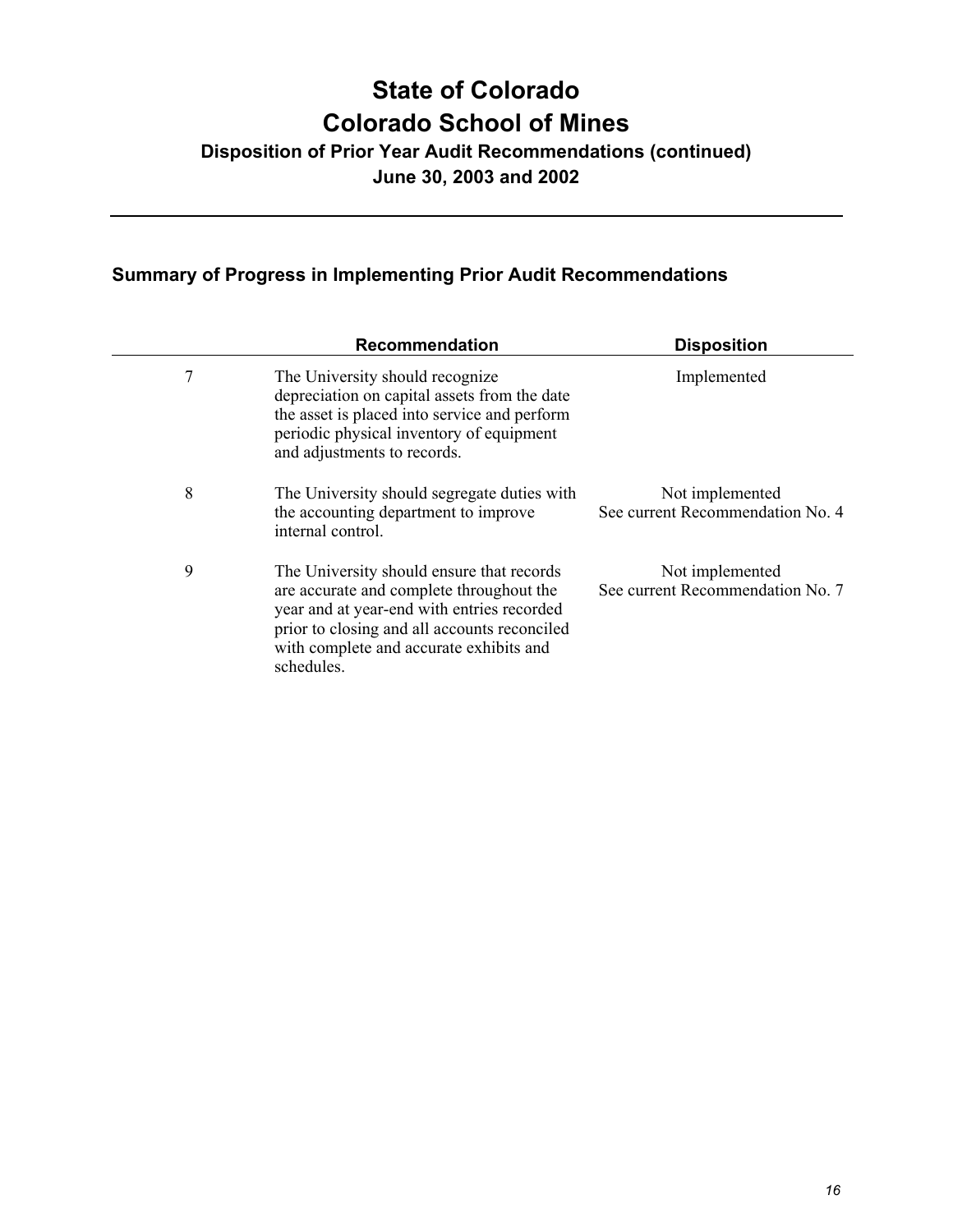## **Independent Accountants' Report on Financial Statements and Supplementary Information**

Members of the Legislative Audit Committee:

We have audited the accompanying basic financial statements of the Colorado School of Mines (the University), a blended component unit of the State of Colorado, as of and for the year ended June 30, 2003 and 2002, as listed in the table of contents. These financial statements are the responsibility of the University's management. Our responsibility is to express an opinion on these financial statements based on our audits.

We conducted our audits in accordance with auditing standards generally accepted in the United States of America and the standards for financial audits contained in *Government Auditing Standards*, issued by the Comptroller General of the United States. Those standards require that we plan and perform the audit to obtain reasonable assurance about whether the financial statements are free of material misstatement. An audit includes examining, on a test basis, evidence supporting the amounts and disclosures in the financial statements. An audit also includes assessing the accounting principles used and significant estimates made by management, as well as evaluating the overall financial statement presentation. We believe that our audits provide a reasonable basis for our opinion.

In our opinion, the financial statements referred to above present fairly, in all material respects, the financial position of the Colorado School of Mines as of June 30, 2003 and 2002, and its changes in financial position and cash flows for the years then ended in conformity with accounting principles generally accepted in the United States of America.

In accordance with *Government Auditing Standards*, we have also issued our report dated September 26, 2003, on our consideration of the University's internal control over financial reporting and our tests of its compliance with certain provisions of laws, regulations, contracts and grants. That report is an integral part of an audit performed in accordance with *Government Auditing Standards* and should be read in conjunction with this report in considering the results of our audit.

The accompanying management's discussion and analysis as listed in the table of contents is not a required part of the basic financial statements but is supplementary information required by the Governmental Accounting Standards Board. We have applied certain limited procedures, which consisted principally of inquires of management regarding the methods of measurement and presentation of the required supplementary information. However, we did not audit the information and express no opinion on it.

/s/ **BKD, LLP** 

September 26, 2003 Colorado Springs, Colorado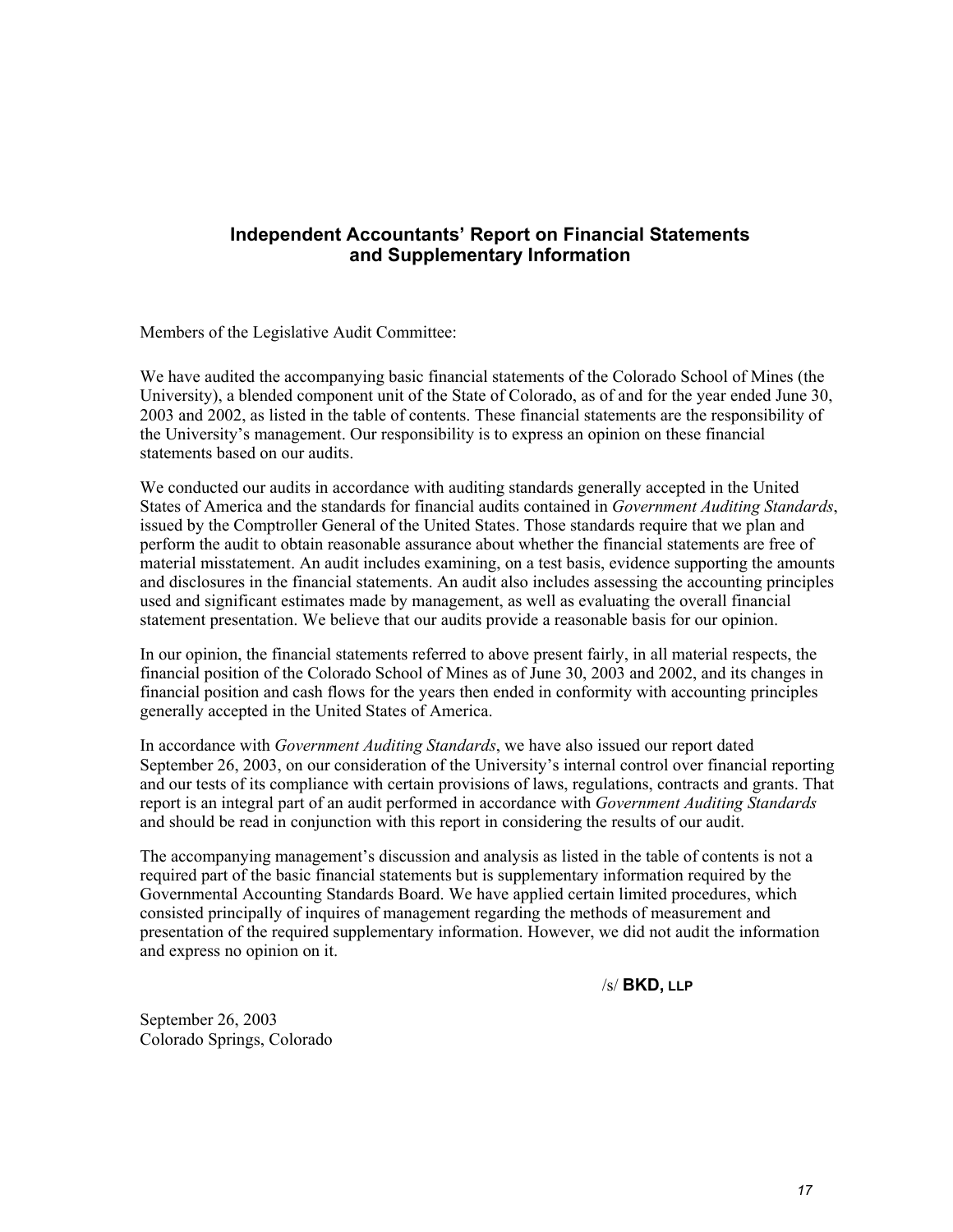## **Management's Discussion and Analysis**

**June 30, 2003** 

## **Management's Discussion and Analysis**

This section of the Colorado School of Mines annual financial report presents management's discussion and analysis of the financial performance of the University during the fiscal year ended June 30, 2003. This discussion has been prepared by management along with the financial statements and related footnote disclosures and should be read in conjunction with the financial statements and footnotes. The discussion and analysis is designed to focus on current activities, resulting changes and currently known facts. The financial statements, footnotes and this discussion are the responsibility of management.

## **Executive Summary**

The 2002-03 fiscal year financial statements reported here reflect a decrease in net assets of \$3.3 million or 2.8%. The decline in net assets was driven by a \$3.6 million reduction in state funding (\$2.4 million for general fund appropriation and \$1.2 million for capital construction), as well as an increase in operating expenses of \$12.1 million, which were partially offset by an increase in operating revenues of \$4.5 million. Although the University reduced expenditures by \$1.7 million through job eliminations and other cost reducing measures, reserves were used to meet part of the reduction in state appropriation.

The primary component of the increase in operating expense was a \$5.2 million increase to wages and benefits. Non-cash expenditures for depreciation increased by \$4.2 million over the prior year, \$1.7 million of the increase in depreciation is the result of eliminating equipment worth more than \$2,000 but less than \$5,000 from the statements of net assets.

Assets continue to significantly exceed liabilities, reflecting that the University is well positioned to cover both its ongoing and long-term obligations.

Two of the major revenue sources are tuition and fees and state appropriations. Student admissions and enrollment trends reflect a stable flow of students. Reasonable tuition rate growth and the Colorado General Assembly's designation of the University as the State's only Exemplary Institution further supports this level of stability in enrollments.

Revenue from grants and contracts is another major revenue source. Research revenues of \$27.0 million comprise 27.6% of the University's total revenues. The \$4.0 million increase in revenue from grants and contracts in the 2002-03 fiscal year reflects the University's significant activity in research.

A source of concern for the near future is the State of Colorado's continuing revenue situation and the underlying state of the economy. Reductions in the level of state appropriations were significant during the 2002-03 fiscal year. State investment in capital projects has also had to be curtailed and will be limited in the near future.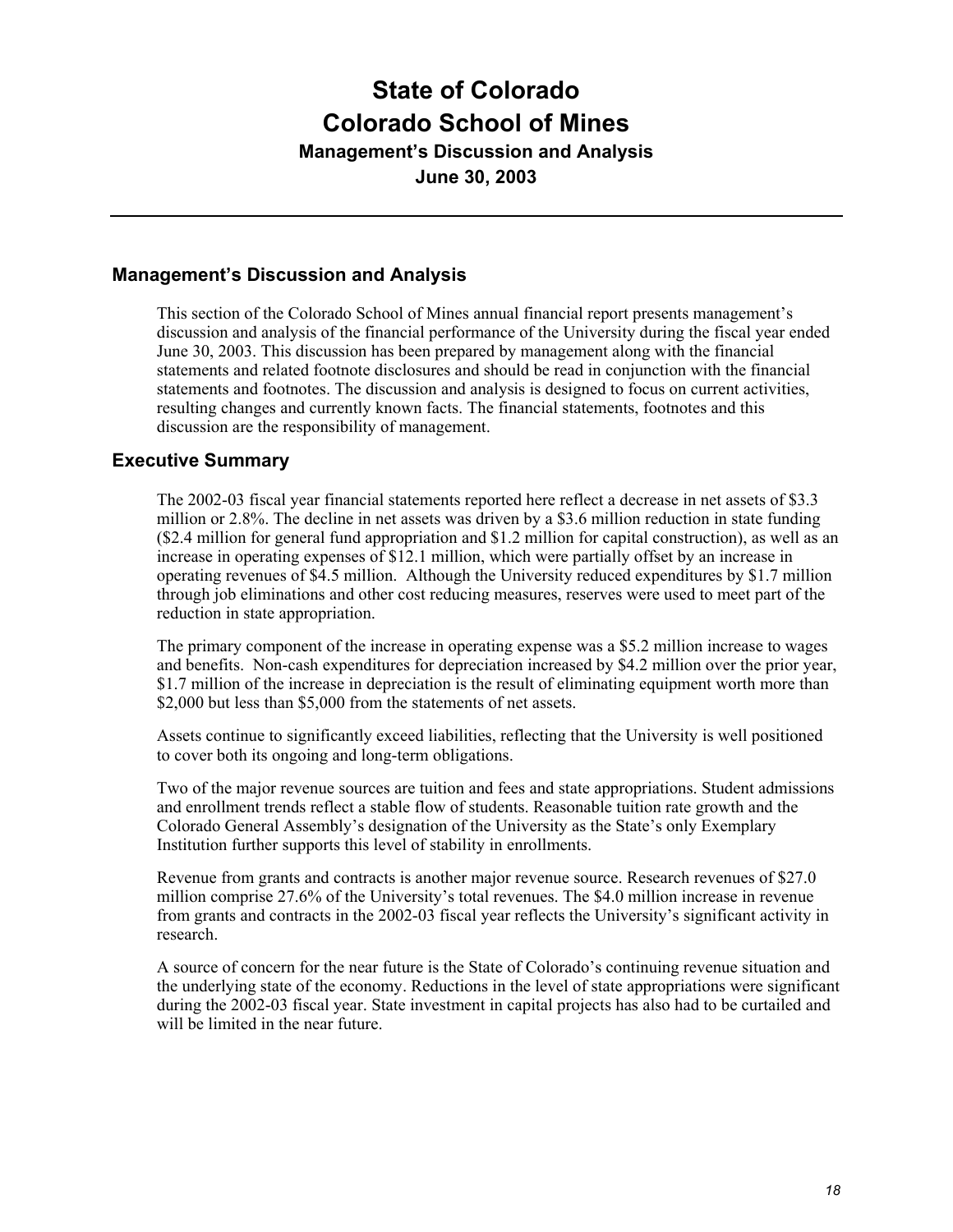# **Management's Discussion and Analysis (continued)**

**June 30, 2003** 

## **Statements of Net Assets**

The statements of net assets includes all assets and liabilities. It is prepared under the accrual basis of accounting whereby revenues and assets are recognized when the service is provided and expenses and liabilities are recognized when others provide the service regardless of when cash is exchanged.

Assets and liabilities both experienced significant increases in 2003. Issuance of auxiliary housing bonds led to an increase in noncurrent liabilities. These same bonds increased noncurrent assets by a similar margin. The increase in current liabilities was primarily due to the State changing the disbursement day for payroll which resulted in the University not disbursing the June payroll prior to the end of the fiscal year.

|                                                 | 2003          |   | 2002    |
|-------------------------------------------------|---------------|---|---------|
| <b>Assets</b>                                   |               |   |         |
| Current assets                                  | \$<br>28,576  | S | 30,987  |
| Noncurrent assets                               |               |   |         |
| Capital                                         | 123,254       |   | 120,811 |
| Other                                           | 48,613        |   | 19,717  |
| Total assets                                    | 200,443       |   | 171,515 |
| <b>Liabilities</b>                              |               |   |         |
| <b>Current liabilities</b>                      | 19,991        |   | 14,449  |
| Noncurrent liabilities                          | 66,056        |   | 39,350  |
| <b>Total liabilities</b>                        | 86,047        |   | 53,799  |
| <b>Net Assets</b>                               |               |   |         |
| Invested in capital assets, net of related debt | 96,475        |   | 94,037  |
| Restricted                                      |               |   |         |
| Nonexpendable                                   | 2,679         |   | 4,279   |
| Expendable                                      | 9,838         |   | 10,325  |
| Unrestricted                                    | 5,404         |   | 9,075   |
| Total net assets                                | \$<br>114,396 | S | 117,716 |

#### **Condensed Statements of Net Assets (in thousands) Comparative Statements**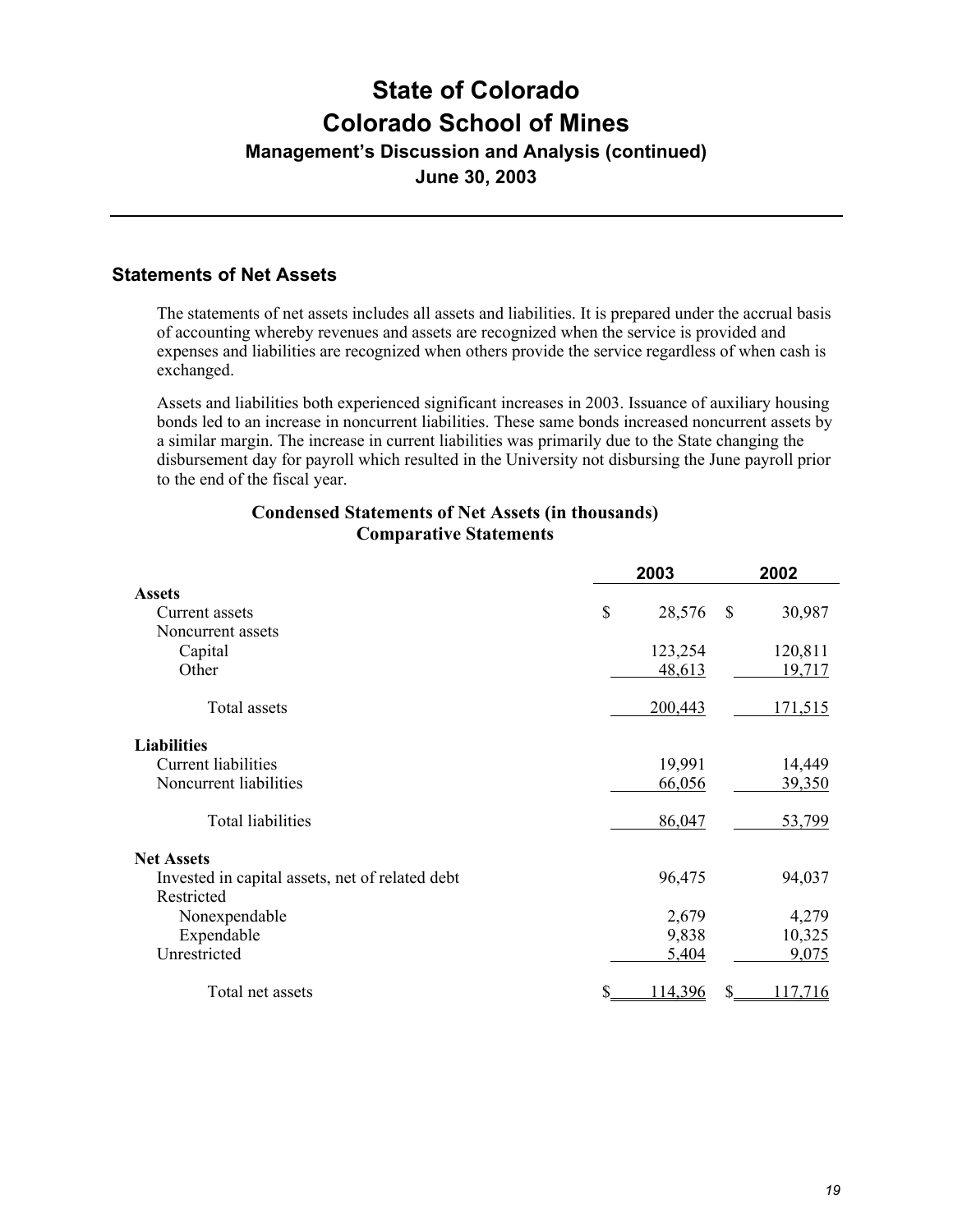**Management's Discussion and Analysis (continued)** 

**June 30, 2003** 

The Colorado School of Mines has a ratio of current assets to current liabilities of 1.4 and a ratio of total assets to total liabilities of 2.3. These ratios indicate that the University is positioned well for covering both ongoing and long-term obligations. The ratios have slipped from 2.1 and 3.2, respectively, primarily due to the state mandated changing of the disbursement day for payroll from June 30 to July 1 resulting in an increase of current payables by approximately \$5.0 million and new bond indebtedness of \$32.0 million (\$26.9 million net of bonds defeased and bond issue costs).

The University's capital assets totaling \$123.3 million at June 30, 2003, consist of land, buildings, equipment, library holdings and construction in progress. This amount is net of accumulated depreciation of \$85.2 million. Construction in progress includes the building of several new residence facilities scheduled to be completed for the fall of 2004. Further detail regarding capital asset activity can be found in the footnotes to these financial statements.

During the 2003 fiscal year, the University issued \$32.0 million in revenue bonds to construct and renovate several new residence halls, refund a portion of two prior bond issues and renovate the student cafeteria.

Net assets, which represent the difference between University assets and liabilities, total \$114.4 million as of June 30, 2003. During the 2002-03 fiscal year, net assets decreased by \$3.3 million or 2.8%.

Restricted nonexpendable net assets  $-2.3\%$  of net assets – consist of endowment gifts with specific restrictions on spending the principal. Restricted expendable net assets – 8.6% of all net assets – consist of income from endowment funds, gifts and pledges with specific restrictions, grants from third party agencies with expenditure restrictions and certain loan funds.

Unrestricted net assets  $-4.7\%$  of all net assets – represent balances not restricted by parties external to the University such as donors or grant agencies. This includes funds that have been designated by the Board of Trustees for specific purposes as well as amounts that have been contractually committed for goods and services not yet received.

## **Statements of Revenues, Expenditures and Changes in Net Assets**

The statements of revenues, expenses and changes in net assets presents revenues earned and expenses incurred during the fiscal year. Activities are reported as either operating or nonoperating, in accordance with Governmental Accounting Standards Board (GASB) Statements 34 and 35. Under these guidelines, state appropriations and gifts are classified as nonoperating revenues. Because public universities depend so significantly on state appropriations this results in an operating loss. The use of capital assets is reflected in the financial statements as depreciation, which amortizes the cost of an asset over its expected useful life.

The increase in operating expenditures was driven by several factors. Wages and benefit increases account for over half of the annual operating expense increase. Construction in progress was placed into service and the related depreciation increased by approximately \$2.0 million. Repair and maintenance expense associated with residence halls also contributed to the increase in operating expenses.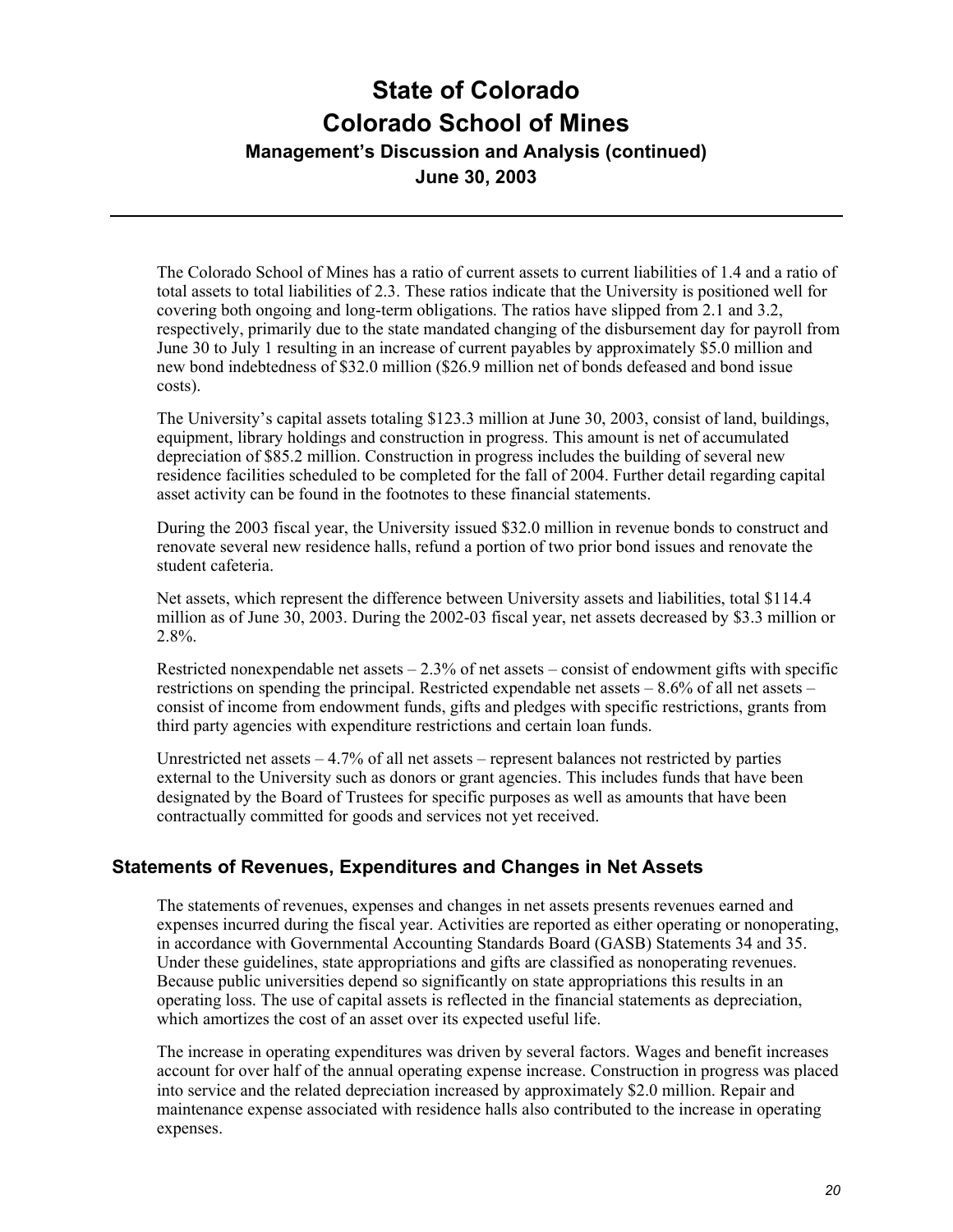**Management's Discussion and Analysis (continued)** 

**June 30, 2003** 

#### **Condensed Statements of Revenues, Expenditures and Changes in Net Assets (in thousands) Comparative Statements June 30, 2003 and 2002**

|                                                |             | 2003      |    | 2002      |
|------------------------------------------------|-------------|-----------|----|-----------|
| <b>Operating Revenues</b>                      |             |           |    |           |
| Tuition fee                                    | $\mathbf S$ | 24,573    | \$ | 22,377    |
| Grants and contracts                           |             | 36,548    |    | 32,579    |
| Auxiliary enterprises                          |             | 8,302     |    | 6,949     |
| Other operation revenues                       |             | 669       |    | 3,692     |
| Total operating revenues                       |             | 70,092    |    | 65,597    |
| <b>Operating Expenses</b>                      |             | 103,837   |    | 91,776    |
| <b>Operating Income (Loss)</b>                 |             | (33, 745) |    | (26, 179) |
| <b>Nonoperating Revenue</b>                    |             |           |    |           |
| State appropriations                           |             | 16,953    |    | 19,308    |
| Contribution from CSM Foundation, Inc.         |             | 8,922     |    | 8,627     |
| Other nonoperating revenues (expenses)         |             | 1,916     |    | (762)     |
| Net operating revenues                         |             | 27,791    |    | 27,173    |
| <b>Income (Loss) Before Other Revenues</b>     |             | (5,954)   |    | 994       |
| <b>Other Revenues</b>                          |             |           |    |           |
| State capital contributions                    |             | 2,137     |    | 3,293     |
| Capital grants and gifts                       |             | 498       |    | 409       |
| Net other revenues                             |             | 2,635     |    | 3,702     |
| <b>Total Increase (Decrease) in Net Assets</b> |             | (3,319)   |    | 4,696     |
| <b>Assets, Beginning of Year</b>               |             | 117,715   |    | 113,019   |
| <b>Assets, End of Year</b>                     | \$          | 114,396   | S  | 117,715   |

Total operating revenues for the 2002-03 fiscal year were \$70.1 million, including \$24.6 million from tuition and fees (35.1%) and \$36.5 million from grants and contracts (52.1%). Tuition and fee revenues are net of a scholarship allowance of \$7.9 million, representing a 24.3% tuition discount.

Operating revenues continued to show strong growth with an overall increase of 6.9%. The decrease in other operating revenue reflected the higher than normal revenue in 2002 related to several legal settlements.

Net nonoperating revenues of \$27.8 million include state appropriations of \$17.0 million, gifts, investment income and interest payments on capital debt. The state appropriation makes up a significant, but declining, portion of the University's revenues. Tuition revenues depend directly on student enrollment, additionally, state appropriations are also linked to resident enrollment levels. Recent enrollment has been stable, as shown below. The slight 2000-01 dip reflects a reduction in credit hour requirements for graduate students.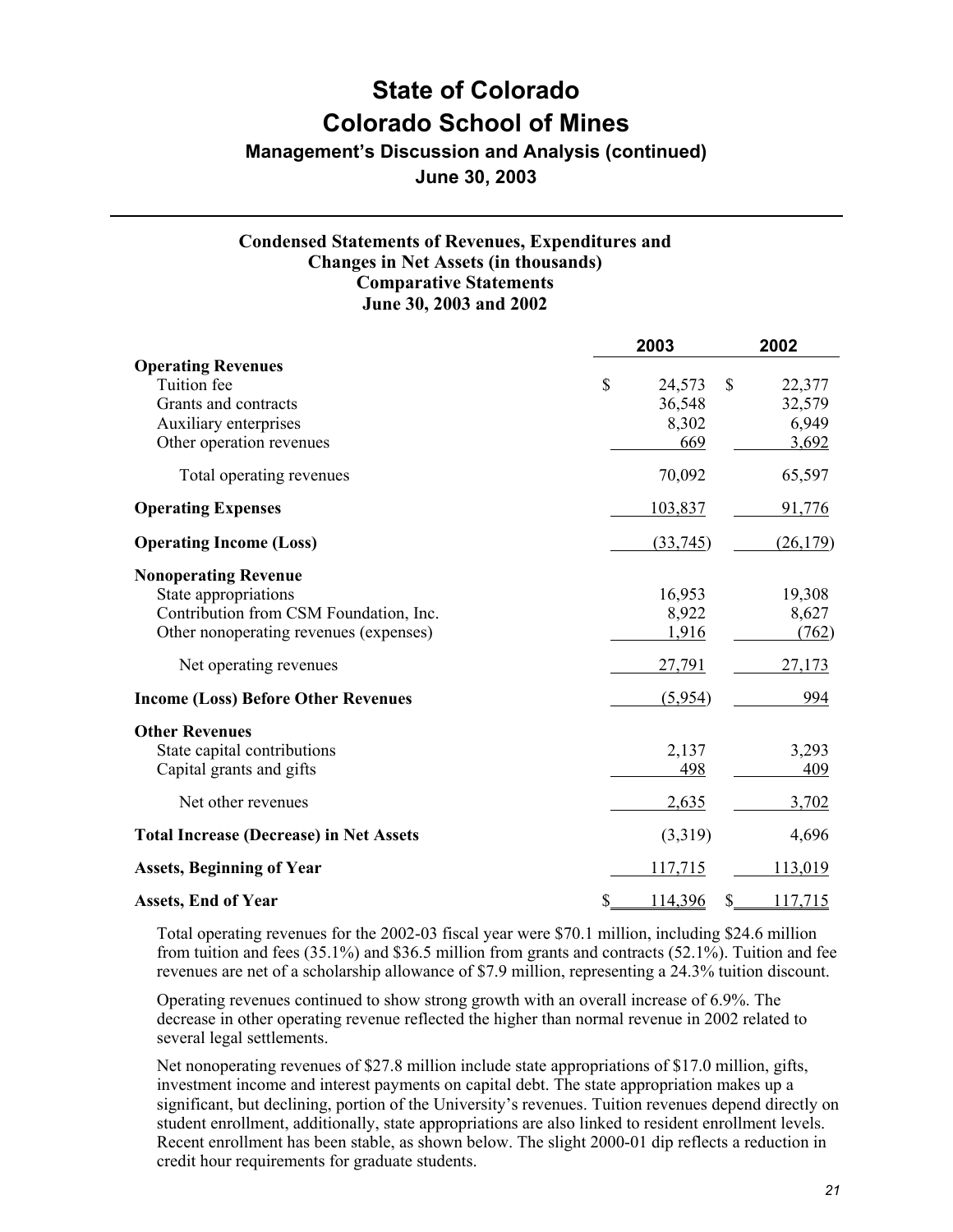**Management's Discussion and Analysis (continued)** 

**June 30, 2003** 

The overall trend in enrollment is positive, however the non-resident undergraduate population continues to decline. The University is seeking ways to increase the number of non-resident undergraduates. The 2002-03 increase in graduate enrollment reflects a modest growth in students and a new method of calculation as defined by the Exemplary Institution designation from the Colorado State Assembly.

| <b>Undergraduates</b>       |       | <b>Graduate Studies</b> |       | <b>Combined</b>       |             |     |       |                                   |       |
|-----------------------------|-------|-------------------------|-------|-----------------------|-------------|-----|-------|-----------------------------------|-------|
| <b>Fiscal Year Resident</b> |       | <b>Nonresident</b>      |       | <b>Total Resident</b> | Nonresident |     |       | <b>Total Resident Nonresident</b> | Total |
| 2002-03                     | 2.156 | 628                     | 2.784 | 329                   | 218         | 547 | 2.485 | 846                               | 3,331 |
| 2001-02                     | 2.123 | 661                     | 2.784 | 234                   | 197         | 431 | 2.357 | 858                               | 3,215 |
| 2000-01                     | 2.017 | 678                     | 2.695 | 234                   | 186         | 420 | 2.251 | 864                               | 3.115 |
| 1999-00                     | 2.015 | 675                     | 2.690 | 328                   | 258         | 586 | 2.344 | 933                               | 3,277 |
| 1998-99                     | 1,948 | 723                     | 2.671 | 333                   | 246         | 579 | 2.281 | 969                               | 3.250 |

Tuition rates, shown below, support the University's tuition and fee revenues. Reasonable rates of growth, along with stable student enrollment levels, indicate the University's current and continued ability to attract students interested in the degree programs offered. Room and board charges, also shown below, contribute to the affordability of attendance at the Colorado School of Mines. Revenue from room and board charges, along with other specified student fees, support maintenance of student life facilities and bond payments outstanding for past, current and planned improvements and additions to these facilities.

| <b>Annual Full-time Tuition Rates</b> |                  |               |         | Annual Room and Board (avg.) |              |
|---------------------------------------|------------------|---------------|---------|------------------------------|--------------|
| <b>Fiscal Year</b>                    | <b>Residents</b> | Non residents | Double  | Single                       | <b>Board</b> |
| 2002-03                               | \$5.700          | \$19,030      | \$3,343 | \$3,952                      | \$2,912      |
| 2001-02                               | \$5.246          | \$17,516      | \$3,200 | \$3.783                      | \$2,800      |
| 2000-01                               | \$4.940          | \$16,070      | \$2.996 | \$3.544                      | \$2,632      |
| 1999-00                               | \$4.750          | \$15,304      | \$2,913 | \$3.434                      | \$2.519      |
| 1998-99                               | \$4.616          | \$14,716      | \$2.775 | \$3.240                      | \$2,421      |

Undergraduate admissions data, outlined below, show another aspect of the University's basis for student enrollment. The 2003 increasing applications reflect a new marketing program, which resulted in a higher-equality and larger entering freshman class.

| <b>Fall Semester Undergraduate Admissions</b>                                                                                                                                                      |       |       |       |     |       |  |  |  |
|----------------------------------------------------------------------------------------------------------------------------------------------------------------------------------------------------|-------|-------|-------|-----|-------|--|--|--|
| Number of<br><b>Number</b><br><b>Number</b><br>Percent<br><b>Percent</b><br><b>Committed</b><br><b>Committed</b><br><b>Fall of Year</b><br><b>Applicants</b><br><b>Accepted</b><br><b>Accepted</b> |       |       |       |     |       |  |  |  |
| 2003                                                                                                                                                                                               | 3.250 | 2.566 | 79.0% | 771 | 30.1% |  |  |  |
| 2002                                                                                                                                                                                               | 2.910 | 1.960 | 67.4% | 670 | 34.2% |  |  |  |
| 2001                                                                                                                                                                                               | 1.910 | 1.542 | 80.7% | 695 | 45.1% |  |  |  |
| 2000                                                                                                                                                                                               | 2.176 | 1.721 | 79.1% | 740 | 43.0% |  |  |  |
| 1999                                                                                                                                                                                               | 2.285 | 1.962 | 85.9% | 681 | 34.7% |  |  |  |

## **Fall Semester Undergraduate Admissions**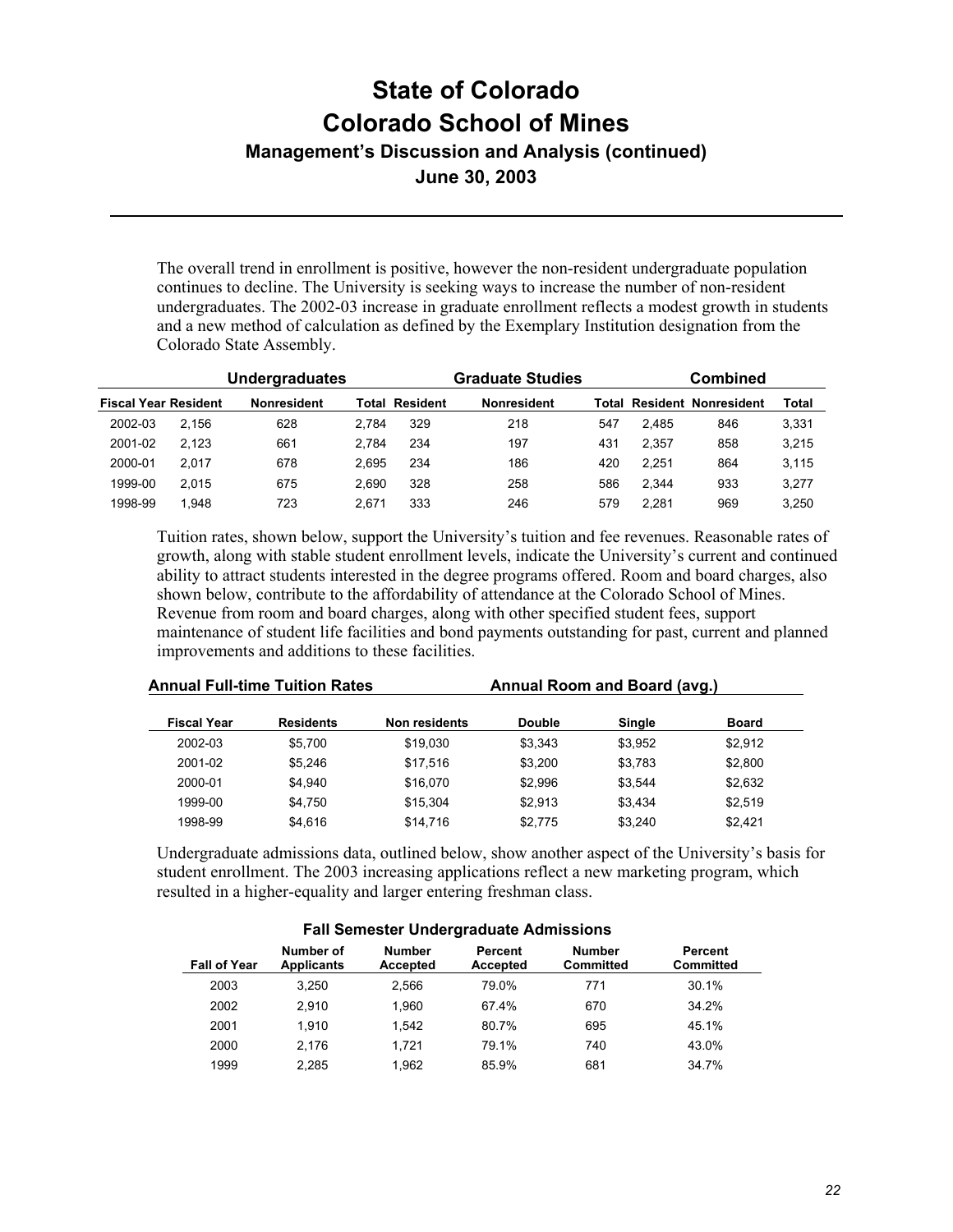**Management's Discussion and Analysis (continued) June 30, 2003** 

Another major source of revenues is grants and contracts. The School of Mines received research awards totaling about \$27.0 million during the 2003-03 fiscal year. Of this award volume, 41% comes from the private sector, 9% from state government agencies and 50% from federal agencies. The School of Mines is encouraging future expansion of research programs conducted by its faculty, as well as partner industries and governmental agencies.

Operating expenses of \$103.8 million include \$35.6 million for instruction (34.3%) and \$23.0 million for research (22.2%). A comparison by function and natural classification follows.

### **Operating Expenses by Function Compared with Operating Expenses by Natural Classification (in thousands) Fiscal Years Ended June 30, 2003 and 2002**

|                                    | 2003          | 2002         |
|------------------------------------|---------------|--------------|
| <b>Function</b>                    |               |              |
| Instruction                        | \$<br>35,604  | \$<br>33,648 |
| Research                           | 23,004        | 20,547       |
| Academic support                   | 5,846         | 4,623        |
| <b>Student services</b>            | 3,546         | 3,861        |
| Institutional support              | 6,703         | 6,421        |
| Operation and maintenance of plant | 8,949         | 9,041        |
| Scholarships and fellowships       | 872           | 1,158        |
| Auxiliary enterprises              | 8,229         | 5,596        |
| Depreciation                       | 11,085        | 6,882        |
| Total operating expenses           | \$<br>103,838 | \$<br>91,777 |
| <b>Classification</b>              |               |              |
| Wages and benefits                 |               |              |
| Facility wages                     | \$<br>39,389  | \$<br>35,931 |
| Nonexempt staff wages              | 14,231        | 13,108       |
| <b>Benefits</b>                    | 12,439        | 11,728       |
| Subtotal wages and benefits        | 66,059        | 60,767       |
| Scholarships and fellowships       | 872           | 1,158        |
| <b>Utilities</b>                   | 2,376         | 2,354        |
| Supplies and other                 | 23,446        | 20,616       |
| Depreciation                       | 11,085        | 6,882        |
| Total operating expenses           | \$<br>103,838 | 91,777       |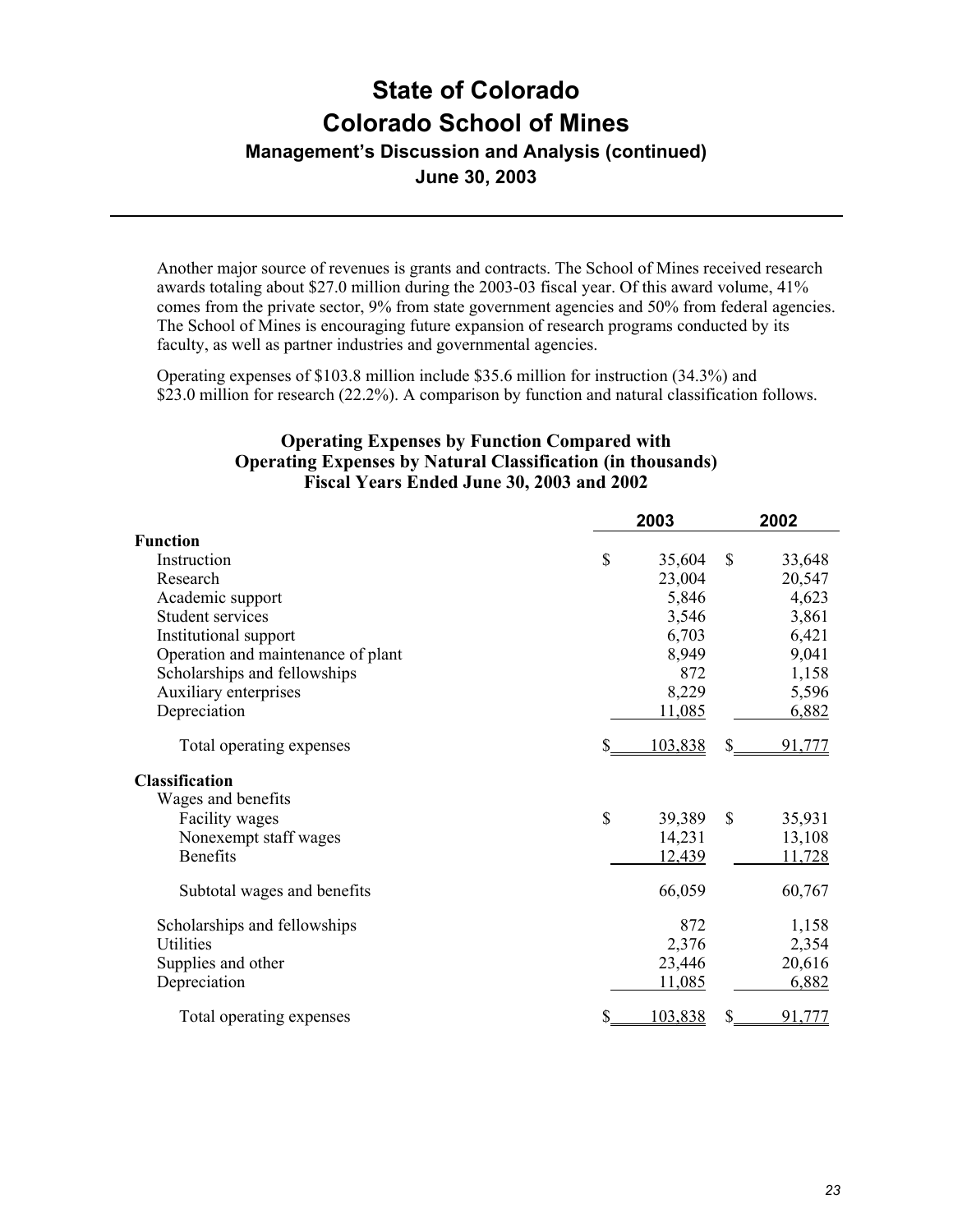# **Management's Discussion and Analysis (continued)**

**June 30, 2003** 

## **Statements of Cash Flow**

The statements of cash flows presents the University's ability to meet financial obligations as they mature. It portrays information related to cash inflows and outflows summarized by operation, capital and noncapital financing and investing activities.

The cash flow statements show cash receipts and cash payments during the year. This information helps analyze the stability of the institution's cash sources, as well as the University's ability to meet obligations as they come due.

### **Condensed Statements of Cash Flows (in thousands) Fiscal Years Ended June 30, 2003 and 2002**

|                                              | 2003                | 2002      |
|----------------------------------------------|---------------------|-----------|
| Cash and cash equivalents provided/(used) by |                     |           |
| Operating activities                         | \$<br>$(18,260)$ \$ | (18, 808) |
| Noncapital financing activities              | 27,614              | 28,420    |
| Capital and related financing activities     | 14,018              | (3,051)   |
| Investing activities                         | 2,268               | 2,643     |
| Net increase in cash and cash equivalents    | 25,640              | 9,204     |
| Cash and cash equivalents, beginning of year | 31,528              | 22,324    |
| Cash and cash equivalents, end of year       |                     | 31.528    |

Major sources of cash from operating activities include tuition and fees (\$24.3 million) and grants, contracts and gifts (\$35.8 million). Major uses of funds go to employees for salaries and benefits (\$61.3 million) and to suppliers of goods and services (\$25.6 million). The state appropriation of \$17.0 million is the major source of noncapital financing activities.

Capital and related financing activities reflect issuance of bonds for the purpose of renovating and constructing new residence halls and other student life projects, cash payments for construction related to the new research building, the new residence halls and acquisition of two properties adjacent to the campus.

Cash in-flows related to investing activities include proceeds from a trust payout and earnings on deposits with the State Treasurer and cash from that portion of the housing bond issue invested while not yet needed to pay for construction-related costs.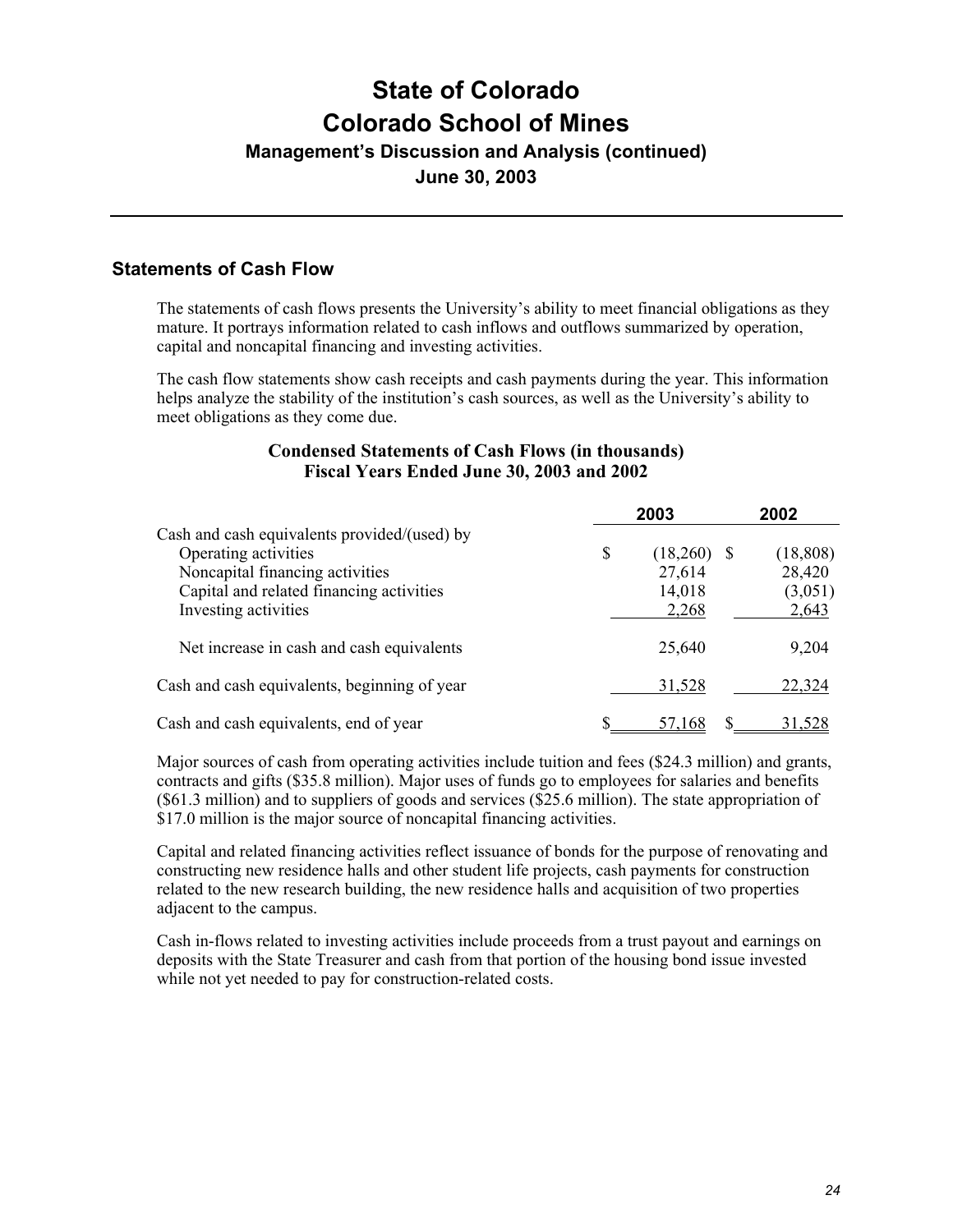**Management's Discussion and Analysis (continued) June 30, 2003** 

### **Factors Impacting Future Periods**

The level of state support, compensation costs, student enrollment and resulting tuition and fee revenues and growing research volume are the major factors that impact the university's ability to maintain and improve the quality of academic programs, undertake new initiatives and meet its core mission and ongoing operational needs.

Tuition and fee revenues contribute 25.1% of all revenues and are therefore vital to the University's continuing ability to provide high quality academic programs that continue to attract students. The state appropriation declined from 20.0% last year to 17.3% of all revenues in 2002- 03. Despite the decrease, the level of state support remains a critical factor influencing the University's ability to deliver its highly regarded academic programs.

A source of concern for the near future is the State of Colorado's own continuing revenue shortfall situation. Also because of these shortfalls, the state's planned investment in capital projects has been curtailed, reducing the University's ability to proceed with some planned building improvements and expansions.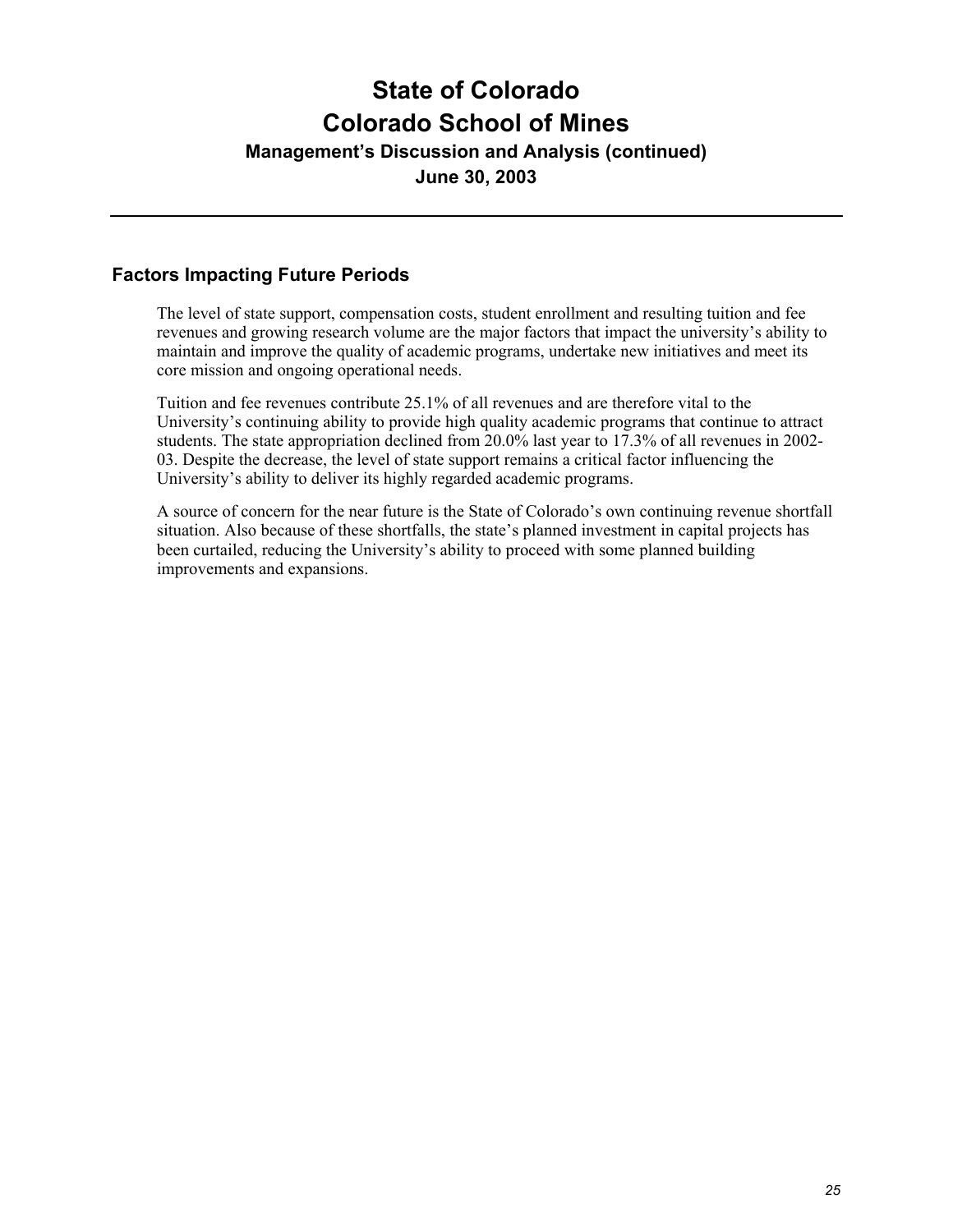**Statements of Net Assets** 

**Years Ended June 30, 2003 and 2002** 

#### **Assets**

|                                                                          |    | 2003        |     | 2002        |
|--------------------------------------------------------------------------|----|-------------|-----|-------------|
| <b>Current Assets</b>                                                    |    |             |     |             |
| Cash and cash equivalents                                                | \$ | 17,628,927  | \$  | 24,589,496  |
| Short-term investments                                                   |    | 5,191,931   |     | 506,957     |
| Accounts receivable, net of allowance; 2003 - \$160,851, 2002 - \$84,705 |    | 1,519,241   |     | 1,289,267   |
| Federal and state grants receivable                                      |    | 1,544,764   |     | 1,825,267   |
| Other receivables, net of allowance; 2003 - \$44,500, 2002 - \$44,450    |    | 2,809,014   |     | 1,895,438   |
| Inventories                                                              |    | 190,140     |     | 185,272     |
| Loans to students, net of allowance; $2003 - $5,154,2002 - $5,488$       |    | 506,457     |     | 556,322     |
| Prepaid expenses                                                         |    | 132,516     |     | 138,510     |
|                                                                          |    |             |     |             |
| Total current assets                                                     |    | 29,522,990  |     | 30,986,529  |
| <b>Noncurrent Assets</b>                                                 |    |             |     |             |
| Restricted cash and cash equivalents                                     |    | 39,539,068  |     | 6,938,065   |
| Endowment investments                                                    |    | 2,679,117   |     | 8,075,250   |
| Loans to students, net of allowance; $2003 - 174,735$ , $2002 - 163,269$ |    | 4,452,038   |     | 4,465,441   |
| Capital assets, net                                                      |    | 123,253,959 |     | 120,811,790 |
| Bond issuance costs, net                                                 |    | 995,630     |     | 237,982     |
| Total noncurrent assets                                                  |    | 170,919,812 |     | 140,528,528 |
| Total assets                                                             |    | 200,442,802 |     | 171,515,057 |
| <b>Liabilities</b>                                                       |    |             |     |             |
|                                                                          |    |             |     |             |
| <b>Current Liabilities</b>                                               |    |             |     |             |
| Accounts payable and accrued liabilities                                 |    | 10,213,753  |     | 4,894,093   |
| Deferred revenue                                                         |    | 7,424,243   |     | 7,053,970   |
| Capital leases payable – current portion                                 |    | 216,675     |     | 215,000     |
| Bonds payable – current portion                                          |    | 665,275     |     | 725,000     |
| Other current liabilities                                                |    | 1,470,991   |     | 1,560,708   |
| Total current liabilities                                                |    | 19,990,937  |     | 14,448,771  |
| <b>Noncurrent Liabilities</b>                                            |    |             |     |             |
| Accrued compensated absences                                             |    | 3,241,248   |     | 3,166,212   |
| Accrued interest payable                                                 |    | 1,217,632   |     | 901,033     |
| Deferred revenue                                                         |    | 3,458,333   |     | 3,958,333   |
| Capital leases payable                                                   |    | 100,000     |     | 316,675     |
| Bonds payable                                                            |    | 58,038,364  |     | 31,008,434  |
|                                                                          |    |             |     |             |
| Total noncurrent liabilities                                             |    | 66,055,577  |     | 39,350,687  |
| <b>Total liabilities</b>                                                 |    | 86,046,514  |     | 53,799,458  |
| <b>Net Assets</b>                                                        |    |             |     |             |
| Invested in capital assets, net of related debt<br>Restricted            |    | 96,474,691  |     | 94,036,604  |
| Nonexpendable                                                            |    |             |     |             |
| Scholarships and fellowships                                             |    | 2,679,117   |     | 4,279,047   |
|                                                                          |    |             |     |             |
| Expendable                                                               |    |             |     |             |
| Scholarships and fellowships                                             |    | 132,157     |     | 51,287      |
| Research                                                                 |    | 221,064     |     | 485,033     |
| Loans                                                                    |    | 5,053,989   |     | 4,817,423   |
| Capital projects                                                         |    | 4,405,901   |     | 4,969,094   |
| Debt service                                                             |    | 25,029      |     | 2,566       |
| Unrestricted                                                             |    | 5,404,340   |     | 9,074,545   |
| Total net assets                                                         | S. | 114,396,288 | \$_ | 117,715,599 |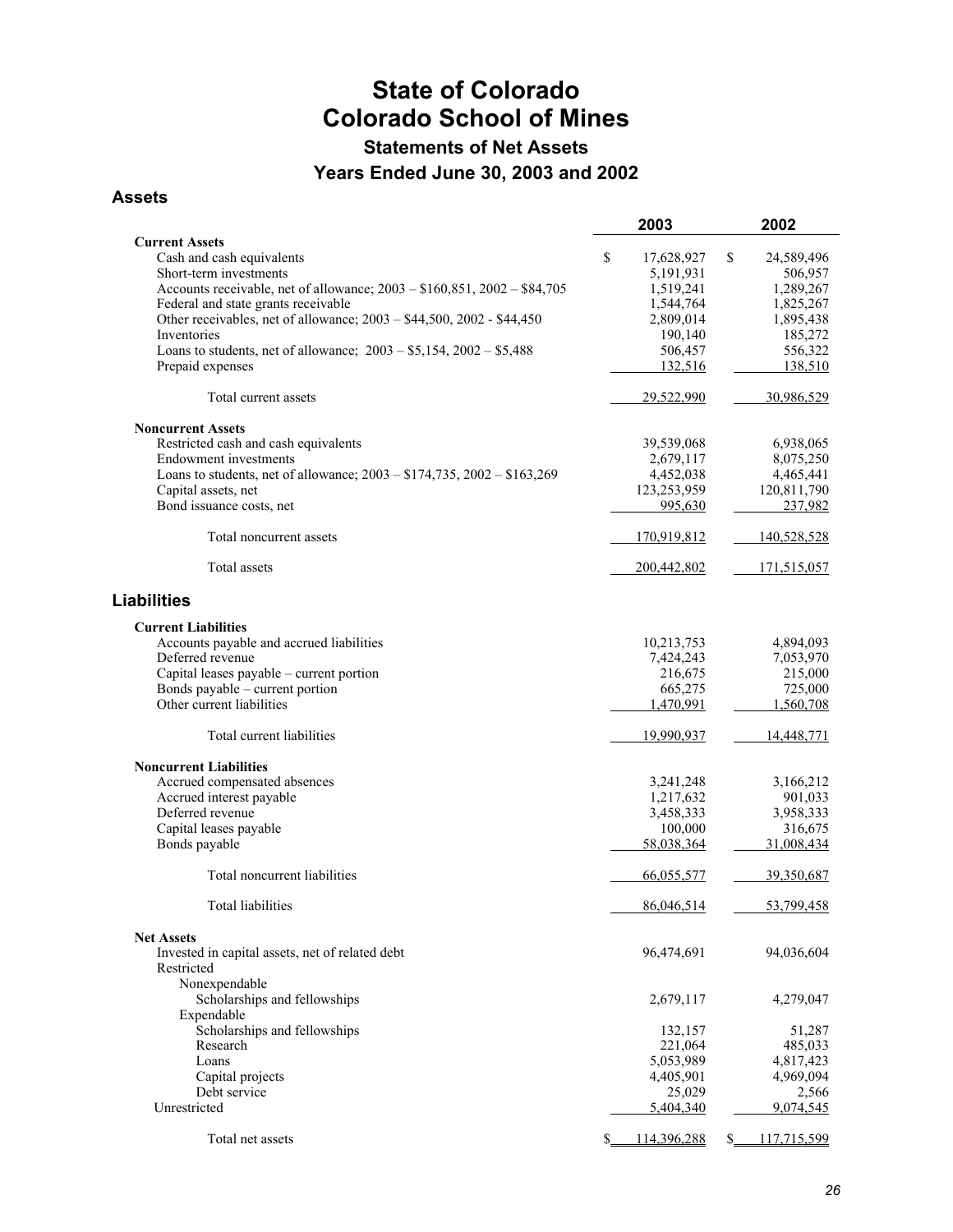# **Statements of Revenues, Expenses and Changes in Net Assets Years Ended June 30, 2003 and 2002**

|                                                                |     | 2003              |    | 2002           |
|----------------------------------------------------------------|-----|-------------------|----|----------------|
| <b>Operating Revenues</b>                                      |     |                   |    |                |
| Tuition and fees, net                                          | \$  | 24,573,315        | \$ | 22,376,741     |
| Federal grants and contracts                                   |     | 18,345,884        |    | 15,005,226     |
| State grants and contracts                                     |     | 3,415,624         |    | 3,587,024      |
| Nongovernmental grants and contracts                           |     | 14,786,616        |    | 13,987,478     |
| Interest on student loans receivable                           |     | 165,873           |    | 184,250        |
| Auxiliary enterprises, net                                     |     | 8,301,705         |    | 6,948,616      |
| Other operating revenues                                       |     | 503,452           |    | 3,508,009      |
| Total operating revenues                                       |     | <u>70,092,469</u> |    | 65,597,344     |
| <b>Operating Expenses</b>                                      |     |                   |    |                |
| Instruction                                                    |     | 35,603,607        |    | 33,647,750     |
| Research                                                       |     | 23,003,526        |    | 20,546,889     |
| Academic support                                               |     | 5,846,365         |    | 4,623,094      |
| Student services                                               |     | 3,545,514         |    | 3,860,810      |
| Institutional support                                          |     | 6,703,367         |    | 6,421,595      |
| Auxiliary enterprises                                          |     | 8,228,517         |    | 5,595,702      |
| Operation and maintenance of plant                             |     | 8,949,168         |    | 9,041,054      |
| Scholarships and fellowships                                   |     | 872,294           |    | 1,158,010      |
| Depreciation                                                   |     | 11,085,395        |    | 6,881,637      |
| Total operating expenses                                       |     | 103,837,753       |    | 91,776,541     |
| <b>Operating Loss</b>                                          |     | (33,745,284)      |    | (26, 179, 197) |
| <b>Nonoperating Revenues (Expenses)</b>                        |     |                   |    |                |
| State appropriations                                           |     | 16,952,620        |    | 19,308,287     |
| Contributions from Colorado School of Mines Foundation, Inc.   |     | 8,922,604         |    | 8,626,598      |
| Contributions                                                  |     | 1,548,070         |    | 385,000        |
| Other nonoperating expenses                                    |     |                   |    | (463,395)      |
| Investment income                                              |     | 1,554,817         |    | 221,882        |
| Interest on capital asset-related debt                         |     | (1,377,244)       |    | (1,004,728)    |
| Other nonoperating revenues                                    |     | 190,298           |    | 99,645         |
| Net nonoperating revenues                                      |     | 27,791,165        |    | 27,173,289     |
| (Loss) Income Before Other Revenues, Expenses, Gains or Losses |     | (5,954,119)       |    | 994,092        |
| <b>Capital Appropriations - State</b>                          |     | 2,136,964         |    | 3,292,689      |
| <b>Capital Grants and Gifts</b>                                |     | 497,844           |    | 409,286        |
| (Decrease) Increase in Net Assets                              |     | (3,319,311)       |    | 4,696,067      |
| Net Assets Beginning of the Year - as Previously Reported      |     |                   |    | 191,647,740    |
| Cumulative effect of change in accounting principle            |     |                   |    | (78,628,208)   |
| <b>Net Assets, Beginning of Year</b>                           |     | 117,715,599       |    | 113,019,532    |
| Net Assets, End of Year                                        | \$. | 114,396,288       | S  | 117,715,599    |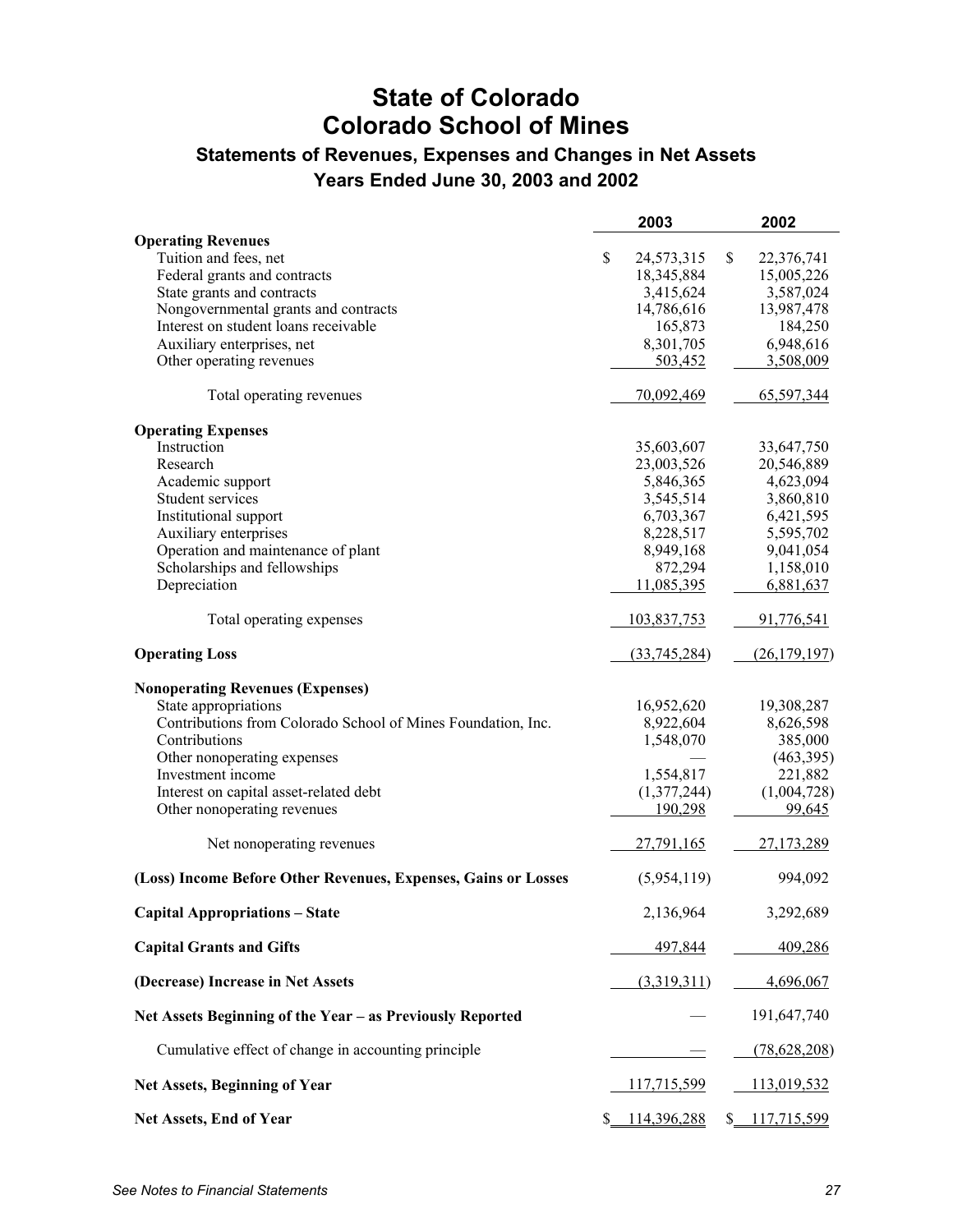# **State of Colorado Colorado School of Mines Statements of Cash Flows**

**Years Ended June 30, 2003 and 2002** 

|                                                             | 2003               |    | 2002              |
|-------------------------------------------------------------|--------------------|----|-------------------|
| <b>Operating Activities</b>                                 |                    |    |                   |
| Tuition and fees                                            | \$<br>24, 343, 340 | \$ | 22, 167, 137      |
| Grants and contracts                                        | 35,783,008         |    | 33,111,587        |
| Payments to suppliers                                       | (17, 399, 310)     |    | (23, 149, 999)    |
| Scholarships disbursed                                      | (872, 294)         |    | (1,158,010)       |
| Payments to employees                                       | (61, 285, 839)     |    | (55, 121, 541)    |
| Loans issued to students                                    | (1,040,120)        |    | (726,709)         |
| Collection of loans to students                             | 1,269,261          |    | 1,260,523         |
| Sales and services of auxiliary enterprises                 | 8,325,482          |    | 6,896,791         |
| Payments for auxiliary enterprises                          | (8,228,517)        |    | (5,595,702)       |
| Other receipts                                              | 845,192            |    | 3,508,009         |
| Net cash used in operating activities                       | (18, 259, 797)     |    | (18,807,914)      |
| <b>Noncapital Financing Activities</b>                      |                    |    |                   |
| State appropriations                                        | 16,952,620         |    | 19,308,287        |
| Receipts from the Colorado School of Mines Foundation, Inc. | 8,922,604          |    | 8,626,598         |
| Gifts for other than capital purposes                       | 1,548,070          |    | 385,000           |
| Other receipts                                              | 190,299            |    | 99,645            |
| Net cash provided by noncapital financing activities        | 27,613,593         |    | 28,419,530        |
| <b>Capital and Related Financing Activities</b>             |                    |    |                   |
| Proceeds from issuance of revenue bonds payable             | 31,852,530         |    | 10,860,000        |
| Cash paid for bond issuance costs                           | (723, 798)         |    | (244, 956)        |
| Capital appropriations-state                                | 2,136,964          |    | 3,292,689         |
| Capital grants, contracts and gifts received                | 497,844            |    | 409,288           |
| Acquisition and construction of capital assets              | (13,270,099)       |    | (15,818,560)      |
| Proceeds from sale of capital assets                        | 485,819            |    |                   |
| Payment for bond defeasements                               | (4,191,175)        |    |                   |
| Principal paid on capital leases and revenue bonds payable  | (940,000)          |    | (900,000)         |
| Interest paid on capital asset-related debt                 | (1,829,738)        |    | (649, 325)        |
| Net cash provided by (used in) capital and related          |                    |    |                   |
| financing activities                                        | 14,018,347         |    | (3,050,864)       |
| <b>Investing Activities</b>                                 |                    |    |                   |
| Interest and dividends on investments                       | 1,557,132          |    | 1,690,106         |
| Proceeds from sales and maturities of investments           | 711,159            |    | 953,455           |
| Net cash provided by investing activities                   | 2,268,291          |    | 2,643,561         |
| <b>Increase in Cash and Cash Equivalents</b>                | 25,640,434         |    | 9,204,313         |
| Cash and Cash Equivalents, Beginning of Year                | 31,527,561         |    | <u>22,323,248</u> |
| Cash and Cash Equivalents, End of Year                      | \$<br>57,167,995   | S_ | 31,527,561        |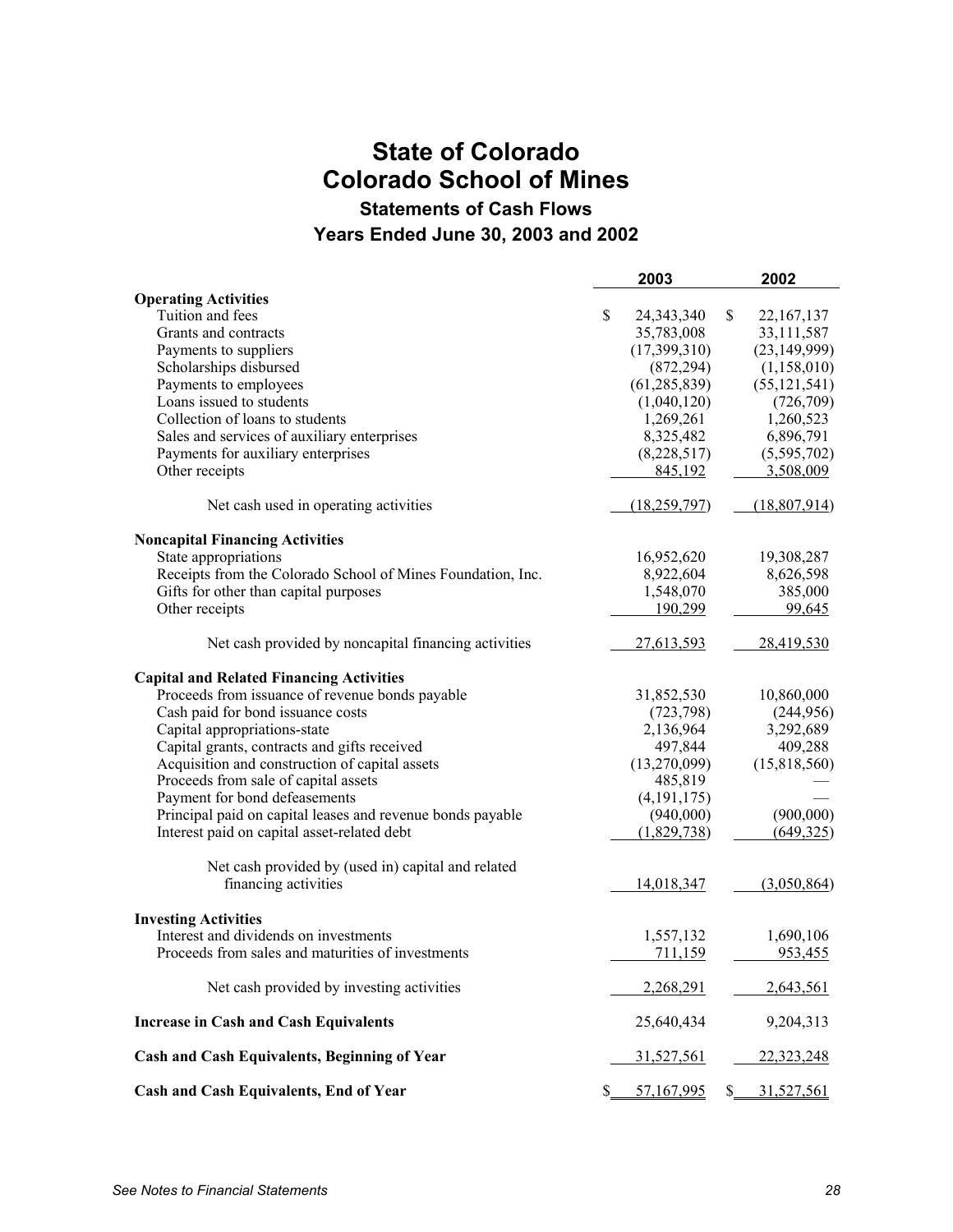# **Statements of Cash Flows (continued) Years Ended June 30, 2003 and 2002**

|                                                             | 2003                | 2002                           |
|-------------------------------------------------------------|---------------------|--------------------------------|
| Reconciliation of Cash and Cash Equivalents to the          |                     |                                |
| <b>Statements of Net Assets</b>                             |                     |                                |
| Cash and cash equivalents                                   | \$<br>17,628,927    | <sup>\$</sup><br>24,589,496    |
| Restricted cash and cash equivalents - noncurrent           | 39,539,068          | 6,938,065                      |
| Total cash and cash equivalents                             | \$.<br>57,167,995   | 31,527,561                     |
| <b>Reconciliation of Operating Loss to Net Cash Used in</b> |                     |                                |
| <b>Operating Activities</b>                                 |                     |                                |
| Operating loss                                              | \$<br>(33,745,284)  | (26, 179, 197)<br><sup>S</sup> |
| Depreciation expense                                        | 11,085,395          | 6,881,637                      |
| Loss on disposal of capital assets                          | 341,740             |                                |
| Changes in operating assets and liabilities                 |                     |                                |
| Receivables, net                                            | (802,096)           | 370,687                        |
| Inventories                                                 | (4,868)             | 106,587                        |
| Prepaid expenses                                            | 5,994               | 23,613                         |
| Accounts payable and other liabilities                      | 4,430,837           | 465,779                        |
| Deferred revenue                                            | (129, 727)          | (816,993)                      |
| Accrued compensated absences                                | 558,212             | 339,973                        |
| <b>Net Cash Used in Operating Activities</b>                | (18, 259, 797)<br>S | (18,807,914)<br>S.             |
| <b>Supplemental Cash Flows Information</b>                  |                     |                                |
| Accounts payable incurred for capital asset purchases       | 237,463             | 324,512                        |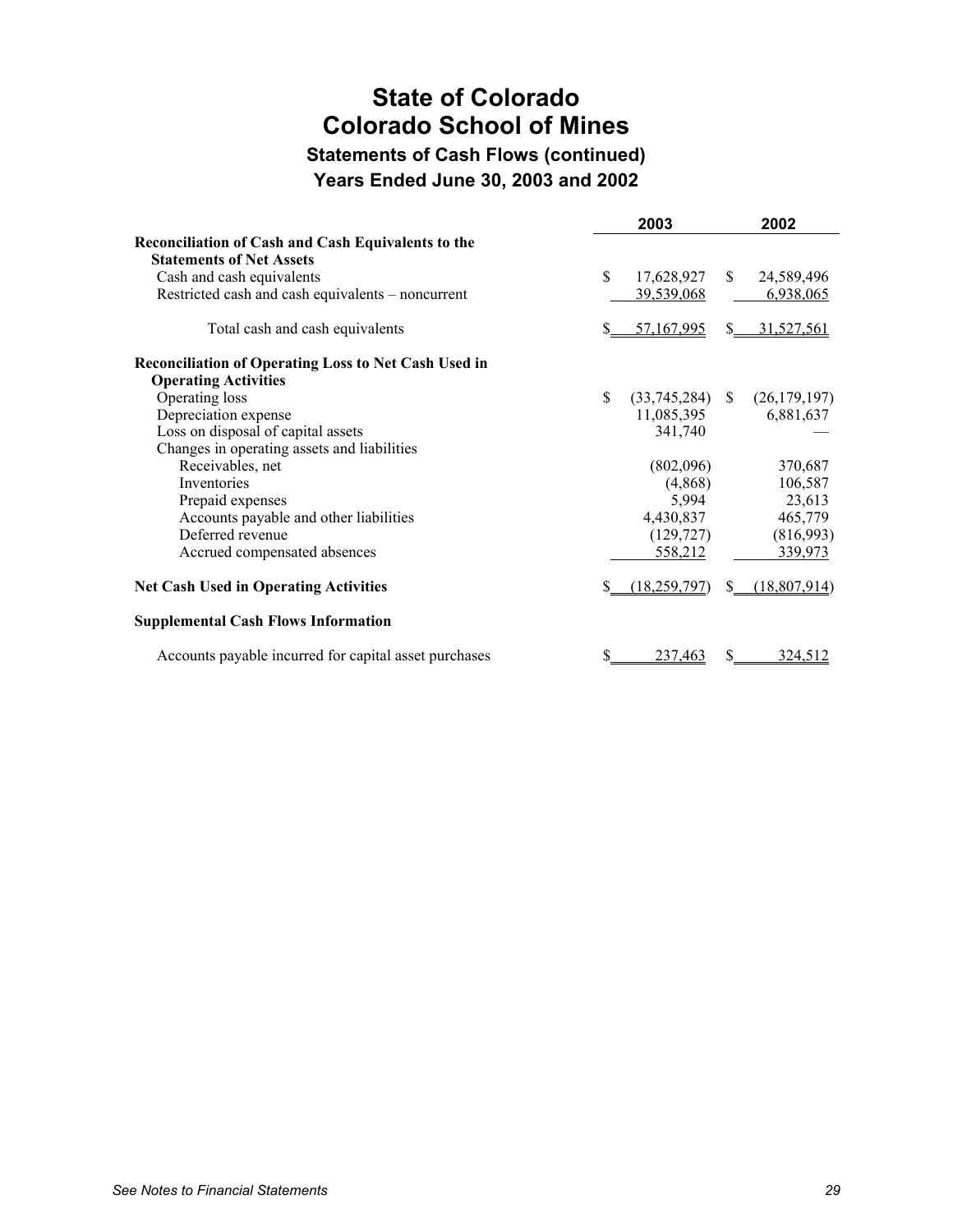## **Note 1: Nature of Operations and Summary of Significant Accounting Policies**

#### *Nature of Operations*

Colorado School of Mines (the University) is a public institution of higher education with a primary emphasis in engineering and science education and research. The University is an institution of the State of Colorado. Operations are funded largely through student tuition and fees and through annual state appropriations. Funds are augmented by government and private sponsored research, private support from alumni and support from industry and friends, through the Colorado School of Mines Foundation, Inc. The University extends unsecured credit to its students.

As an Institution of the State of Colorado, the University's operations and activities are funded in part through state appropriations. In accordance with Section 23-1-104, C.R.S., unspent revenues earned by the University in excess of appropriated amounts are retained by the University for future use.

#### *Basis of Accounting and Presentation*

The financial statements of the University have been prepared on the accrual basis of accounting. Revenues, expenses, gains, losses, assets and liabilities from exchange and exchange-like transactions are recognized when the exchange transaction takes place, while those from government-mandated nonexchange transactions (principally certain federal and state grants and state appropriations) are recognized when all applicable eligibility requirements are met. Internal activity and balances are eliminated in preparation of the financial statements unless they relate to services provided and used internally. Operating revenues and expenses include exchange transactions and program-specific, government-mandated nonexchange transactions. Governmentmandated nonexchange transactions that are not program specific (such as state appropriations), investment income and interest on capital asset-related debt are included in nonoperating revenues and expenses. The University first applies restricted net assets when an expense or outlay is incurred for purposes for which both restricted and unrestricted net assets are available.

The University prepares its financial statements as a business-type activity in conformity with applicable pronouncements of the Governmental Accounting Standards Board (GASB). The University has the option to apply all Financial Accounting Standards Board (FASB) pronouncements that were issued after November 30, 1989, unless the FASB pronouncement conflicts with or contradicts a GASB pronouncement. The University has elected not to apply FASB pronouncements issued after the applicable date.

#### *Reporting Entity and Blended Component Unit*

The financial statements of the University include all of the integral parts of the University's operations. The University applied various criteria to determine if it is financially accountable for any organization which would require that organization to be included in the University's reporting entity. These criteria include fiscal dependency, financial benefit/burden relationship, selection of governing authority, designation of management, ability to significantly influence operations and accountability for fiscal matters.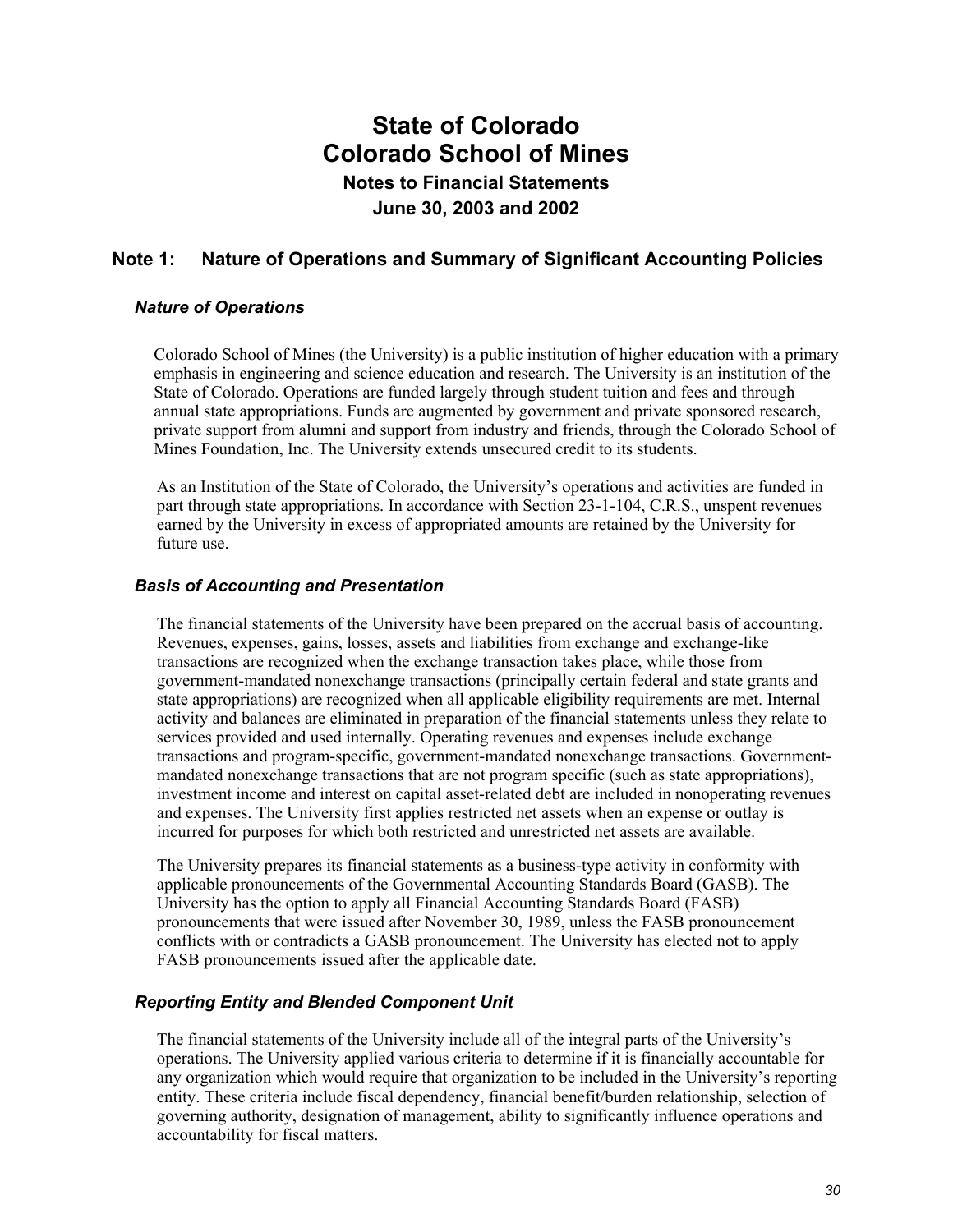In accordance with accounting principles generally accepted in the United States of America, the combined financial statements present the University (primary government) and its component units, the Colorado School of Mines Building Corporation and the Colorado School of Mines Development Corporation (see Notes 6 and 7). The component units are included in the University's reporting entity because of the significance of their operational and financial relationships with the University in accordance with GASB Statement No. 14, *The Financial Reporting Entity.* Financial statements of the Colorado School of Mines Building Corporation and the Colorado School of Mines Development Corporation can be obtained from their administrative offices.

#### *Use of Estimates*

The preparation of financial statements in conformity with accounting principles generally accepted in the United States of America requires management to make estimates and assumptions that affect the reported amounts of assets and liabilities and disclosure of contingent assets and liabilities at the date of the financial statements and the reported amounts of revenues, expenses and other changes in net assets during the reporting period. Actual results could differ from those estimates.

#### *Cash Equivalents*

The University considers all liquid investments with original maturities of three months or less to be cash equivalents. At June 30, 2003 and 2002, cash equivalents consisted primarily of money market funds with brokers and certificates of deposit.

#### *Restricted Cash and Cash Equivalents*

Restricted cash and cash equivalents include amounts restricted for project construction and bond debt service reserves.

#### *Investments and Investment Income*

Investments in equity and debt securities are carried at fair value. Fair value is determined using quoted market prices. Investments in nonnegotiable certificates of deposit and repurchase agreements are carried at cost.

Investment income consists of interest and dividend income and the net change for the year in the fair value of investments carried at fair value.

#### *Accounts Receivable*

Accounts receivable consists of tuition and fee charges to students and charges for auxiliary enterprise services provided to students, faculty and staff. Accounts receivable is recorded net of estimated uncollectible amounts.

#### *Inventories*

Inventories are stated at the lower of costs, determined using the FIFO (first-in, first-out) method, or market.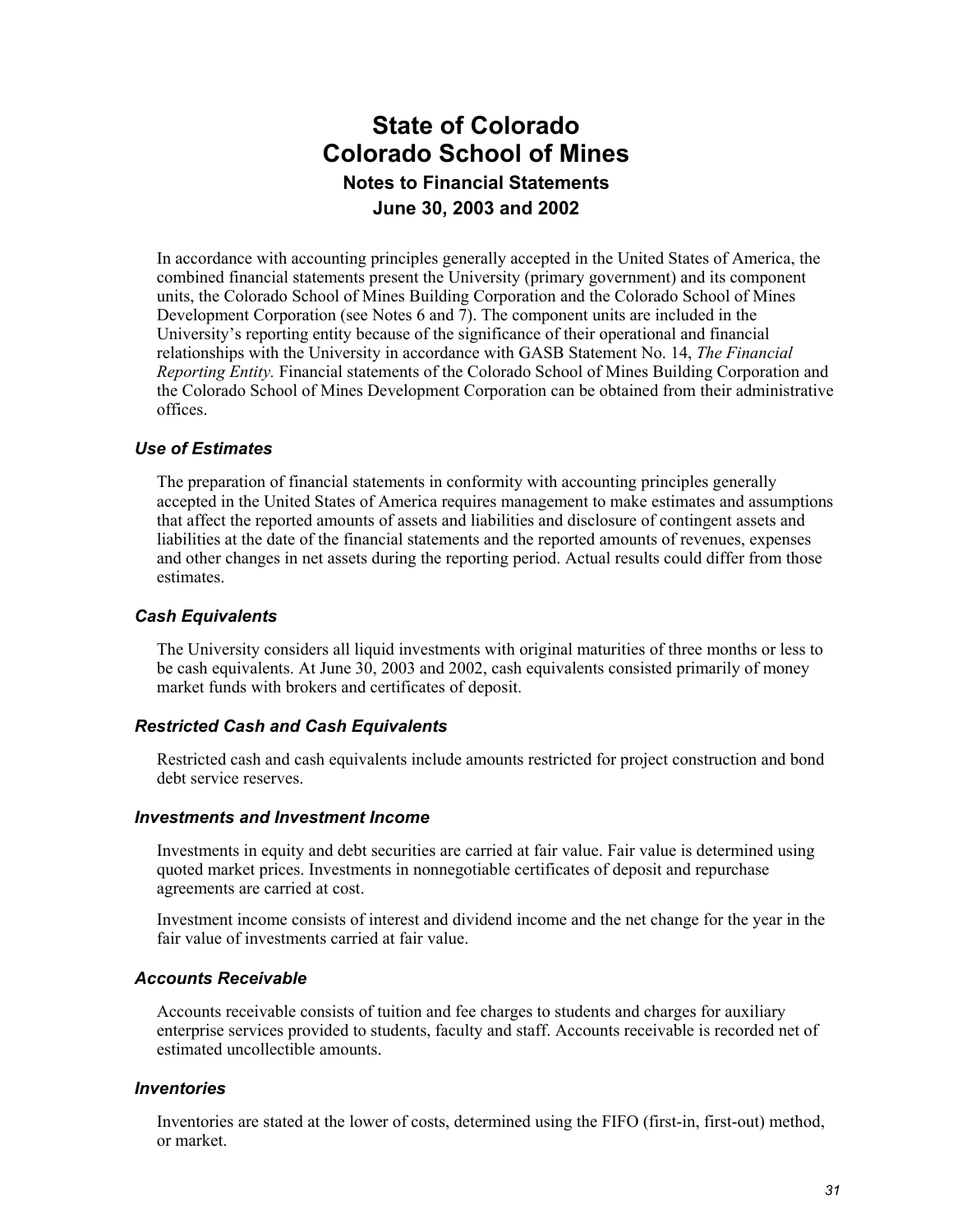#### *Loans to Students*

The University makes loans to students under various federal and other loan programs. Such loans receivable are recorded net of estimated uncollectible amounts.

#### *Bond Issue Costs*

Bond issue costs incurred on the revenue bond issues have been deferred and are being amortized on a straight-line basis over the life of the bonds. Total amortization expense for the years ended June 30, 2003 and 2002, was \$23,732 and \$6,974, respectively.

#### *Capital Assets*

Capital assets are recorded at cost at the date of acquisition, or fair value at the date of donation if acquired by gift. Depreciation is computed using the straight-line method over the estimated useful life of each asset. The following estimated useful lives are being used by the University:

| Land improvements          | 20 years        |
|----------------------------|-----------------|
| Buildings and improvements | $20 - 40$ years |
| Equipment                  | $3 - 10$ years  |
| Library materials          | 10 years        |

The University capitalizes interest costs as a component of construction in progress, based on interest costs of borrowing specifically for the project, net of interest earned on investments acquired with the proceeds of the borrowing. Total interest capitalized was:

|                                                                                                                        |   | 2003                 |   | 2002                 |
|------------------------------------------------------------------------------------------------------------------------|---|----------------------|---|----------------------|
| Total interest expense incurred on borrowings for project<br>Interest income from investment of proceeds of borrowings |   | 1,034,958            | S | 383,756              |
| for project                                                                                                            |   | 165,819              |   |                      |
| Net interest cost capitalized                                                                                          |   | 869.139              |   | 383,756              |
| Interest capitalized<br>Interest charged to expense                                                                    | S | 869,139<br>1,377,244 |   | 383,756<br>1,004,730 |
| Total interest incurred                                                                                                |   | 2.246.383            |   | .388.486             |

#### *Compensated Absences*

University policies permit most employees to accumulate vacation and sick leave benefits that may be realized as paid time off or, in limited circumstances, as a cash payment. Expense and the related liability are recognized as vacation benefits are earned whether the employee is expected to realize the benefit as time off or in cash. Expense and the related liability for sick leave benefits are recognized when earned to the extent the employee is expected to realize the benefit in cash determined using the termination payment method. Sick leave benefits expected to be realized as paid time off are recognized as expense when the time off occurs and no liability is accrued for such benefits employees have earned but not yet realized. Compensated absence liabilities are computed using the regular pay and termination pay rates in effect at the statements of net assets date plus an additional amount for compensation-related payments such as social security and Medicare taxes computed using rates in effect at that date.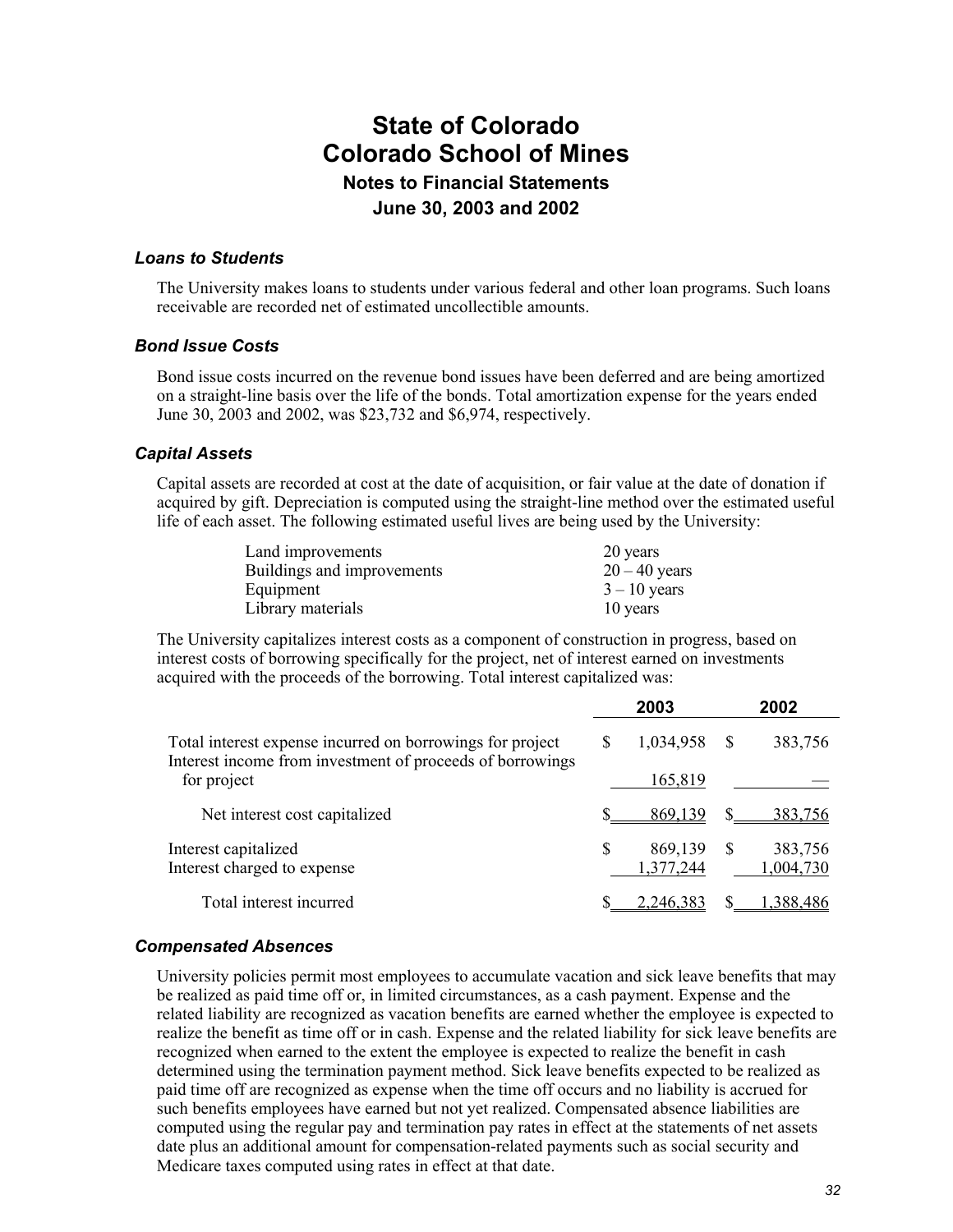#### *Deferred Revenue – Tuition, Fees and Grants*

Deferred revenue represents unearned student fees and advances on grants and contract awards for which the University has not met all of the applicable eligibility requirements. Deferred revenue for tuition, fees and grants totaled \$5,090,910 and \$4,720,637 at June 30, 2003 and 2002, respectively.

#### *Deferred Revenue – Development Assistance and Trademark License*

The University entered into a ten-year agreement to provide development assistance and other planning activities in connection with the development of a foreign University. Additionally, the University received a nonrefundable up front fee for non-exclusive license to use its trademarks for the term of the agreement. Development assistance fees and trademark license fees are recognized as revenue over the term of the agreement. Deferred revenue for development assistance and trademark license totaled \$5,791,666 and \$6,291,666 at June 30, 2003 and 2002, respectively.

#### *Classification of Revenues*

The University has classified its revenues as either operating or nonoperating revenues according to the following criteria:

Operating revenues – Operating revenues include activities that have the characteristics of exchange transactions, such as (1) student tuition and fees, net of scholarship allowances, (2) sales and services of auxiliary enterprises, (3) contracts and grants for research activities and (4) interest on student loans.

Nonoperating revenues – Nonoperating revenues include activities that have the characteristics of nonexchange transactions, such as gifts and contributions and other revenue sources that are defined as nonoperating revenues by GASB No. 9, *Reporting Cash Flows of Proprietary and Nonexpendable Trust Funds and Government Entities That Use Proprietary Fund Accounting* and GASB No. 34, such as state appropriations and investment income.

#### *Scholarship Discounts and Allowances*

Student tuition, fee revenues and certain other revenues from students are reported net of scholarship allowances in the statements of revenues, expenses and changes in net assets. Scholarship allowances are the difference between the stated charge for goods and services provided by the University and the amount that is paid by students and/or third parties making payments on the students' behalf. Certain governmental grants, such as Pell grants and other federal, state or nongovernmental programs are recorded as either operating or nonoperating revenues in the University's financial statements. To the extent that revenues from such programs are used to satisfy tuition and fees and other student charges, the University has recorded a scholarship allowance. The scholarship allowances on tuition and fees and housing for the year ended June 30, 2003, were \$8,106,948 and \$143,155, respectively, and for the year ended June 30, 2002, were \$7,724,863 and \$55,594, respectively.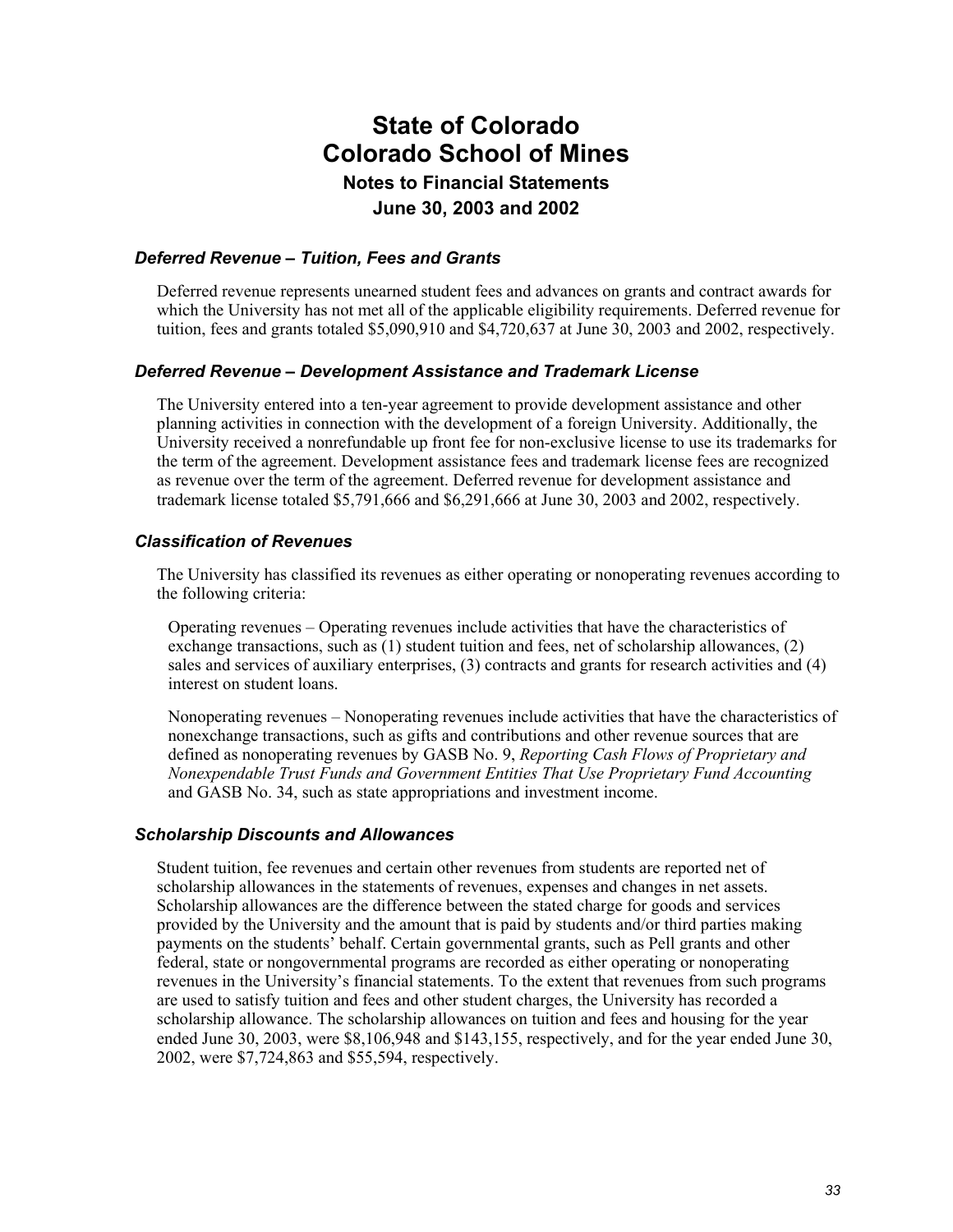#### *Income Taxes*

As a state institution of higher education, the income of the University is generally exempt from federal and state income taxes under Section 115(a) of the Internal Revenue Code and a similar provision of state law. However, the University is subject to federal income tax on any unrelated business taxable income.

#### *Foundation*

The University is the beneficiary of a foundation that is a separate legal entity with its own Board of Trustees (see Note 5). The foundation has legal title to all of the foundation assets. The foundation is not a component unit of the University and thus, not reflected in the accompanying financial statements.

#### *Reclassifications*

Certain reclassifications have been made to the 2002 financial statements to conform to the 2003 financial statement presentation. These reclassifications had no effect on the change in net assets.

#### **Note 2: Deposits, Investments and Investment Return**

#### *Deposits*

At June 30, the University had bank balances as follows:

|                                                                                                                                    |   | 2003         | 2002       |
|------------------------------------------------------------------------------------------------------------------------------------|---|--------------|------------|
| Insured (FDIC) or collateralized with securities held by<br>the University or the University's agent in the<br>University's name   | S | 491,649      | 347,881    |
| Collateralized by securities held by the pledging<br>financial institution's trust department or agent in the<br>University's name |   | 36,043,312   | 11,675,943 |
| Total                                                                                                                              |   | 36,534,961   | 12,023,824 |
| Carrying value                                                                                                                     |   | 35, 136, 123 | 7,473,688  |

At June 30, 2003 and 2002, the University had \$21,489,607 and \$17,115,808, respectively, on deposit with the State Treasurer. Detailed information on the State Treasurer's pooled cash and investments is available from that office.

State law requires collateralization of all deposits with federal depository insurance; bonds and other obligations of the U.S. Treasury, U.S. agencies or instrumentalities or the state of Colorado; bonds of any city, county, school district or special road district of the state of Colorado bonds of any state; or a surety bond having an aggregate value at least equal to the amount of the deposits.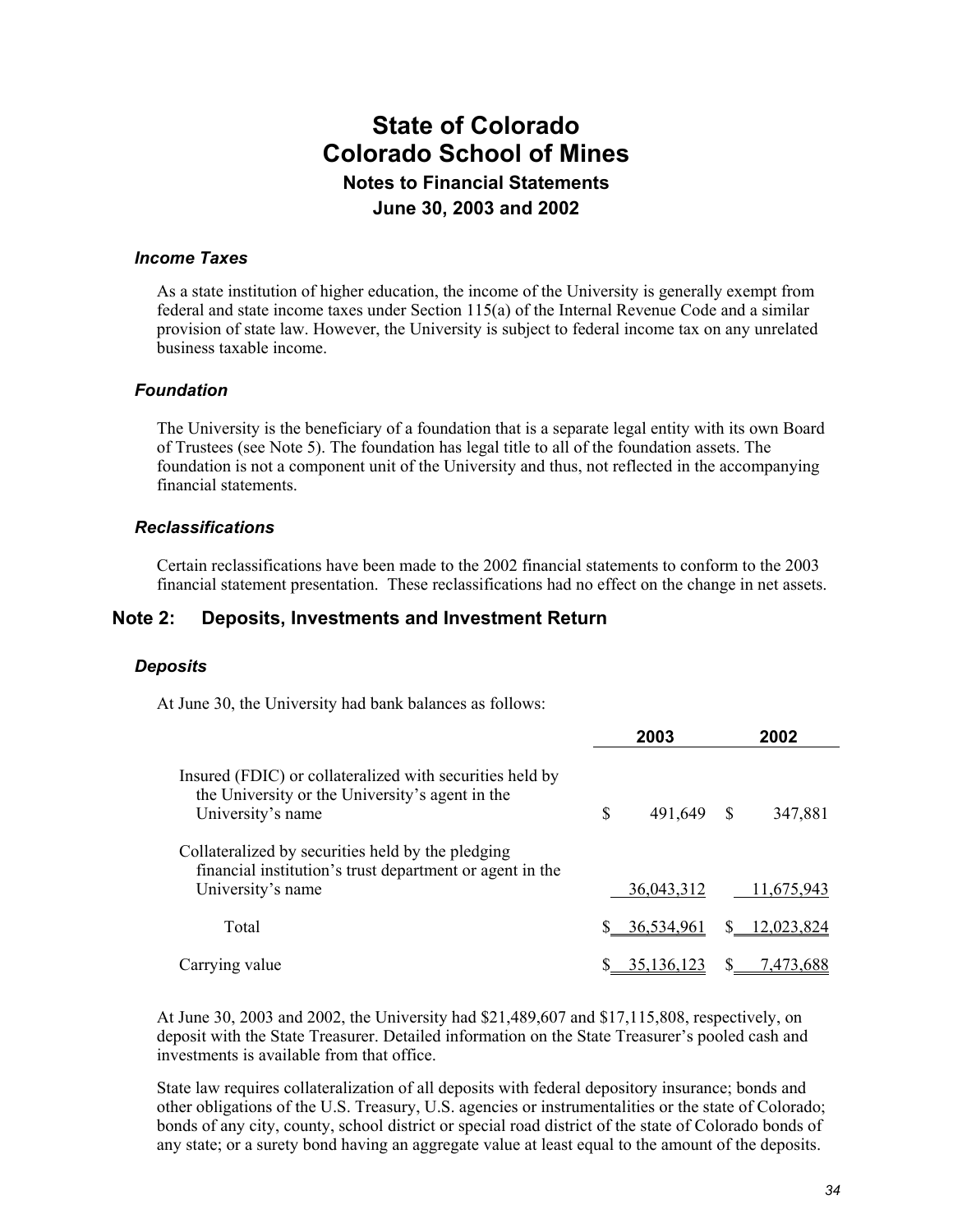#### *Investments*

The University has authority to invest institutional funds in any investment deemed advisable by the governing board per section 15-1-1106, C.R.S. The University may legally invest in direct obligations of and other obligations guaranteed as to principal by the U.S. Treasury and U.S. agencies and instrumentalities and in bank repurchase agreements. It may also invest, to a limited extent, in equity securities.

The University's investments are categorized to give an indication of the level of custodial credit risk assumed by the University. Category 1 includes investments that are insured or registered or for which the securities are held by the University or its agent in the University's name. Category 2 includes uninsured and unregistered investments for which the securities are held by dealer bank's trust department or agent in the University's name. Category 3 includes uninsured and unregistered investments for which the securities are held by the dealer bank's trust department in other than the University's name, by the broker/dealer, by the dealer bank or by another bank that is a subsidiary of the same holding company as the dealer bank. The University's investments in mutual funds are not classified by custodial risk category as they are not evidenced by securities in physical or book entry form. The University's investment pool funds are not classified by custodial credit risk category as they are not evidenced by securities that exist in physical or book entry form.

|                                 |           | Category |   | Carrying                        | Fair                            |
|---------------------------------|-----------|----------|---|---------------------------------|---------------------------------|
|                                 |           | 2        | 3 | <b>Value</b>                    | <b>Value</b>                    |
| Corporate stocks                | \$386,154 | \$       |   | 386,154                         | 386,154                         |
| Mutual funds<br>Investment pool | \$386,154 |          |   | 386,154<br>542,265<br>7,484,894 | 386,154<br>542,265<br>7,484,894 |
|                                 |           |          |   | 8,413,313                       | 8.413.313                       |

Investments at June 30, 2003 consisted of the following:

Investments at June 30, 2002 consisted of the following:

|                                 |           | Category |   | Carrying                          | Fair                              |
|---------------------------------|-----------|----------|---|-----------------------------------|-----------------------------------|
|                                 |           | 2        | 3 | <b>Value</b>                      | Value                             |
| Corporate stocks                | \$506,957 | \$       |   | 506,957                           | 506,957                           |
| Mutual funds<br>Investment pool | \$506,957 |          |   | 506,957<br>6,938,065<br>8,075,250 | 506,957<br>6,938,065<br>8,075,250 |
|                                 |           |          |   | 15,520,272                        | 15,520,272                        |

 The investment pool consists of investments managed by the Colorado School of Mines Foundation, Inc., on behalf of the University.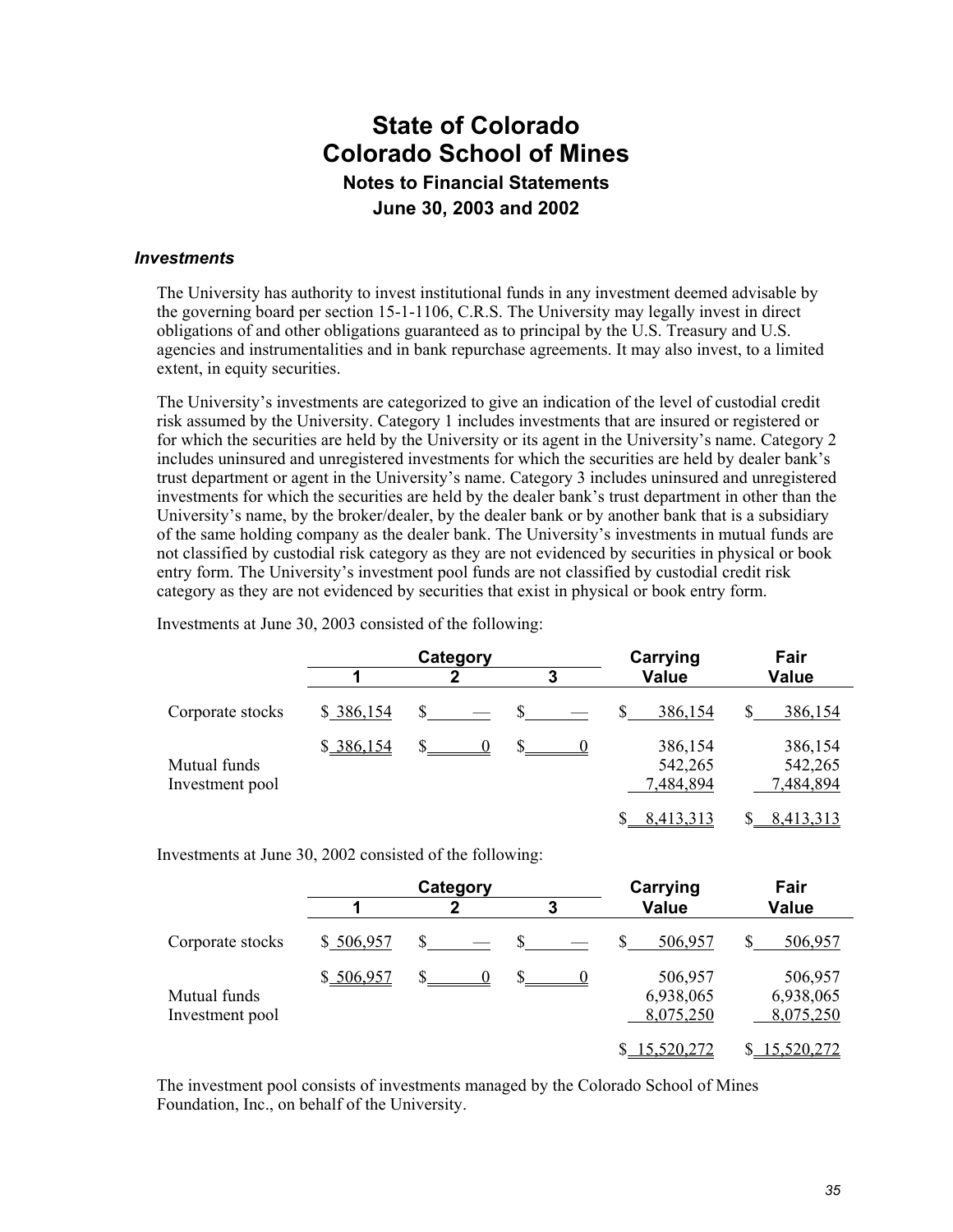### *Summary of Carrying Values*

The carrying values of deposits and investments shown above are included in the statements of net assets as follows:

|                                                                | 2003                      | 2002                       |
|----------------------------------------------------------------|---------------------------|----------------------------|
| Carrying value<br>Deposits<br>Investments                      | \$56,625,730<br>8,413,313 | \$24,589,496<br>15,520,272 |
| Total                                                          | \$65,039,043              | \$40,109,768               |
| Included in the following statements of net assets<br>captions |                           |                            |
| Cash and cash equivalents                                      | \$17,628,927              | \$24,589,496               |
| Short-term investments                                         | 5,191,931                 | 506,957                    |
| Restricted cash and cash equivalents                           | 39,539,068                | 6,938,065                  |
| Endowment investments                                          | 2,679,117                 | 8,075,250                  |
|                                                                | \$65,039,043              | \$40.109.768               |

#### *Investment Income*

Investment income for the year ended June 30 consisted of:

|                                                                                      | 2003                   | 2002                       |
|--------------------------------------------------------------------------------------|------------------------|----------------------------|
| Interest and dividend income<br>Net increase (decrease) in fair value of investments | \$1,292,657<br>262,160 | \$1,690,106<br>(1,468,224) |
|                                                                                      | \$1554817              | 221.882                    |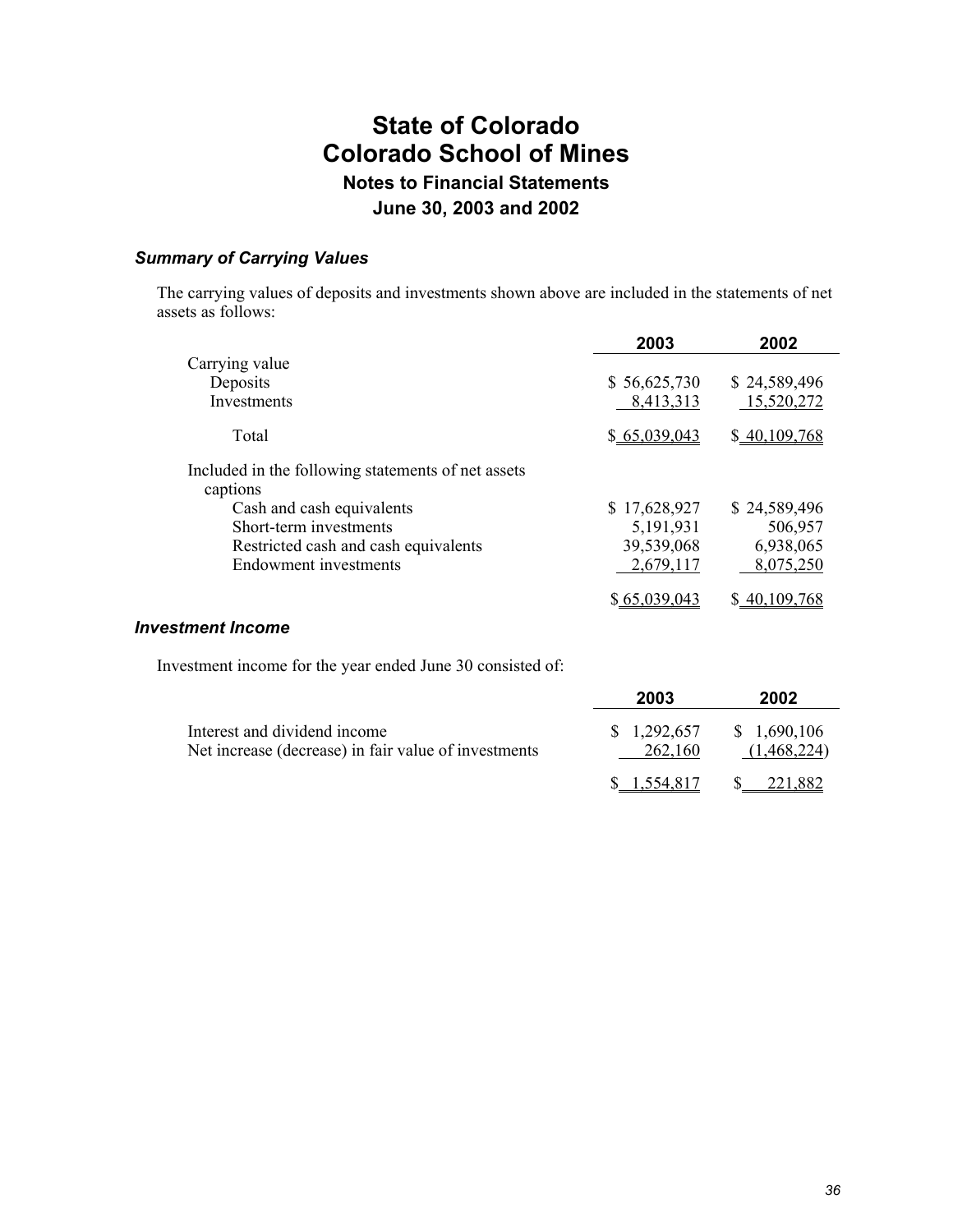# **Note 3: Capital Assets**

Capital assets activity for the year ended June 30 was:

|                                                                     |                                    |                  | 2003             |                                                                    |                                 |  |
|---------------------------------------------------------------------|------------------------------------|------------------|------------------|--------------------------------------------------------------------|---------------------------------|--|
|                                                                     | <b>Beginning</b><br><b>Balance</b> | <b>Additions</b> | <b>Disposals</b> | <b>Transfers from</b><br><b>Construction in</b><br><b>Progress</b> | <b>Ending</b><br><b>Balance</b> |  |
| Land                                                                | S<br>2,775,254                     | \$<br>235,978    | \$               | -S                                                                 | 3,011,232<br><b>S</b>           |  |
| Land improvements                                                   | 5,656,759                          |                  |                  | 1,652,289                                                          | 7,309,048                       |  |
| Buildings and improvements                                          | 85,026,723                         | 609,022          |                  | 58,106,570                                                         | 143,742,315                     |  |
| Equipment                                                           | 39,330,717                         | 1,374,173        | 10,515,564       | 1,627,033                                                          | 31,816,359                      |  |
| Library materials                                                   | 14,249,323                         | 1,099,636        | 245,238          |                                                                    | 15, 103, 721                    |  |
| Construction in progress                                            | 58,338,258                         | 11,036,314       | 546,221          | (61,385,892)                                                       | 7,442,459                       |  |
|                                                                     | 205, 377, 034                      | 14, 355, 123     | 11,307,023       |                                                                    | 208, 425, 134                   |  |
| Less accumulated depreciation<br>Land improvements<br>Buildings and | 4,754,998                          | 109,116          |                  |                                                                    | 4,864,114                       |  |
| improvements                                                        | 38,577,317                         | 6,016,611        |                  |                                                                    | 44,593,928                      |  |
| Equipment                                                           | 30,493,226                         | 3,898,137        | 10,234,226       |                                                                    | 24, 157, 137                    |  |
| Library materials                                                   | 10,739,703                         | 1,061,531        | 245,238          |                                                                    | 11,555,996                      |  |
|                                                                     | 84, 565, 244                       | 11,085,395       | 10,479,464       |                                                                    | 85, 171, 175                    |  |
| Net capital assets                                                  | \$120,811,790                      | 3,269,728<br>S.  | 827,559<br>S.    | S<br>0                                                             | \$123,253,959                   |  |

|                                                                     |                                    |                                                                                                | 2002             |                  |                                 |
|---------------------------------------------------------------------|------------------------------------|------------------------------------------------------------------------------------------------|------------------|------------------|---------------------------------|
|                                                                     | <b>Beginning</b><br><b>Balance</b> | <b>Cumulative</b><br><b>Effect of Change</b><br>in Accounting<br><b>Principle</b><br>(Note 14) | <b>Additions</b> | <b>Disposals</b> | <b>Ending</b><br><b>Balance</b> |
| Land                                                                | \$<br>2,093,726                    | \$                                                                                             | \$<br>681,528    | \$               | 2,775,254                       |
| Land improvements                                                   | 5,656,759                          |                                                                                                |                  |                  | 5,656,759                       |
| Buildings and improvements                                          | 84,183,531                         |                                                                                                | 843,192          |                  | 85,026,723                      |
| Equipment                                                           | 35,727,124                         | 1,757,905                                                                                      | 2,407,523        | 561,835          | 39,330,717                      |
| Library materials                                                   | 13, 126, 133                       |                                                                                                | 1,146,102        | 22,912           | 14,249,323                      |
| Construction in progress                                            | 47,758,601                         | (485,070)                                                                                      | 11,064,727       |                  | 58,338,258                      |
|                                                                     | 188,545,874                        | ,272,835                                                                                       | 16,143,072       | 584,747          | 205, 377, 034                   |
| Less accumulated depreciation<br>Land improvements<br>Buildings and |                                    | 4,687,189                                                                                      | 67,809           |                  | 4,754,998                       |
| improvements                                                        | 1,344,036                          | 33,711,719                                                                                     | 3,521,562        |                  | 38,577,317                      |
| Equipment                                                           |                                    | 27,988,990                                                                                     | 2,504,236        |                  | 30,493,226                      |
| Library materials                                                   |                                    | 9,974,585                                                                                      | 788,030          | 22,912           | 10,739,703                      |
|                                                                     | 1,344,036                          | 76,362,483                                                                                     | 6,881,637        | 22,912           | 84,565,244                      |
| Net capital assets                                                  | \$187,201,838                      | \$(75,089,648)                                                                                 | \$9,261,435      | 561,835<br>S     | \$120,811,790                   |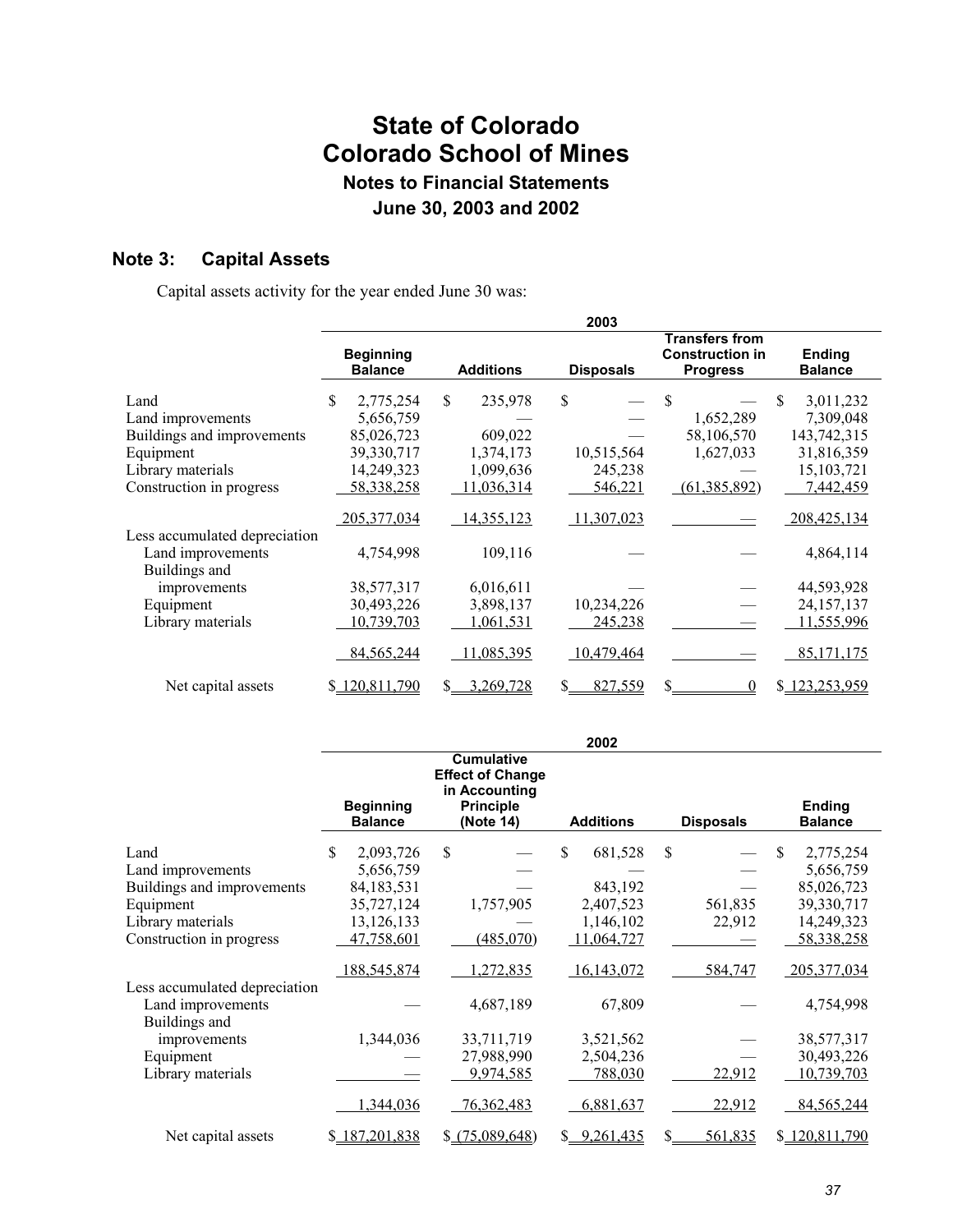## **Note 4: Long-term Liabilities**

The following is a summary of long-term obligation transactions for the University for the year ended June 30:

|                                                                        |                                    |                  | 2003              |                                 |                                  |  |
|------------------------------------------------------------------------|------------------------------------|------------------|-------------------|---------------------------------|----------------------------------|--|
|                                                                        | <b>Beginning</b><br><b>Balance</b> | <b>Additions</b> | <b>Deductions</b> | <b>Ending</b><br><b>Balance</b> | <b>Current</b><br><b>Portion</b> |  |
| Bonds and capital leases                                               |                                    |                  |                   |                                 |                                  |  |
| Revenue bonds payable                                                  |                                    |                  |                   |                                 |                                  |  |
| Series 1993<br>(A)                                                     | $\mathbb{S}$<br>6,970,000          | \$               | \$3,045,000       | \$3,925,000                     | 460,000<br>\$                    |  |
| Series 1996<br>(B)                                                     | 1,415,000                          |                  | 65,000            | 1,350,000                       | 65,000                           |  |
| Series 1997A<br>(C)                                                    | 4,720,000                          |                  | 1,550,000         | 3,170,000                       | 230,000                          |  |
| Series 1997B<br>(C)                                                    | 460,000                            |                  |                   | 460,000                         |                                  |  |
| Series 1999<br>(D)                                                     | 7,794,333                          |                  |                   | 7,794,333                       |                                  |  |
| Series 2001<br>(F)                                                     | 10,860,000                         |                  |                   | 10,860,000                      |                                  |  |
| Series 2002<br>(E)                                                     |                                    | 32,040,000       |                   | 32,040,000                      |                                  |  |
|                                                                        | 32,219,333                         | 32,040,000       | 4,660,000         | 59,599,333                      | 755,000                          |  |
| Less unamortized bond<br>discounts<br>Less deferred call premium       | (485, 899)                         | (187, 470)       | (191, 270)        | (482,099)                       | (29, 438)                        |  |
| on defeased bonds                                                      |                                    | (420, 686)       | (7,091)           | (413,595)                       | (60, 283)                        |  |
|                                                                        | 31,733,434                         | 31,431,844       | 4,461,639         | 58,703,639                      | 665,279                          |  |
| Capital lease obligations                                              | 531,675                            |                  | 215,000           | 316,675                         | 216,675                          |  |
| Total bonds and capital<br>leases                                      | 32,265,109                         | 31,431,844       | 4,676,639         | 59,020,314                      | 881,954                          |  |
| Other noncurrent liabilities                                           |                                    |                  |                   |                                 |                                  |  |
| Accrued compensated                                                    |                                    |                  |                   |                                 |                                  |  |
| absences                                                               | 3,166,212                          | 558,212          |                   | 3,724,424                       | 483,176                          |  |
| Accrued interest                                                       | 901,033                            | 1,153,916        | 670,897           | 1,384,052                       | 166,420                          |  |
| Deferred revenue<br>Tuition, fees and grants<br>Development assistance | 5,621,670                          |                  | 530,760           | 5,090,910                       | 5,090,910                        |  |
| and trademark license                                                  | 6,291,666                          | 2,000,000        | 2,500,000         | 5,791,666                       | 2,333,333                        |  |
| Total other noncurrent<br>liabilities                                  | 15,980,581                         | 3,712,128        | 3,701,657         | 15,991,052                      | 8,073,839                        |  |
| Total noncurrent<br>liabilities                                        | \$48,245,690                       | \$35,143,972     | \$8,378,296       | \$75,011,366                    | \$8,955,793                      |  |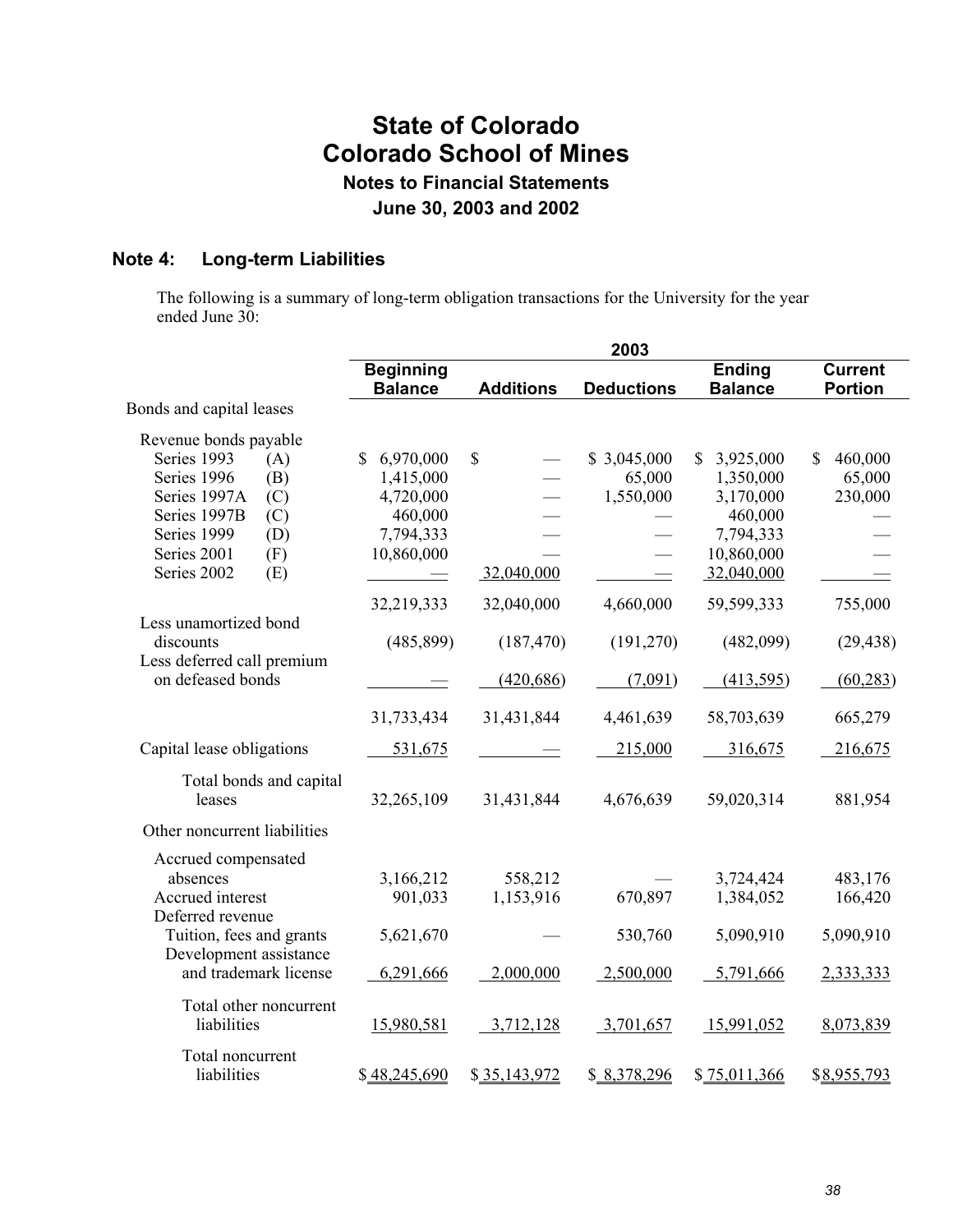## **Notes to Financial Statements June 30, 2003 and 2002**

|                                                                                        |                                    |                  | 2002                    |                                                 |                                  |
|----------------------------------------------------------------------------------------|------------------------------------|------------------|-------------------------|-------------------------------------------------|----------------------------------|
|                                                                                        | <b>Beginning</b><br><b>Balance</b> | <b>Additions</b> | <b>Deductions</b>       | Ending<br><b>Balance</b>                        | <b>Current</b><br><b>Portion</b> |
| Bonds and capital leases                                                               |                                    |                  |                         |                                                 |                                  |
| Revenue bonds payable<br>Series 1993<br>(A)<br>Series 1996<br>(B)                      | \$<br>7,390,000<br>1,475,000       | $\mathbb{S}$     | \$<br>420,000<br>60,000 | $\mathbb{S}$<br>6,970,000<br>1,415,000          | $\mathbf S$<br>440,000<br>65,000 |
| Series 1997A<br>(C)<br>Series 1997B<br>(C)<br>Series 1999<br>(D)<br>Series 2001<br>(F) | 4,935,000<br>460,000<br>7,794,333  | 10,860,000       | 215,000                 | 4,720,000<br>460,000<br>7,794,333<br>10,860,000 | 220,000                          |
| Less unamortized bond                                                                  | 22,054,333                         | 10,860,000       | 695,000                 | 32,219,333                                      | 725,000                          |
| discounts                                                                              | (524, 837)                         |                  | (38,938)                | (485, 899)                                      |                                  |
|                                                                                        | 21,529,496                         | 10,860,000       | 656,062                 | 31,733,434                                      | 725,000                          |
| Capital lease obligations                                                              | 736,675                            |                  | 205,000                 | 531,675                                         | 215,000                          |
| Total bonds and capital<br>leases                                                      | 22,266,171                         | 10,860,000       | 861,062                 | 32,265,109                                      | 940,000                          |
| Other noncurrent liabilities                                                           |                                    |                  |                         |                                                 |                                  |
| Accrued compensated<br>absences<br>Deferred revenue                                    | 2,827,239                          | 338,973          |                         | 3,166,212                                       |                                  |
| Tuition, fees and grants                                                               | 4,931,561                          | 5,621,670        | 4,931,561               | 5,621,670                                       | 4,720,637                        |
| Development assistance<br>and trademark license                                        | 5,875,000                          | 916,666          | 500,000                 | 6,291,666                                       | 2,333,333                        |
| Total other noncurrent<br>liabilities                                                  | 13,633,800                         | 6,877,309        | 5,431,561               | 15,079,548                                      | 7,053,970                        |
| Total noncurrent<br>liabilities                                                        | \$35,899,971                       | \$17,737,309     | \$6,292,623             | \$47,344,657                                    | \$7,993,970                      |

#### *Auxiliary Housing Services Revenue Bonds*

The University had the following Auxiliary Housing Services Revenue Bonds outstanding at June 30:

(A) Refunding and improvement revenue bonds, Series 1993 – Serial obligations maturing in fiscal years ending June 30, 2004 to 2014; due in annual installments ranging from \$460,000 to \$750,000 with interest payable semi-annually ranging from 4.15% to 5%. The purpose of the issue was to refund the Series 1988 Bond; finance the construction, renovation, other acquisition and equipping of additional dining and recreational facilities at the Ben H. Parker Student Center and improve and equip other auxiliary facilities.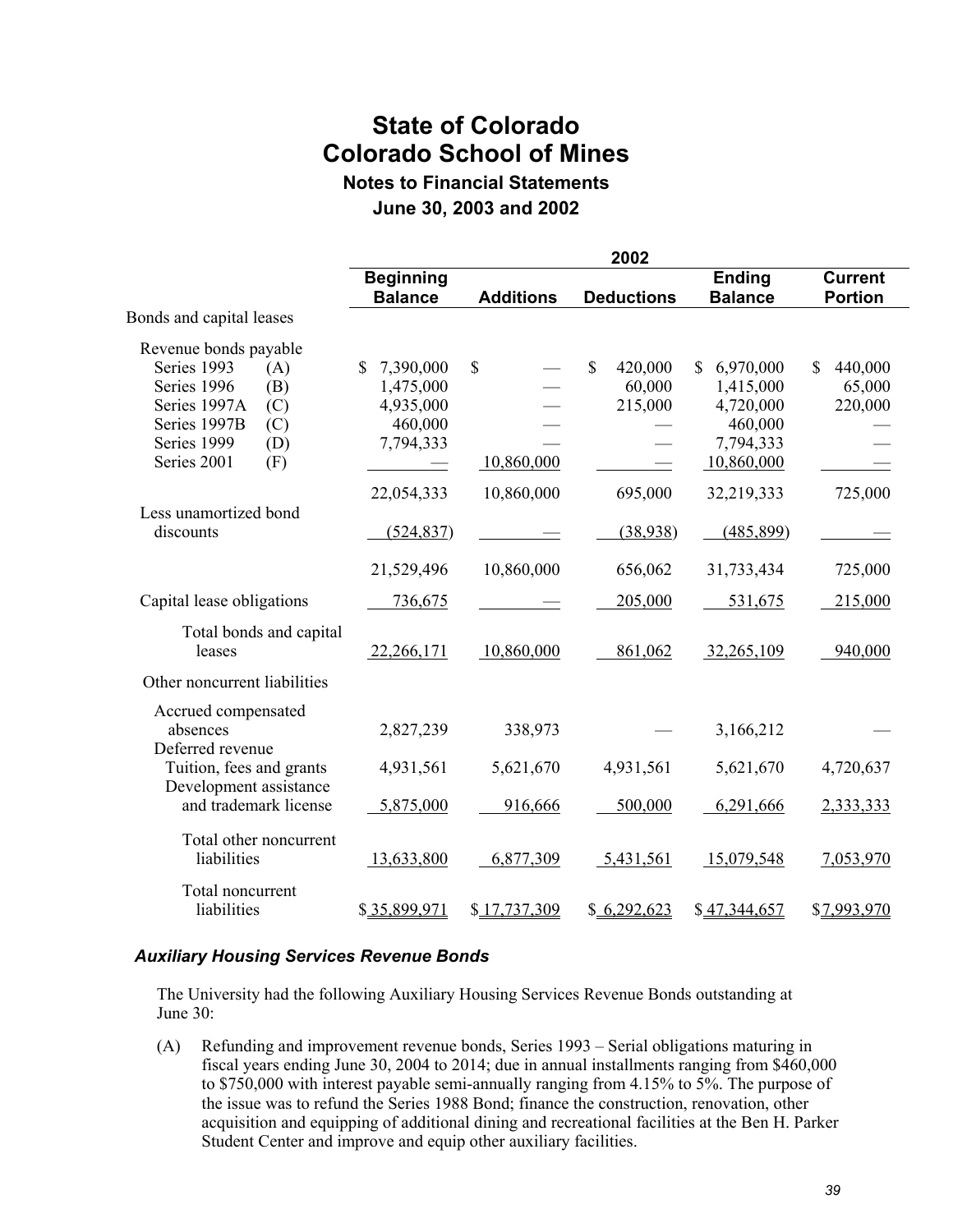- (B) Auxiliary facility enterprises revenue bonds, Series 1996 Serial obligations maturing in fiscal years ending June 30, 2004 to 2017; due in annual installments ranging from \$65,000 to \$140,000 with interest payable semi-annually ranging from 4.75% to 6%. The purpose of the issue was to finance the installation of a new telephone system along with the replacement of and additions to the television, data, telephone and electrical cabling for the residence halls.
- (C) Auxiliary facility enterprises revenue bonds, Series 1997A and 1997B Series 1997A, Serial obligations mature in fiscal years ending June 30, 2004 to 2017; due in annual installments ranging from \$230,000 to \$435,000 with interest payable semi-annually ranging from 4.2% to 5%. Series 1997B serial obligation bonds mature December 1, 2017. Interest is payable annually through 2017 at 5.3%. The purpose of this issue was to finance the construction, acquisition and equipping of Mines Park residential housing complex.
- (D) Auxiliary facility enterprises revenue bonds, Series 1999 Serial obligations issued to finance major renovations to four of the existing residence halls; construction, other acquisitions and equipping of an approximately 13,000 square foot addition to the Ben H. Parker Student Center; acquisitions and construction of two fraternity housing facilities; and construction, acquisition and equipping of two additional buildings at the Mines Park residential housing complex. Obligations include the following:
	- (1) \$2,785,000, 5% Series 1999 Current Interest Bonds. These obligations mature on December 1, 2028 and are subject to mandatory sinking fund redemption on December 1, 2027 of \$1,300,000. Interest is payable semi-annually on December 1 and June 1.
	- (2) \$5,009,333, Series 1999 Capital Appreciation Bonds. These bonds mature on December 1, 2014 to 2027. Interest accretes from the date of issuance, compounding semi-annually until maturity, ranging from 5.14% to 5.4%.
- (E) Auxiliary facilities enterprise refunding and improvement revenue bonds Series 2002 Serial obligations maturing in fiscal years ending June 30, 2009 to 2038; due in annual installments ranging from \$70,000 to \$3,245,000 with interest payable semi-annually ranging from 3.25% to 5%. The bonds were issued for the purpose of refunding a portion of the Series 1993 and 1997A revenue bonds and to finance the construction, acquisition and equipping of student housing and dining facilities and improving and equipping other auxiliary facilities at the University.

The auxiliary bonds are secured by net pledged revenues. Bond provisions require the establishment of a reserve fund. The reserve fund is funded with a surety bond provided by the bond insurer, as required. The minimum reserves for Series 1993, Series 1996, Series 1997, Series 1999 and Series 2002 auxiliary bonds are \$773,411, \$144,200, \$473,296, \$779,433 and \$2,737,397, respectively. The University is also required to maintain certain rate covenants related to the bonds. Management believes that they are in compliance with these covenants.

The auxiliary bond resolutions allow the University the right, subject to certain conditions, to issue additional bonds which are payable from net pledged revenues of the auxiliary facilities. However, additional bonds, if any, may only have a lien on parity with, not superior to, the existing lien.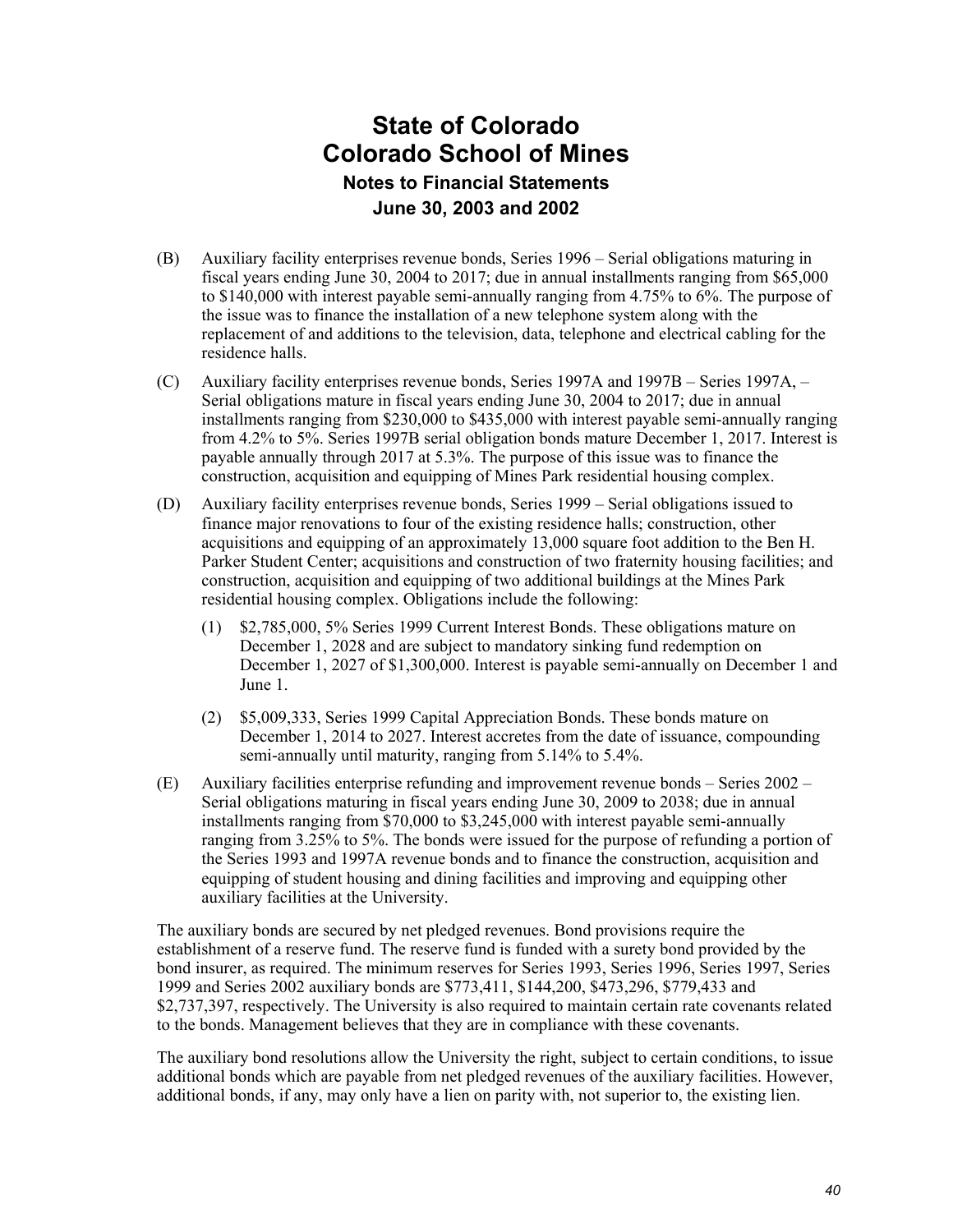#### *Revenue Bonds issued by Colorado School of Mines Development Corporation (See Note 7)*

(F) The Series 2001 – Serial obligations mature September 1, 2026. The purpose of the issue was to finance the construction and acquisition of educational facilities at the Colorado School of Mines.

Interest is payable at varying rates, not to exceed 10%. Interest rates and payment periods are determined, as elected by the Corporation, using either (i) weekly, one-month or three-month interest rates, with interest payable monthly or (ii) six-month, one-year, five-year, ten-year or fixed interest rates, with interest payable semi-annually. The interest rate on variable rate bonds is calculated using the weekly interest rate of 1.35% at June 30, 2002.

Bonds bearing interest at the five, ten or fixed interest rates are subject to mandatory sinking fund redemption commencing on the September 1 next succeeding the applicable interest rate adjustment date, as defined. Bonds are subject to early redemption at the option of the issuer under certain conditions as described in the trust agreement.

The bonds are secured by a non-exclusive first lien upon the net pledged revenues, as defined, a letter of credit with a bank totaling \$10,961,162 and are guaranteed by the Colorado School of Mines Foundation. The letter of credit terminates on October 4, 2006. If the Corporation does not secure a substitute letter of credit, the bonds are subject to mandatory tender prior to the termination of the letter of credit.

The trust indenture allows the Corporation the right, subject to certain conditions, to issue additional bonds which are payable from net pledged revenues. However, additional bonds, if any, may only have a lien on parity with, not superior to, the existing lien.

#### *Debt Service Requirements on Revenue Bonds*

| <b>Year Ending</b><br>June 30, 2003                                                     | <b>Total to</b><br>be Paid                                                                                    | <b>Principal</b>                                                                                 | <b>Interest</b>                                                                                               |
|-----------------------------------------------------------------------------------------|---------------------------------------------------------------------------------------------------------------|--------------------------------------------------------------------------------------------------|---------------------------------------------------------------------------------------------------------------|
| 2004<br>2005<br>2006<br>2007<br>2008<br>$2009 - 2013$<br>$2014 - 2018$<br>$2019 - 2023$ | \$<br>3,022,082<br>2,586,939<br>2,589,836<br>2,581,564<br>2,587,322<br>15,005,150<br>17,316,849<br>17,199,411 | \$<br>755,000<br>345,000<br>365,000<br>375,000<br>400,000<br>4,595,000<br>6,305,687<br>4,196,940 | \$<br>2,267,082<br>2,241,939<br>2,224,836<br>2,206,564<br>2,187,322<br>10,410,150<br>11,011,162<br>13,002,471 |
| $2024 - 2028$<br>$2029 - 2030$<br>$2031 - 2038$                                         | 27,842,595<br>16,621,125<br>16,622,500                                                                        | 16,096,706<br>11,455,000<br>14,710,000<br>59,599,333                                             | 11,745,889<br>5,166,125<br>1,912,500<br>64 376 (14                                                            |

The debt service requirements as of June 30, 2003, are as follows: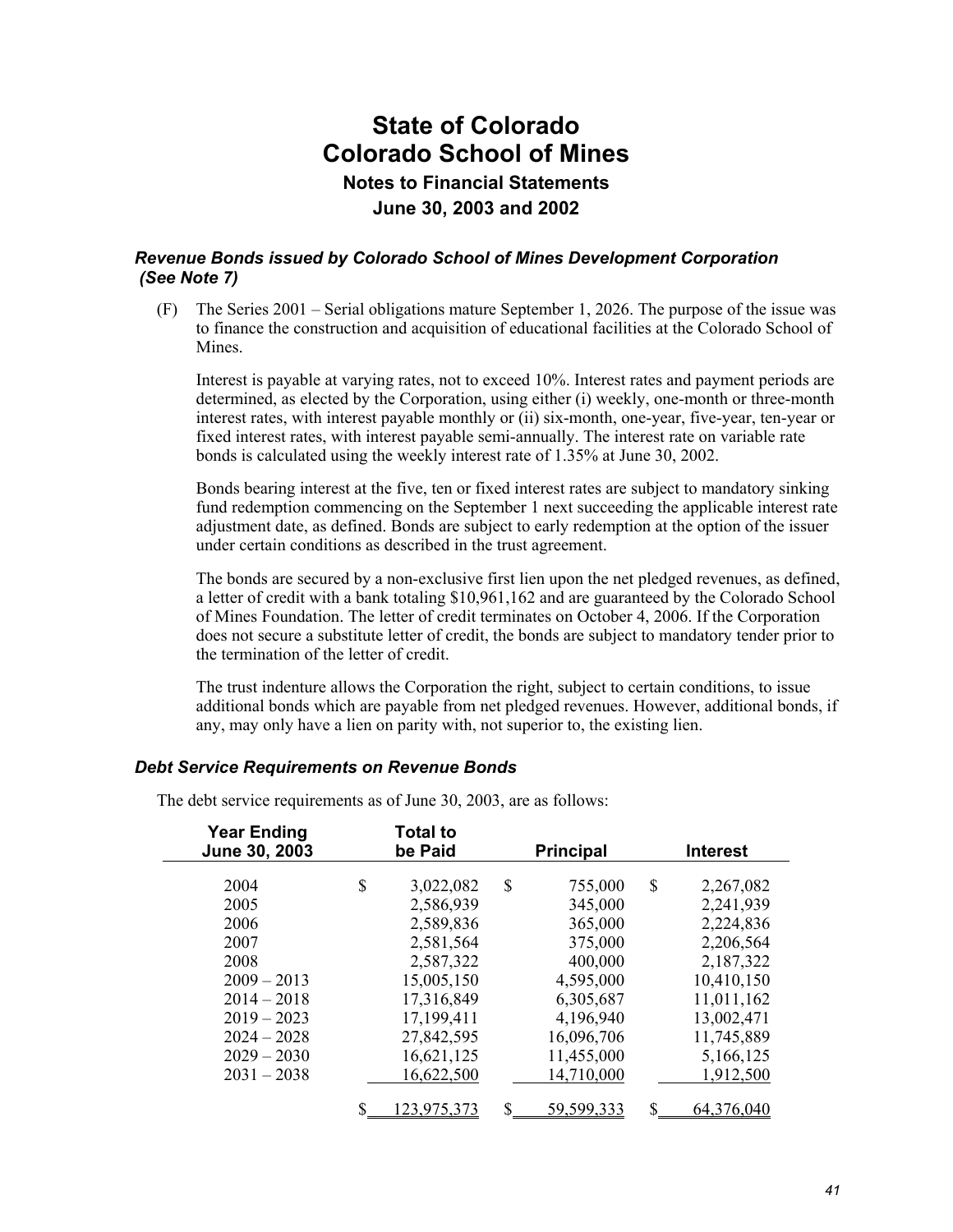#### *Defeased Bonds*

During September 1984, Housing System Revenue Bond Series E was placed in trust with a paying agent. Income received by the trust will be used solely for the purpose of making the required interest payments. Accordingly, the Series E Bond is considered to be extinguished in 1984 and does not appear as a liability in the accompanying statements of net assets. At June 30, 2003, bonds in the amount of \$2,795,020 are outstanding.

During March 1988, Housing System Revenue Bond Series 1984 was placed in trust with a paying agent. Income received by the trust will be used solely for the purpose of making the required interest payment. Accordingly, the Series 1984 Bond is considered to be extinguished in 1988 and does not appear as a liability in the accompanying statements of net assets. At June 30, 2003, bonds in the amount of \$2,725,000 are outstanding.

During October 1993, Housing System Revenue Bond Series 1988 was placed in trust with a paying agent. Income received by the trust will be used solely for the purpose of making the required interest payments. Accordingly, the Series 1988 Bond is considered to be extinguished in 1993 and does not appear as a liability in the accompanying statements of net assets. At June 30, 2003 bonds in the amount of \$2,865,000 are outstanding.

In connection with the issuance of the Series 2002 bonds, \$4,191,171 was placed in escrow with a paying agent for the payment of certain Series 1993 and 1997A bonds. Accordingly, certain Series 1993 and 1997A bonds were considered extinguished as of November 2002; and the escrow account and extinguished bonds are not recognized in the accompanying statements of net assets. At June 30, 2003, Series 1993 and 1997A bonds in the amounts of \$2,605,000 and \$1,330,000, respectively, are outstanding. The refunding of the bonds resulted in a call premium, the difference between the reacquisition price and the net carrying amount of the bonds, in the amount of \$420,686. The call premium is reported in the accompanying statements of net assets as a reduction of revenue bonds payable and is being amortized on a straight-line basis over the remaining lives of the Series 1993 and 1997A bonds.

#### *Capital Lease Obligations*

The University is obligated under leases accounted for as capital leases. Assets under capital leases at June 30, 2003 and 2002 totaled \$812,500 and \$907,167, respectively, net of accumulated depreciation of \$884,175 and \$789,507, respectively. The following is a schedule by year of future minimum lease payments under the capital lease including interest at approximately 7.5% together with the present value of the future minimum lease payments as of June 30, 2003.

| 2004                                                              | 228,256           |
|-------------------------------------------------------------------|-------------------|
| 2005                                                              | 104,000           |
| Total minimum lease payments<br>Less amount representing interest | 332,256<br>15,581 |
| Present value of future minimum lease<br>payments                 | 316.675           |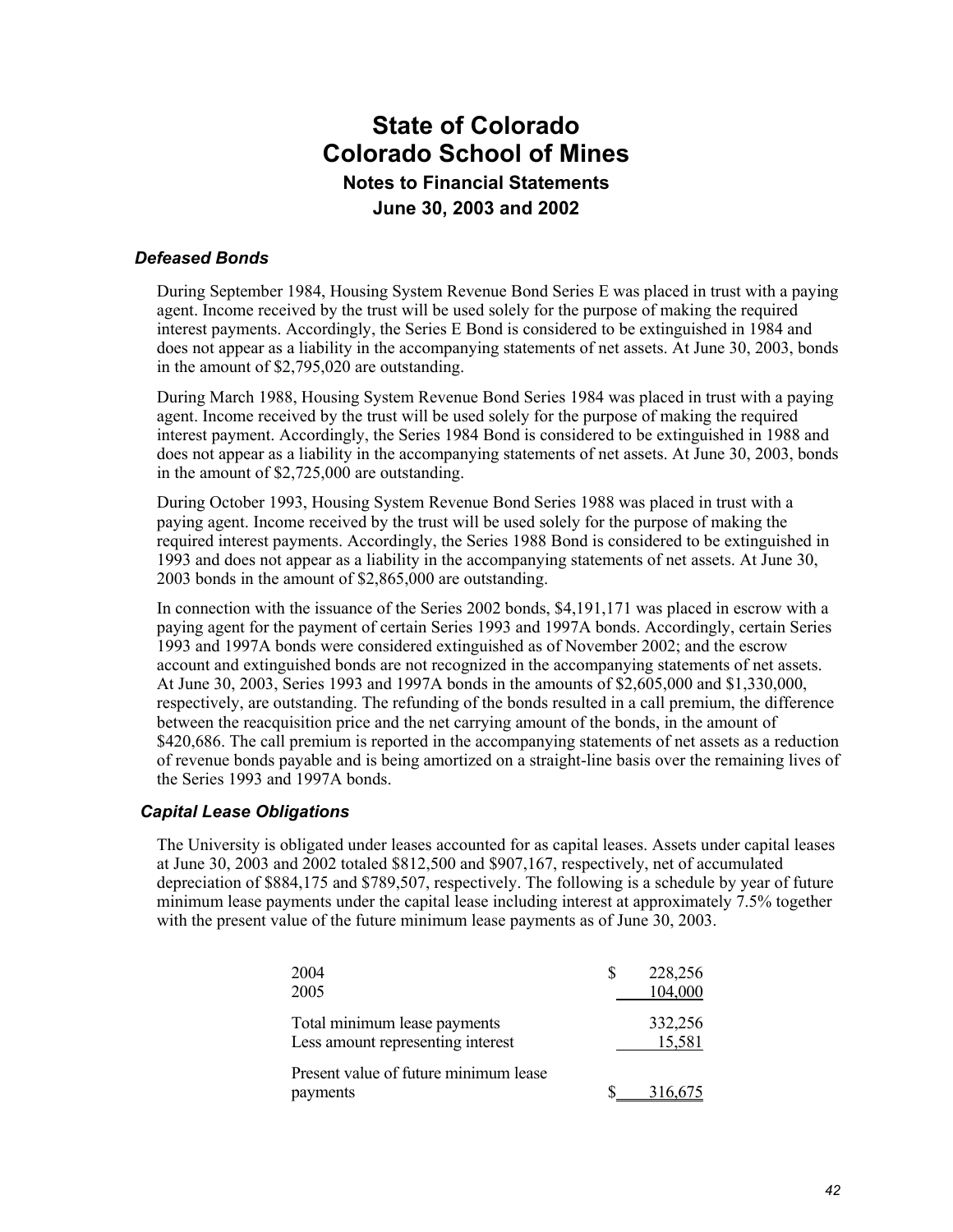#### *Operating Leases*

The University leases property and equipment under noncancelable operating leases expiring in various years through 2006. Rental expense under these agreements totaled \$246,711 for the year ended June 30, 2003. Future minimum lease payments at June 30, 2003 are:

| 2004<br>2005                  | 227,732<br>64.121 |
|-------------------------------|-------------------|
| Future minimum lease payments | 291,853           |

### **Note 5: Related Party Transactions**

#### *Colorado School of Mines Research Institute*

The Colorado School of Mines Research Institute (CSMRI), a nonprofit corporation, was established in 1949 as a separate corporation under the laws of the State of Colorado. The purpose of CSMRI is to promote, encourage and aid scientific and technological investigation and research in the field of energy. Certain University officers are trustees of CSMRI.

CSMRI ceased active operations during 1987 and sold most of its real estate in 1988. As of December 31, 2002 and 2001, CSMRI had net assets of (\$2,760) and \$78,222, respectively. CSMRI once held a lease on property owned by the University. Funds remaining from the proceeds of the sales and satisfaction of indebtedness are to be applied to rehabilitation costs of the property leased to CSMRI and the remaining property owned by CSMRI.

Upon dissolution, subject to certain provisions, any assets remaining shall be transferred to the Colorado School of Mines.

#### *Colorado School of Mines Foundation, Inc.*

The Colorado School of Mines Foundation, Inc. (the Foundation) was established in 1928 as a separate corporation existing for the benefit of the Colorado School of Mines for the purpose of soliciting, collecting and investing donations for the University. Certain University trustees are directors of the Foundation. During the year ended June 30, 2003 and 2002, the University received \$8,922,604 and \$8,626,598, respectively, from the Foundation which was designated as restricted funds by the Foundation on the University's statements of net assets. The net assets of the Foundation at June 30, 2003 and 2002 are \$113,478,710 and \$109,651,864, respectively. The Foundation owed the University \$329,791 and \$245,646 as of June 30, 2003 and 2002, respectively.

Upon dissolution, subject to certain provisions, any assets remaining shall be transferred to the Colorado School of Mines.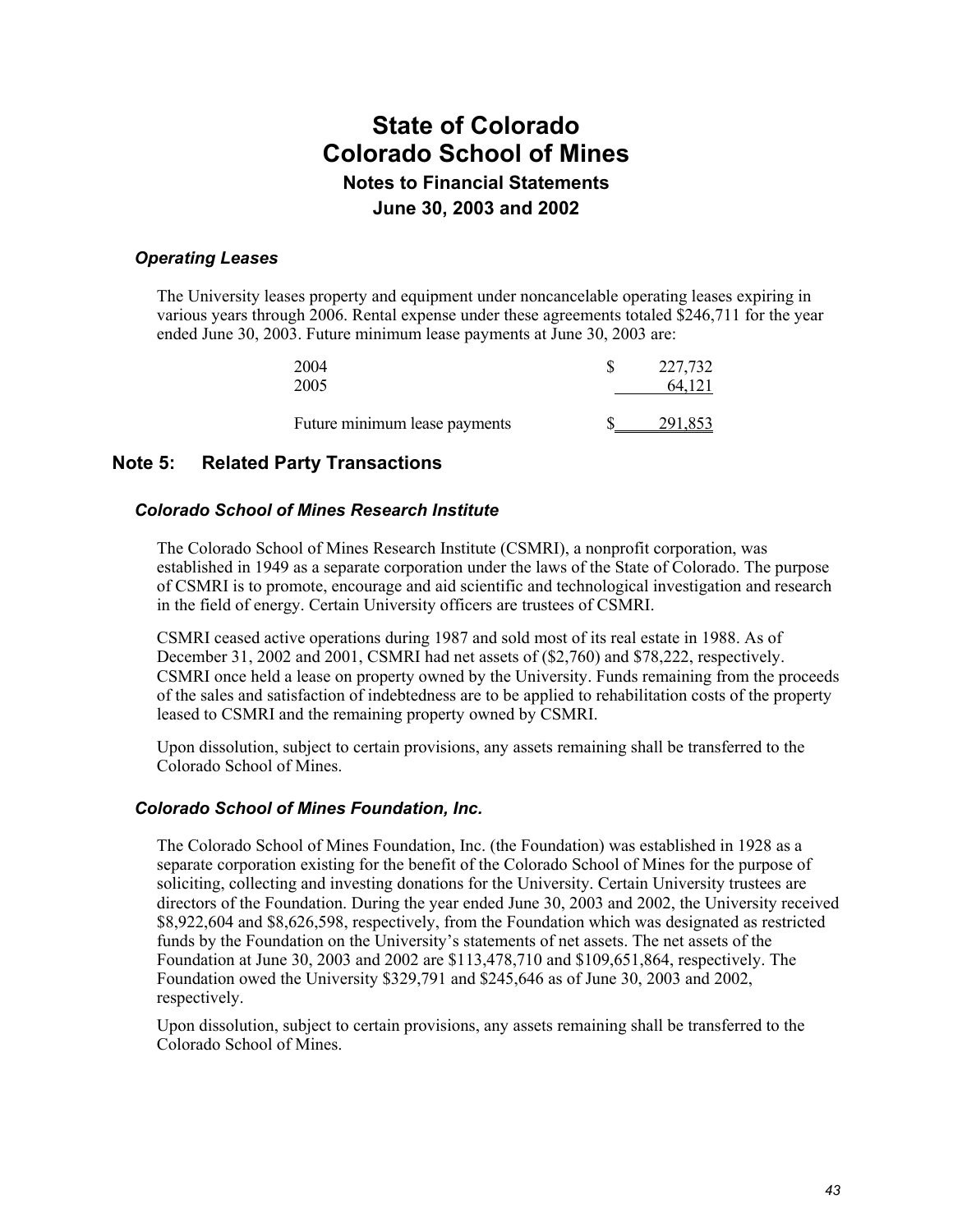## **Note 6: Colorado School of Mines Building Corporation**

The Colorado School of Mines Building Corporation (the Building Corporation) was established in June of 1976 as a separate corporation under the laws of the State of Colorado. The purpose of the corporation was to build a facility that would house the United States Geological Survey. The accumulated unaudited net assets of the Building Corporation at June 30, 2003 and 2002 were \$3,625,095 and \$2,788,256, respectively. Under GASB 14, the financial activity for the Building Corporation has been blended into the financial statements of the University.

Upon dissolution, subject to certain provisions, any assets remaining shall be transferred to the Colorado School of Mines.

## **Note 7: Colorado School of Mines Development Corporation**

The Colorado School of Mines Development Corporation (the Corporation) was established in September 2001 as a separate corporation under the laws of the State of Colorado. The Corporation was formed for the purpose of issuing obligations for or assist in the financing of capital expenditures on behalf of or for the benefit of the Colorado School of Mines. The accumulated net assets of the Corporation at June 30, 2003 and 2002 were \$765,661 and \$70,285, respectively. Under GASB 14, the financial activity for the Corporation has been blended into the financial statements of the University.

Upon dissolution, subject to certain provisions, any assets remaining shall be transferred to the Colorado School of Mines.

## **Note 8: Pension Plan**

#### *Plan Description*

Virtually all the University employees participate in a defined benefit pension plan. The plan's purpose is to provide income to members and their families at retirement or in case of death or disability. The plan is a cost sharing multiple employer plan, administered by the Public Employees' Retirement Association (PERA). PERA was established by state statute in 1931. Responsibility for the organization and administration of the plan is placed with the Board of Trustees of PERA. Changes to the plan require legislation by the General Assembly. The State and other divisions' plans are included in PERA's financial statements which may be obtained by writing PERA at 1300 Logan Street, Denver, Colorado, 80203, or by calling PERA at 303-832- 9550 or 1-800-729-PERA (7372).

Plan members vest after five years of service and most are eligible for retirement benefits at age 50 with 30 years of service, age 60 with 20 years of service, or at age 65 with 5 years of service. Members are also eligible for retirement benefits without a reduction for early retirement if they are at least 55 and have a minimum of 5 years of service credit and their age plus years of service equals 80 or more. State troopers and judges comprise a small percentage of plan members but have higher contribution rates and are eligible for retirement benefits at different ages and years of service. Monthly benefits are calculated as a percentage of highest average salary (HAS). HAS is one-twelfth of the average of the highest salaries on which contributions were paid, associated with three periods of 12 consecutive months of service credit.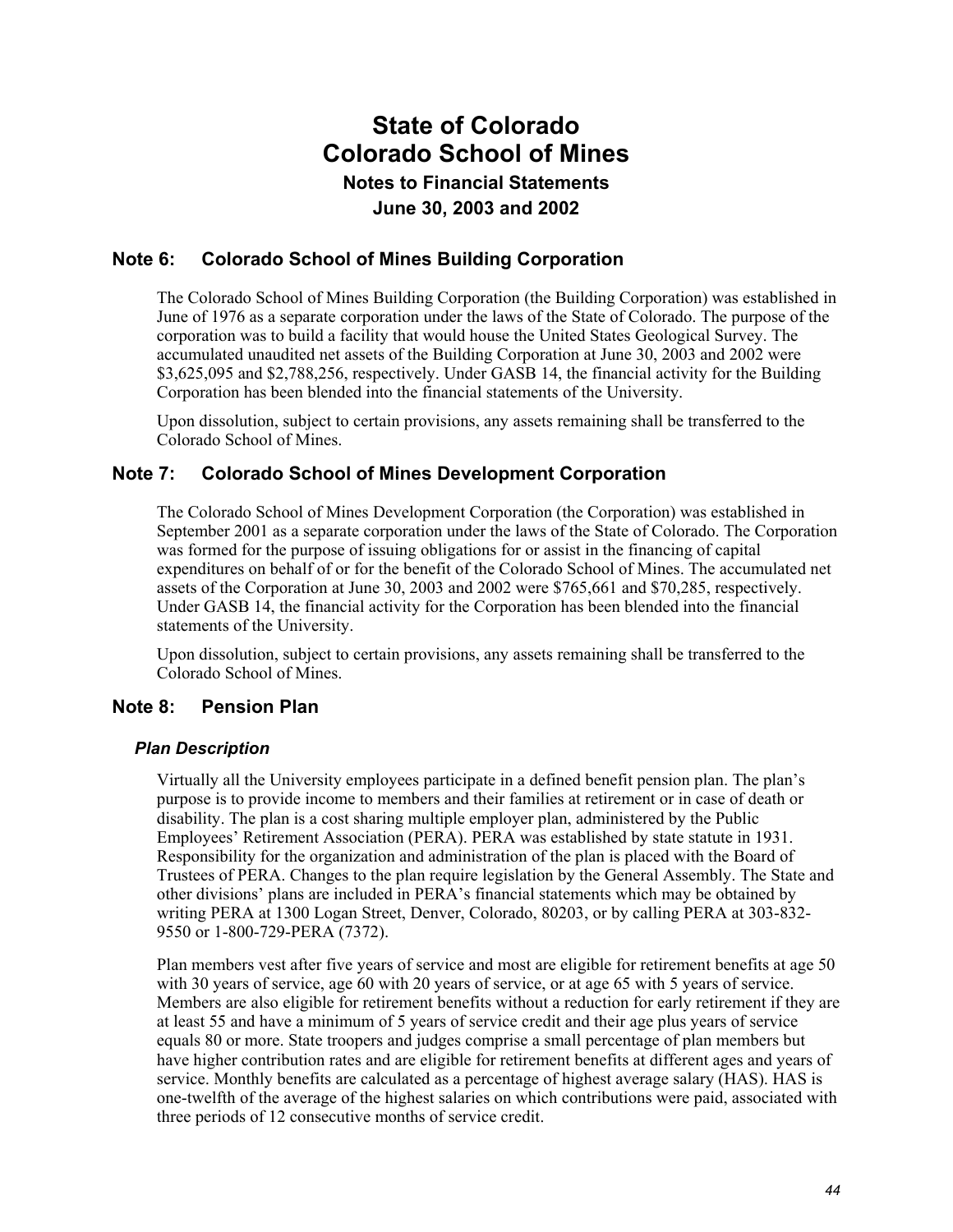Members disabled, who have five or more years of service credit, six months of which has been earned since the most recent period of membership, may receive retirement benefits if determined to be permanently disabled. If a member dies before retirement, their spouse or their eligible children under the age of 18 (23 if a full-time student) are entitled to monthly benefit payments. If there is no eligible spouse, financially dependent parents will receive a survivor's benefit.

## *Funding Policy*

Most employees contribute 8.0% of their gross covered wages to an individual account in the Plan. During FY02-03, the State contributed 10.04%of the employee's gross covered wages. Before January 1, 2003, 1.64% was allocated to the Health Care Trust Fund, and after January 1, 2003, 1.1% was allocated to the Health Care Trust Fund.

Throughout the fiscal year, amounts needed to meet the match requirement established by the PERA Board were allocated to the Matchmaker program (see Note 9). The balance remaining after allocations to the Matchmaker program and the Health Care Trust Fund was allocated to the defined benefit plan.

The annual gross wages subject to PERA are the gross earnings less any reduction in pay to offset employer contributions to the state sponsored IRC 125 plan established under Section 125 of the Internal Revenue Code. The contribution requirements of plan members and their employers are established and may be amended, by the General Assembly.

The University contributions to the three programs described above for the fiscal years ended June 30, 2003, 2002 and 2001 were \$4,247,392, \$3,949,612 and \$4,363,662, respectively, equal to its required contributions for those years.

#### **Note 9: Volunteer Tax-Deferred Retirement Plans**

Beginning on January 1, 2001, the Matchmaker Program established a state match for PERA member's voluntary contributions to tax-deferred retirement plans. The match was 100% of up to 3% of the employee's gross covered wages paid during the month (7% for judges in the Judicial Branch). For Calendar year 2003, the match was 100%of up to 2% of employee's gross covered wages paid during the month. The PERA Board sets the level of the match annually, based on the actuarial funding of the defined benefit pension plan. 2% of gross salary plus 50% of any reduction in the overall contribution rate due to overfunding of the pension plan was available for the match. While the plan was not overfunded, the maximum one year change in match rate is statutorily limited to 1% and therefore, the match changed from 3% to 2%. PERA offers a voluntary 401(k) plan entirely separate from the defined benefit pension plan. The State offers a 457 deferred compensation plan and certain agencies and institutions of the State offer a 403(b) plan. Members who contribute to any of these plans also receive the State match.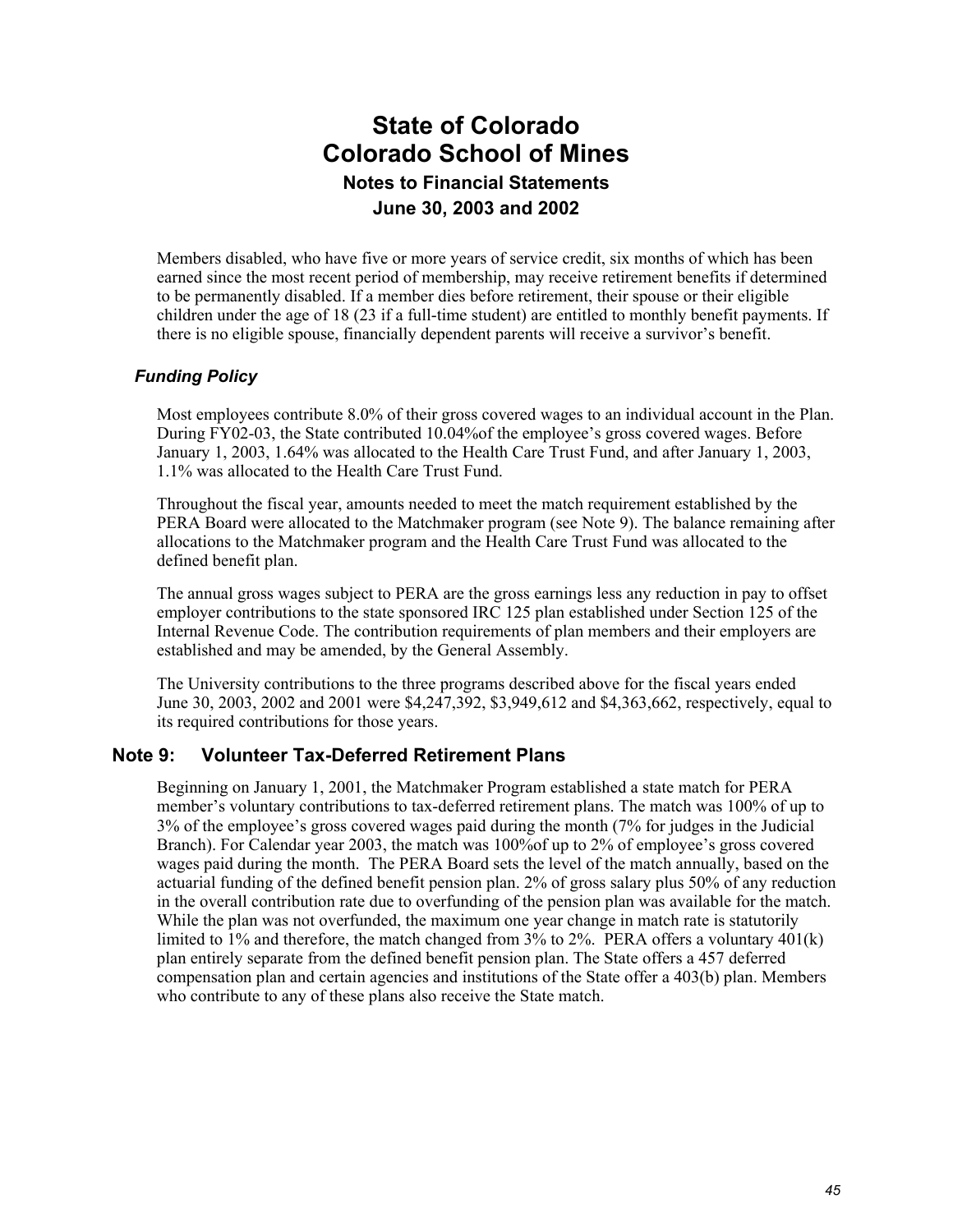## **Note 10: Post Retirement Health Care and Life Insurance Benefits**

#### *Health Care Program*

The PERA Health Care Program began covering benefit recipients and qualified dependents on July 1, 1986. This benefit was developed after legislation in 1985 established the Program and the Health Care Fund. Under this program, PERA subsidizes a portion of the monthly premium for health care coverage. The benefit recipient pays any remaining amount of that premium through an automatic deduction from the monthly retirement benefit. During fiscal year 2002-03, the premium subsidy was \$115 for those with 20 years of service credit (\$230 for members under age 65) and reduced by 5% for each year of service fewer than 20. Medicare eligibility also affects premium subsidy.

The Health Care Trust Fund is maintained by an employer's contribution as discussed above in Note 8.

Monthly premium costs for participants depend on the health care plan selected, the number of persons covered, Medicare eligibility and the number of years of service credit. PERA contracts with a major medical indemnity carrier to administer claims for self-insured plans and with health maintenance organizations providing services within Colorado. As of December 31, 2002 and 2001 there were 35,418 and 34,325 participants, respectively, including spouses and dependents, from all contributors to the plan.

#### *Life Insurance Program*

PERA provides its members access to two group life insurance plans offered by Prudential and Rocky Mountain Life. Members may join one or both plans, and they may continue coverage into retirement. Premiums are paid monthly by payroll deduction or other means.

#### **Note 11: Commitments and Contingencies**

#### *Claims and Litigation*

At June 30, 2002, the University was a party to various litigation and other claims in the ordinary course of business. In the opinion of management, the ultimate resolution of these matters will not have a significant effect on the financial position of the University. However, of these cases, there is one case that merits mention:

In November 1992, the University and numerous other parties were notified by the United States Environmental Protection Agency (EPA) of potential liability pursuant to the Comprehensive Environmental Response, Compensation and Liability Act of 1980, as amended (CERCLA). Such potential liability results from costs associated with the cleanup of hazardous substances at a site owned by the University and leased to the Colorado School of Mines Research Institute (CSMRI) which performed research for a variety of private and governmental entities. Negotiations with the EPA, the enforcement agency related to past costs for clean up, have been resolved. The Colorado Department of Health and EPA have reserved their rights as to future costs of clean up. Management believes that any future liability that it may incur as a result of this matter will not adversely affect the continued operation of the University.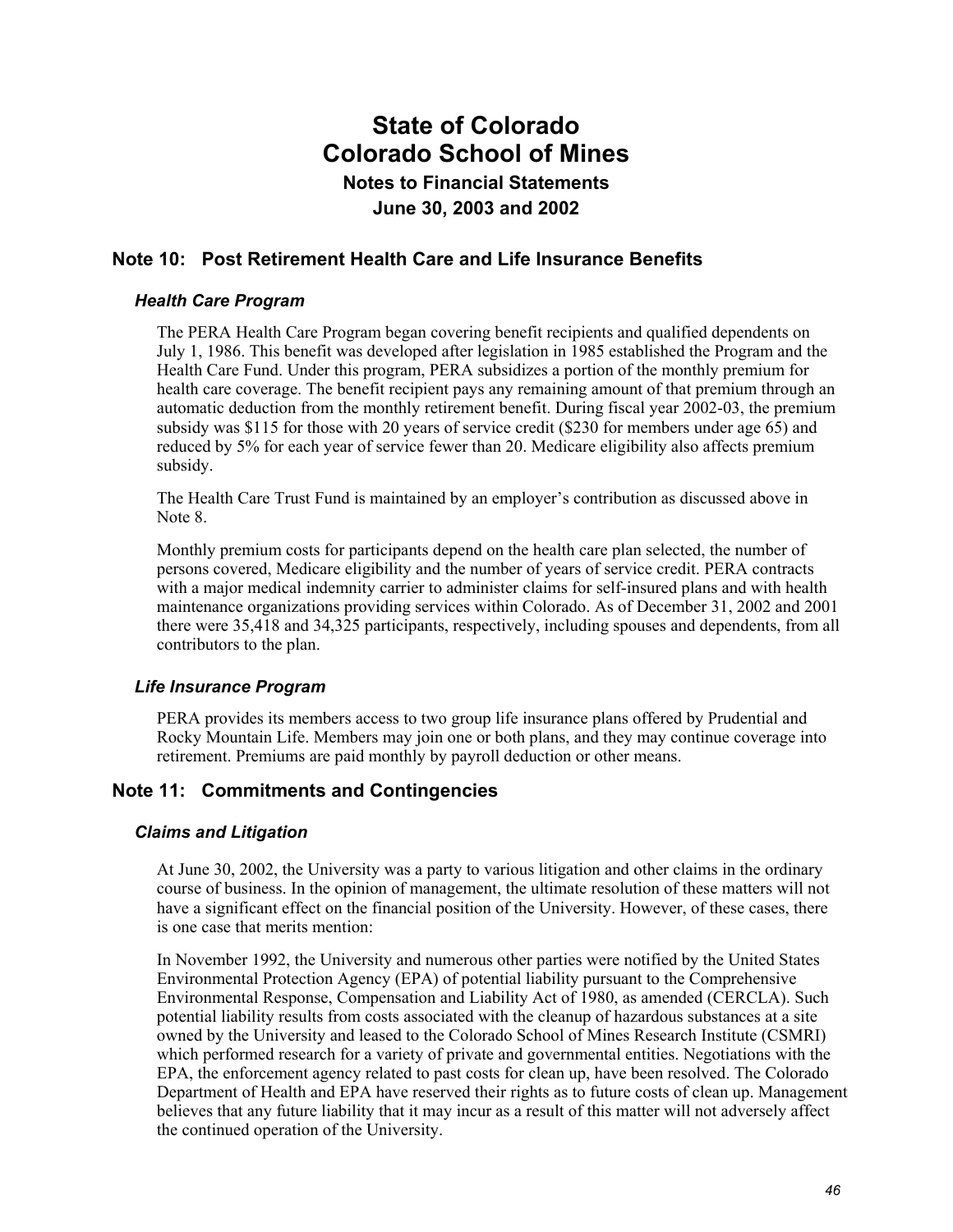#### *Government Grant*

The University is currently participating in numerous grants from various departments and agencies of the federal and state governments. The expenditures of grant proceeds must be for allowable and eligible purposes. Single audits and audits by the granting department or agency may result in requests for reimbursement of unused grant proceeds or disallowed expenditures. Upon notification of final approval by the granting department or agency, the grants are considered closed.

### **Note 12: Risk Management**

The University is subject to risks of loss from liability for accident, property damage and personal injury. These risks are managed by the State Division of Risk Management, an agency formed by statute and funded by the Long Appropriations Bill. Therefore, the University is not required to purchase insurance for such risk of loss. Commercial insurance coverage is purchased for employee health benefits. There has been no reduction in coverage nor have any settlements exceeded coverage in any of the three preceding years. The University does not retain risk of loss except for damage incurred to property belonging to the State, limited to a \$1,000 deductible per incident.

The State Division of Risk Management is deemed to be a public entity risk pool; therefore, under the Governmental Immunity Act, the University is protected from suit by the Doctrine of Sovereign Immunity except under certain circumstances in which immunity is waived.

## **Note 13: Legislative Appropriations**

The Colorado State Legislature establishes spending authority to the University in its annual Long Appropriations Bill. The Long Bill appropriated funds may include an amount from the State of Colorado's General Fund, as well as certain cash funds. Cash funds include tuition, certain fees and certain other revenue sources.

For the year ended June 30, 2003, appropriated expenses were within the authorized spending authority. The University had a total appropriation of \$46,685,094. Actual appropriated revenues earned totaled \$46,622,147. Actual appropriated expenses totaled \$46,509,394. The net increase in appropriated net assets was \$112,753.

For the year ended June 30, 2002, appropriated expenses were within the authorized spending authority. The University had a total appropriation of \$46,721,221. Actual appropriated revenues earned totaled \$46,650,606. Actual appropriated expenses totaled \$46,638,360. The net increase in appropriated net assets was \$12,246.

All other revenues and expenses reported by the University represent non-appropriated funds and are excluded from the annual appropriations bill. Non-appropriated funds include certain grants and contracts, gifts, indirect cost recoveries, certain auxiliary revenues and other revenue sources.

The accompanying financial statements contain revenues and expenses from both appropriated and non-appropriated funds.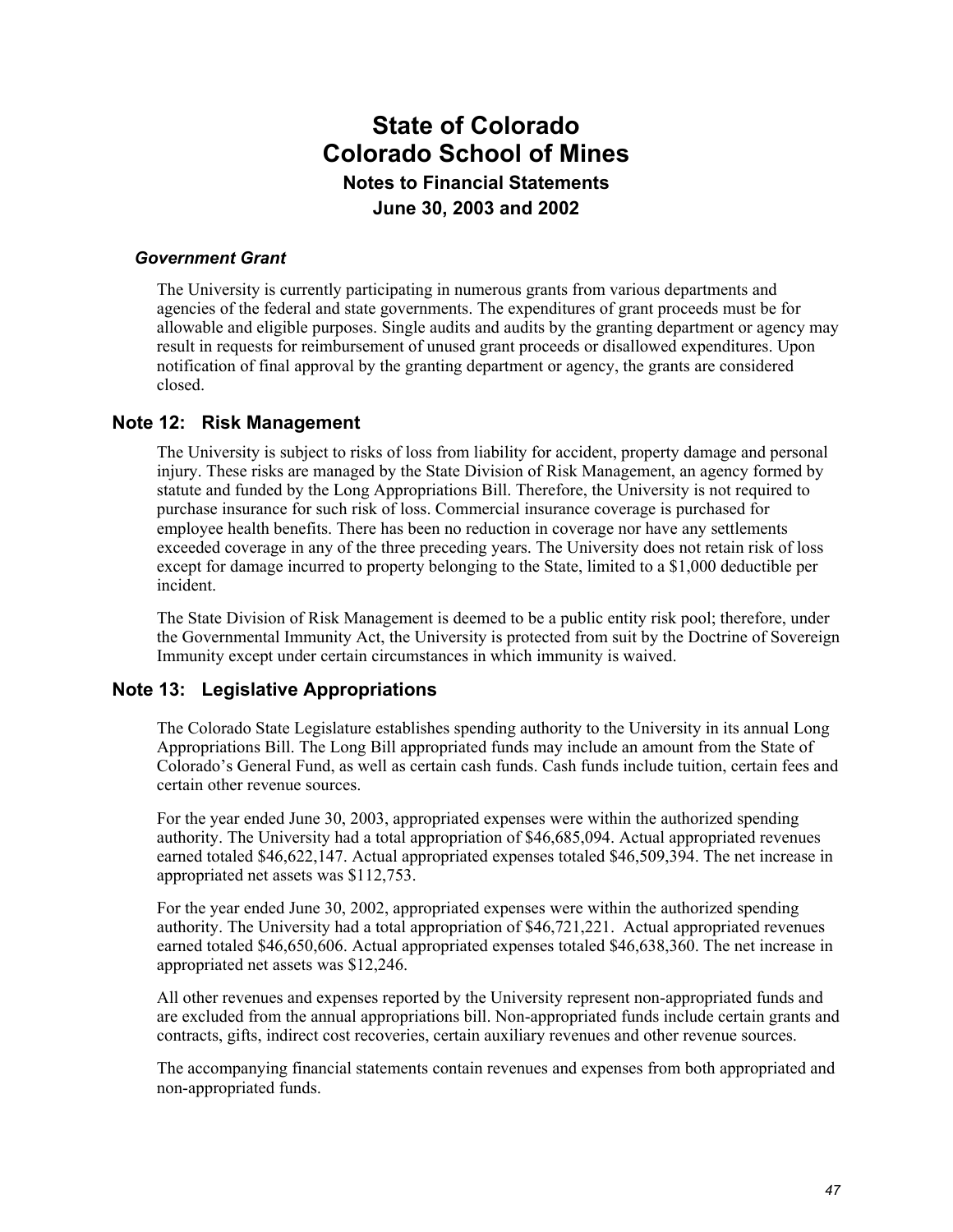## **Note 14: Change in Accounting Principle**

In 1999, GASB issued Statement No. 34, *Basic Financial Statements and Management's Discussion and Analysis for State and Local Governments* and Statement No. 35, *Basic Financial Statements and Management's Discussion and Analysis for Public Colleges and Universities*.

The changes in financial statement presentation provide a comprehensive look at the total governmental entity, require recording of deprecation on capital assets and include a narrative management's discussion and analysis (MD&A) of the government's financial activities. Prior to the adoption of GASB Nos. 34 and 35, the University did not maintain a complete set of detailed historical cost records on its capital assets nor did it record deprecation on its capital assets. To comply with the requirements of these statements, the University has prepared detail cost records on all of its capital assets and the related accumulated depreciation on those capital assets as of July 1, 2001. The cumulative effect of adoption at July  $\hat{1}$ , 2001, is as follows:

| Adjustment to reduce capital assets carrying amounts to<br>agree to detailed cost records                                              | S | 1,272,835    |
|----------------------------------------------------------------------------------------------------------------------------------------|---|--------------|
| Adjustment to record accumulated deprecation on capital<br>assets                                                                      |   | (76,362,483) |
| Adjustment to deferred revenue for summer tuition                                                                                      |   | 209,892      |
| Adjustment to deferred revenue for prior year restricted<br>fund additions for grant funds received in advance of<br>expenses incurred |   | (3,748,452)  |
|                                                                                                                                        |   |              |
| Decrease to net assets at July 1, 2001                                                                                                 |   |              |

In addition to the changes described above, there was a significant change in the overall form and content of the University's financial statements.

#### **Note 15: Future Change in Accounting Policies**

The Governmental Accounting Standards Board recently adopted its Statement No. 39 (GASBS No. 39), *Determining Whether Certain Organizations Are Component Units*, which provides additional guidance to determine whether certain organizations for which the University is not financially accountable should be reported as component units based on the nature and significance of their relationship with the University. The statement generally requires reporting as a discretely presented component unit, each organization that raises and holds economic resources for the direct benefit of the University or a component unit of the University. The University expects to first apply GASBS No. 39 during the year ending June 30, 2004, by retroactively restating prior years' Organizations to be evaluated for inclusion in the University's reporting entity under GASBS No. 39 include the Colorado School of Mines Research Institute and the Colorado School of Mines Foundation, Inc.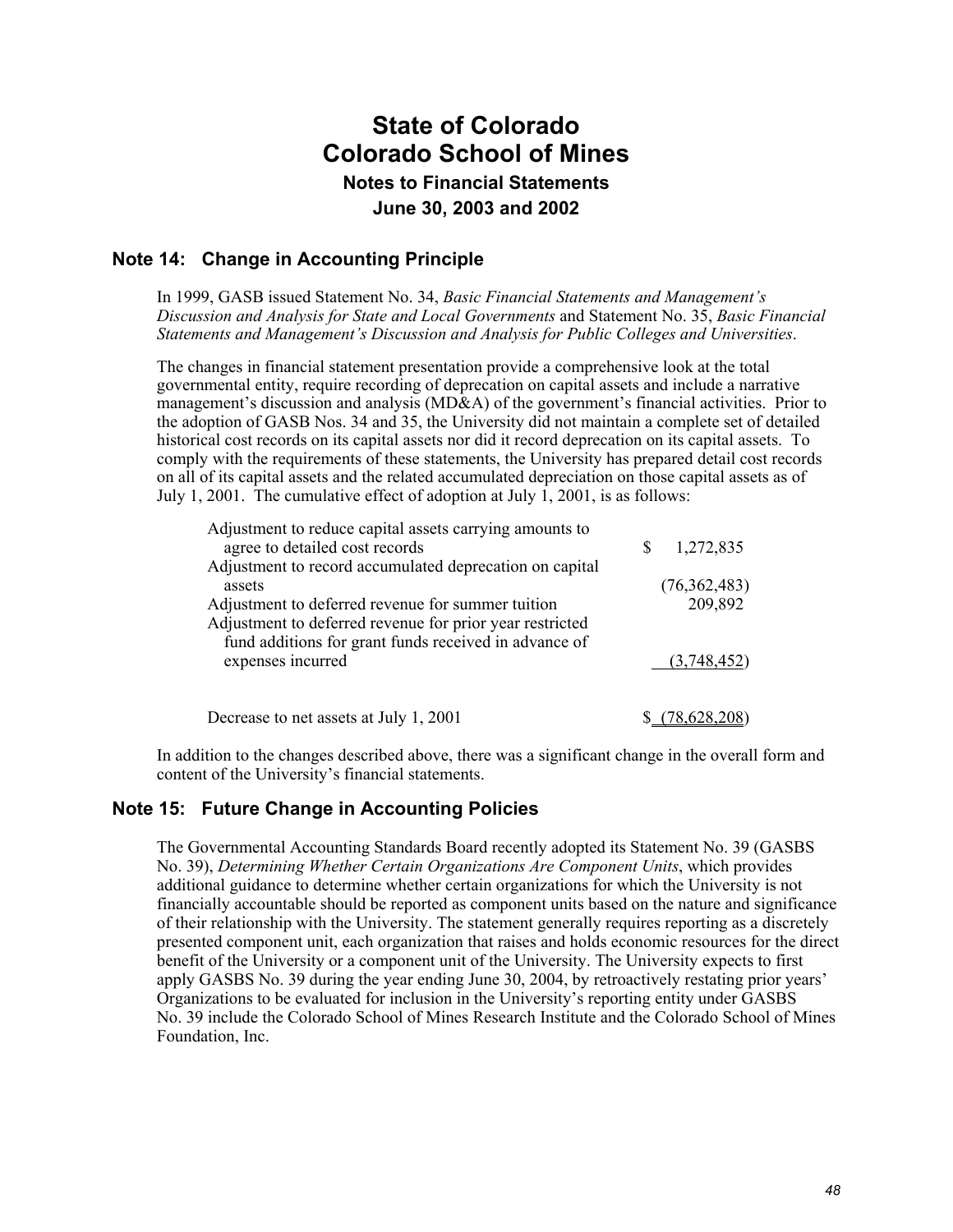## **Independent Accountants' Report on Compliance and Internal Control Over Financial Reporting Based on the Audit of the Financial Statements in Accordance with** *Government Auditing Standards*

Members of the Legislative Audit Committee:

We have audited the financial statements of the Colorado School of Mines (the University), a blended component unit of the State of Colorado, as of and for the year ended June 30, 2003, and have issued our report thereon dated September 26, 2003. We conducted our audit in accordance with auditing standards generally accepted in the United States of America and the standards applicable to financial audits contained in *Government Auditing Standards*, issued by the Comptroller General of the United States.

#### *Compliance*

As part of obtaining reasonable assurance about whether the University's financial statements are free of material misstatement, we performed tests of its compliance with certain provisions of laws, regulations, contracts and grants, noncompliance with which could have a direct and material effect on the determination of financial statement amounts. However, providing an opinion on compliance with those provisions was not an objective of our audit and, accordingly, we do not express such an opinion. The results of our tests disclosed no instances of noncompliance that are required to be reported under *Government Auditing Standards*.

#### *Internal Control over Financial Reporting*

In planning and performing our audit, we considered the University's internal control over financial reporting in order to determine our auditing procedures for the purpose of expressing our opinion on the financial statements and not to provide assurance on the internal control over financial reporting. However, we noted certain matters involving the internal control over financial reporting and its operation that we consider to be reportable conditions. Reportable conditions involve matters coming to our attention relating to significant deficiencies in the design or operation of the internal control over financial reporting that, in our judgment, could adversely affect the University's ability to record, process, summarize and report financial data consistent with the assertions of management in the financial statements. Reportable conditions are described in the Auditor's Findings and Recommendations section of this report as Recommendation No. 4.

A material weakness is a condition in which the design or operation of one or more of the internal control components does not reduce to a relatively low level the risk that misstatements in amounts that would be material in relation to the financial statements being audited may occur and not be detected within a timely period by employees in the normal course of performing their assigned functions. Our consideration of the internal control over financial reporting would not necessarily disclose all matters in the internal control that might be reportable conditions and, accordingly, would not necessarily disclose all reportable conditions that are also considered to be material weaknesses. However, we believe the reportable condition described above is not a material weakness. We also noted other matters involving the internal control over financial reporting and its operation that we have reported to the management of the University in the Auditor's Findings and Recommendations Section of this report.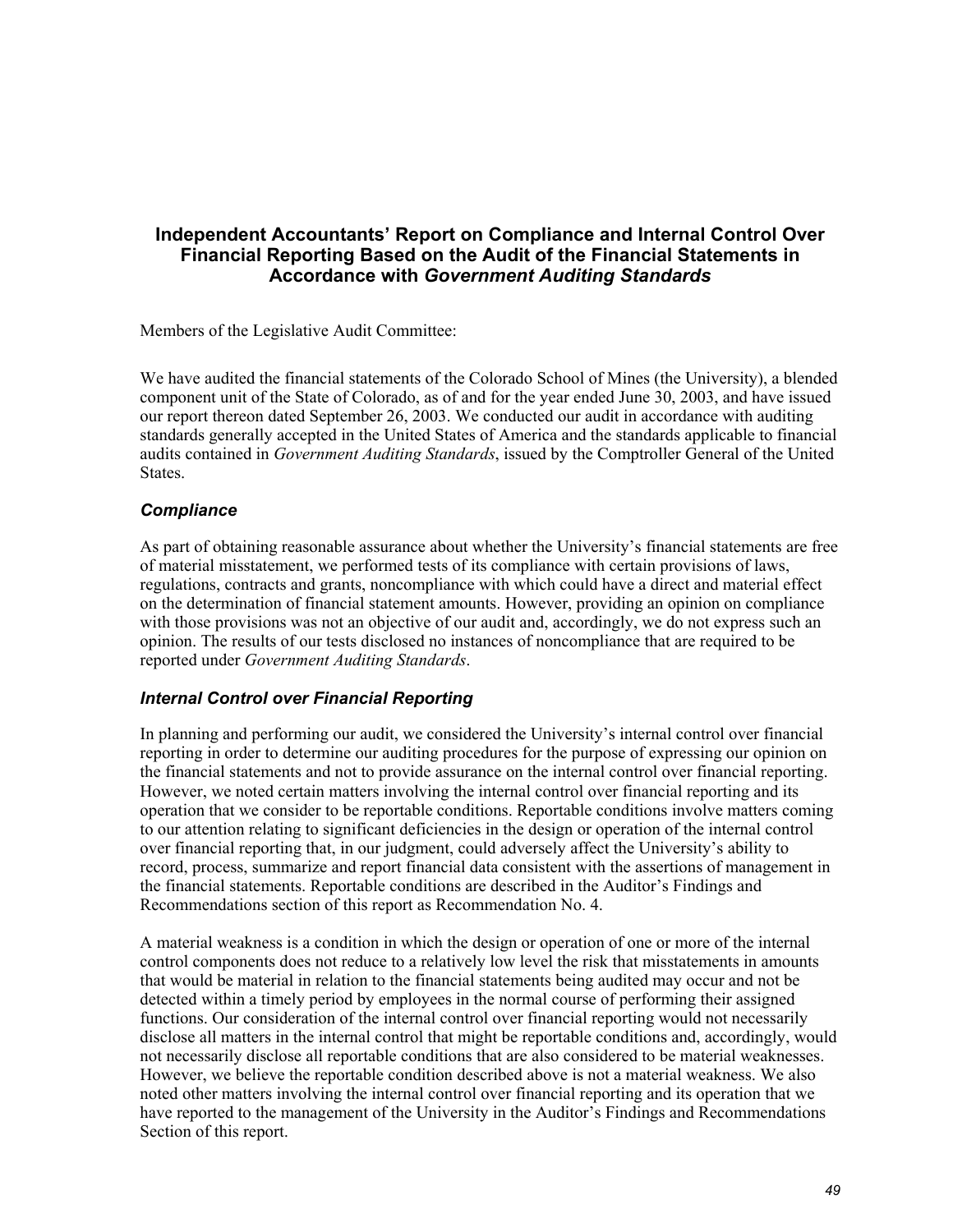Members of the Legislative Audit Committee

This report is intended solely for the information and use of the Legislative Audit Committee, the Board of Trustees and the management of the University and federal awarding agencies and passthrough entities and is not intended to be and should not be used by anyone other than these specified parties.

/s/ **BKD, LLP** 

September 26, 2003 Colorado Springs, Colorado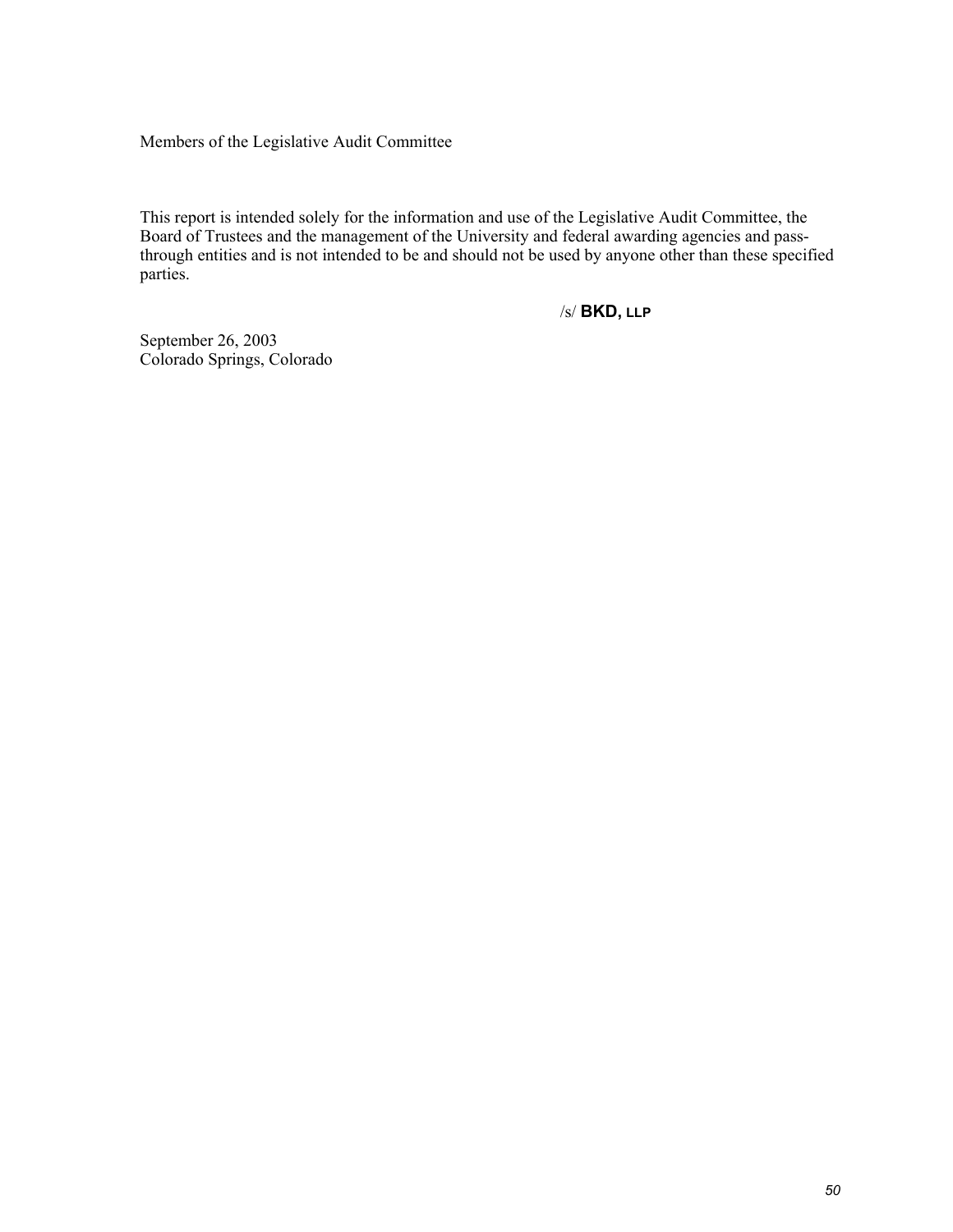## **Independent Accountants' Report on the Statement of Appropriations, Expenditures, Transfers and Reversions of the State-Funded Student Assistance Programs**

Members of the Legislative Audit Committee:

We have audited the accompanying Statement of Appropriations, Expenditures, Transfers and Reversions of the State-Funded Student Assistance Programs (the Statement) of the Colorado School of Mines (the University), a blended component unit of the State of Colorado, for the year ended June 30, 2003. This Statement is the responsibility of the University's management. Our responsibility is to express an opinion on this Statement based on our audit.

We conducted our audit in accordance with auditing standards generally accepted in the United States of America and the standards applicable to financial audits contained in *Government Auditing Standards*, issued by the Comptroller General of the United States. Those standards require that we plan and perform the audit to obtain assurance about whether the Statement is free of material misstatement. An audit includes examining, on a test basis, evidence supporting the amounts and disclosures in the Statement. An audit also includes assessing the accounting principles used and significant estimates made by management, as well as evaluating the overall statement presentation. We believe that our audit provides a reasonable basis for our opinion.

As described in notes to the Statement, the Statement was prepared in the format as set forth in the *Colorado Handbook for State-Funded Student Assistance Programs* issued by the Colorado Commission on Higher Education (CCHE), 2003 version. The Statement is a summary of cash activity of the state-funded financial assistance programs with the exception of the Perkins Loan and Colorado Work-Study Programs and does not present certain transactions that would be included in the Statement of the state-funded student assistance programs if it was presented on the accrual basis of accounting, as prescribed by generally accepted accounting principles. Accordingly, the accompanying Statement is not intended to present the financial position, changes in financial position or cash flows of the University in conformity with accounting principles generally accepted in the United States of America.

In our opinion, the Statement referred to above presents fairly, in all material respects, the appropriations, expenditures, transfers and reversions of the state-funded student assistance programs of the Colorado School of Mines for the year ended June 30, 2003, in conformity with the provisions of the CCHE *Colorado Handbook for State-Funded Student Assistance Programs,* as described in Note 1 to the Statement.

In accordance with *Government Auditing Standards,* we have also issued a report dated September 26, 2003, on our consideration of the University's internal control over financial reporting and our tests of its compliance with certain provisions of laws, regulations, contracts and grants. That report is an integral part of an audit performed in accordance with *Government Auditing Standards* and should be read in conjunction with this report in considering the results of our audit.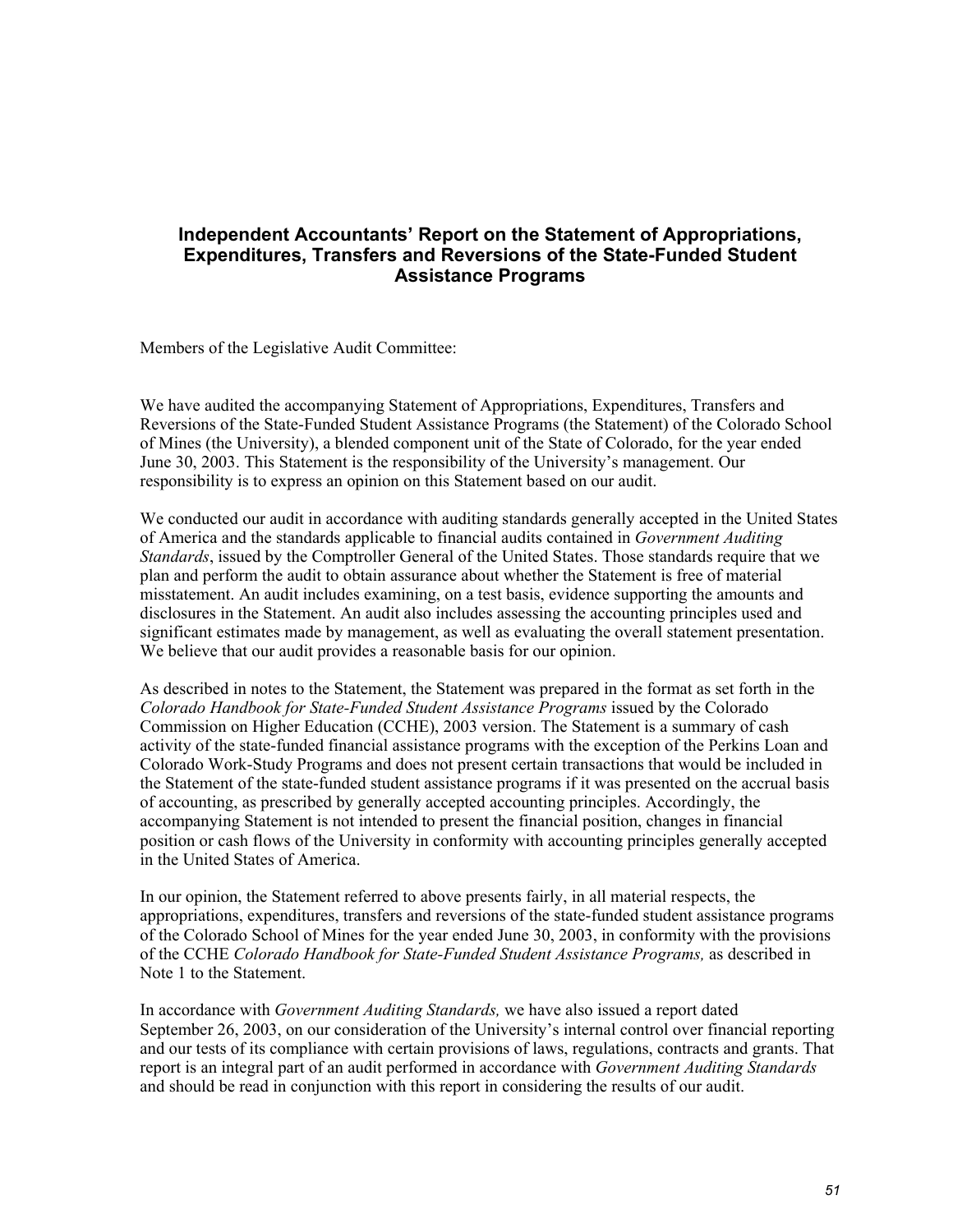Members of the Legislative Committee

This report is intended solely for the information and use of the Legislative Audit Committee, the Board of Trustees and the management of the University and state awarding agencies and passthrough entities and is not intended to be and should not be used by anyone other than these specified parties.

/s/ **BKD, LLP** 

September 26, 2003 Colorado Springs, Colorado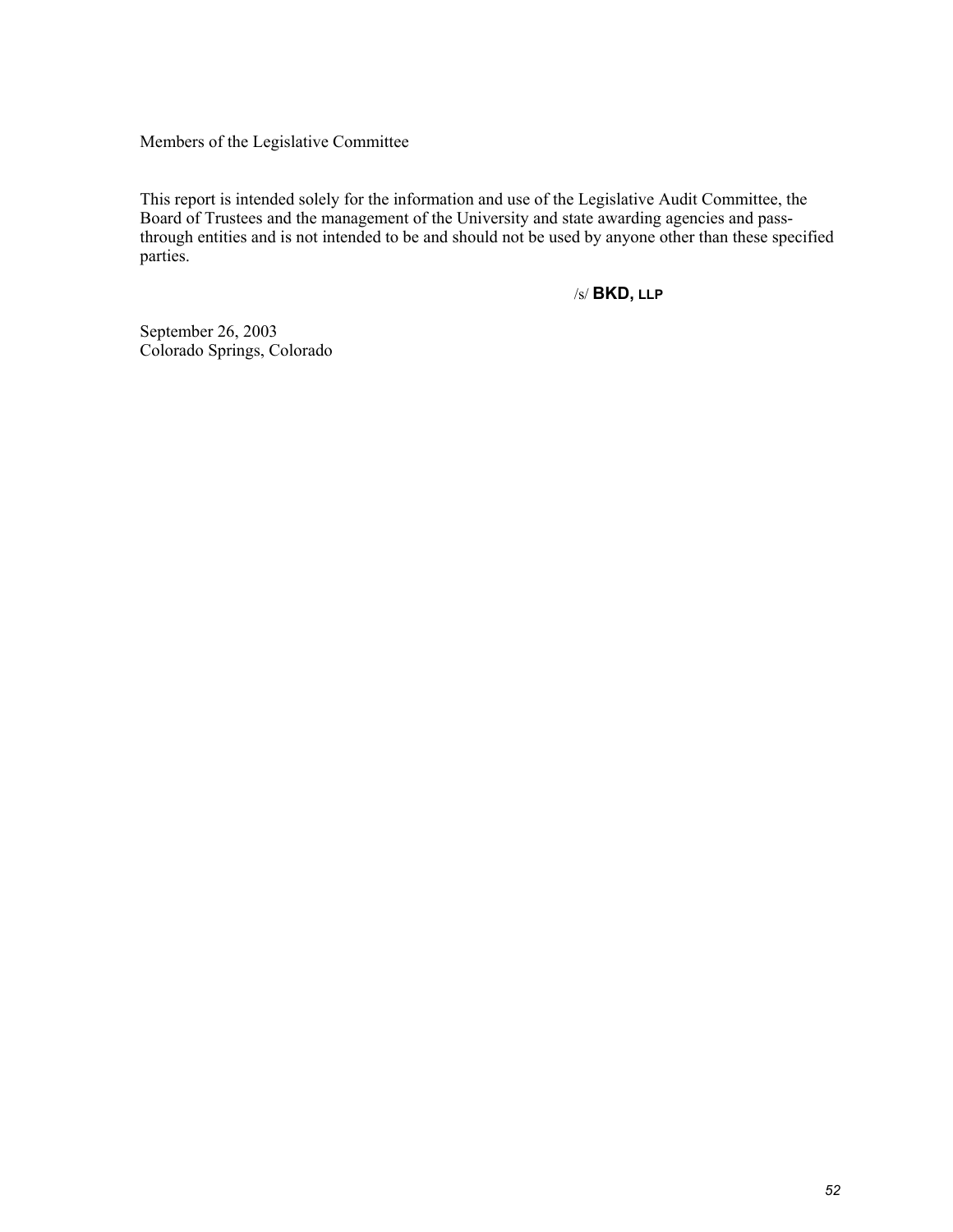# **Colorado School of Mines**

### **Statement of Appropriations, Expenditures, Transfers and Reversions of the State-Funded Student Assistance Programs**

## **Year Ended June 30, 2003**

|                                                     | <b>CSIG</b><br><b>Student</b><br><b>Incentive</b><br><b>Grants</b> | <b>CSG</b><br><b>Student</b><br><b>Grant</b><br>Program |         | Governor's<br>Opportunity<br>Scholarship |         | <b>CWS</b><br>Work-<br><b>Study</b><br>Program |           | <b>Graduate</b><br><b>Fellowship</b><br>Program |        | <b>Under-</b><br><b>Graduate</b><br><b>Merit</b> |                     | <b>Perkins</b><br><b>Match</b> |        | <b>Total</b><br>State-<br><b>Funded</b><br><b>Student</b><br><b>Assistance</b> |             |
|-----------------------------------------------------|--------------------------------------------------------------------|---------------------------------------------------------|---------|------------------------------------------|---------|------------------------------------------------|-----------|-------------------------------------------------|--------|--------------------------------------------------|---------------------|--------------------------------|--------|--------------------------------------------------------------------------------|-------------|
| Appropriations<br>Original<br>Adjustments/transfers | \$<br>48,352                                                       | S.                                                      | 864,697 | S.                                       | 215,974 |                                                | \$446,962 | \$                                              | 65,020 |                                                  | 508,419<br>(65,020) | \$                             | 14,585 |                                                                                | \$2,098,989 |
| Total                                               | 48,352                                                             |                                                         | 864,697 |                                          | 215,974 |                                                | 446,962   |                                                 | 65,020 |                                                  | 443,399             |                                | 14,585 |                                                                                | 2,098,989   |
| Expenditures<br>Reversions to State                 | 48,352                                                             |                                                         | 864,697 |                                          | 215,974 |                                                | 446,962   |                                                 | 65,020 |                                                  | 443,399             |                                | 14,585 |                                                                                | 2,098,989   |
| general fund                                        |                                                                    |                                                         |         |                                          |         |                                                |           |                                                 |        |                                                  |                     |                                |        |                                                                                |             |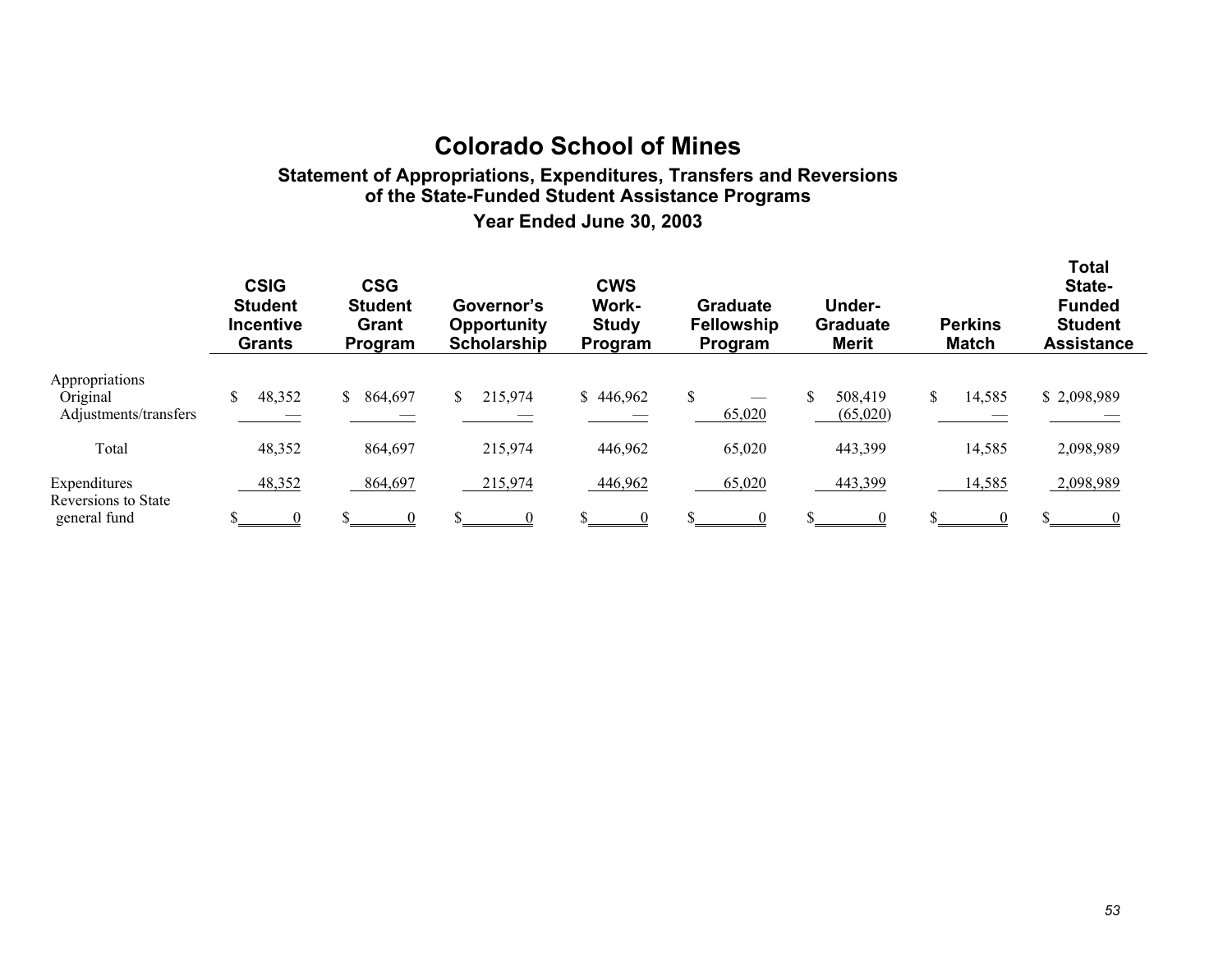### **Notes to Statement of Appropriations, Expenditures, Transfers and Reversions of the State-Funded Student Assistance Programs June 30, 2003**

### **Note 1: Summary of Significant Accounting Policies**

The University's accounting system is structured and administered in accordance with the accounting principles promulgated by the Governmental Accounting Standards Board.

The Perkins Student Loan Direct Student Loan matching requirement from general funds, as approved by the Colorado Commission on Higher Education, is recorded as a transfer from general funds to loan funds and not as a general fund expense and loan fund revenue.

All student aid is expended on a cash basis, except for Perkins Student Loan and the Colorado Work-Study Program (CWS). The Perkins Student Loans are recorded as loans receivable when the funds are disbursed. The CWS is on the accrual basis in that the expense is recognized when the services are performed.

#### **Note 2: Description of Programs**

In addition to the student assistance awards made during the period, the University obtained authorizations to award federal student financial aid of \$1,028,293 in the Pell Grant Program, \$133,144 in the Supplemental Educational Opportunity Grant Program and \$178,416 in the College Work-Study Program. The University also received \$43,756 in capital contributions for the Perkins Loan program.

The Director of Financial Aid is responsible for administration of these programs. This responsibility includes application processing, eligibility determination and financial aid packaging, as well as ensuring compliance with regulations governing the participation of the University in federal and state financial aid programs. The University's Controller is responsible for the programs' financial management, general ledger accounting, payments and collections.

#### **Note 3: Student Incentive Grants**

Student Incentive Grants consist of \$36,264 non-federal state funds and \$12,088 of federal funds.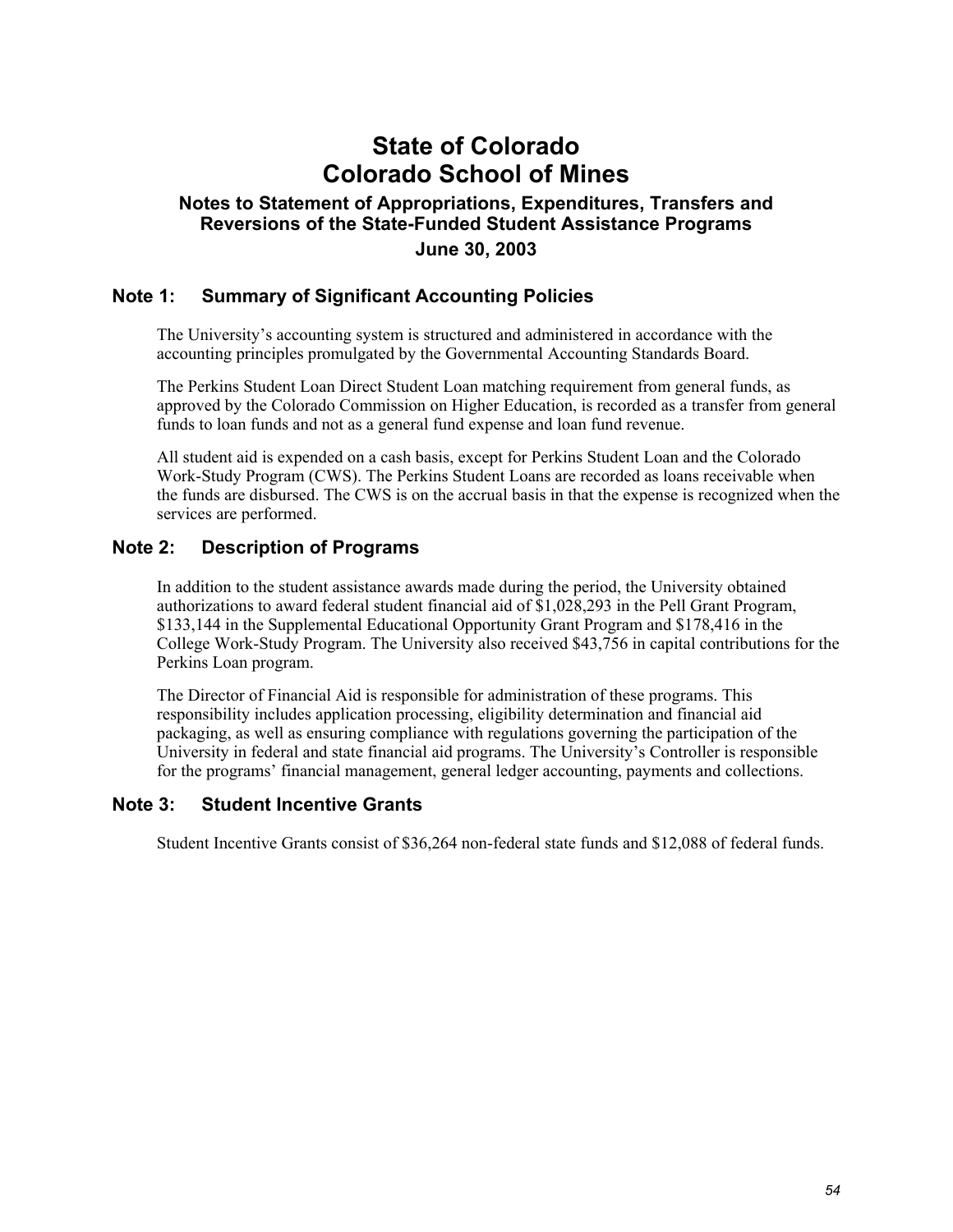Members of the Legislative Audit Committee:

As part of our audit of the financial statements of the Colorado School of Mines (the University), a blended component unit of the State of Colorado, as of and for the year ended June 30, 2003, we wish to communicate the following to you.

### *Auditor's Responsibility under Generally Accepted Auditing Standards*

An audit performed in accordance with generally accepted auditing standards (GAAS) is designed to obtain reasonable, rather than absolute, assurance about the financial statements. In performing GAAS procedures, we establish scopes of audit tests in relation to the financial statements taken as a whole. Our engagement does not include a detailed audit of every transaction. Our contract with the State Auditor more specifically discusses our responsibilities.

### *Significant Accounting Policies*

The University's significant accounting policies are described in Note 1 of the audited financial statements.

#### *Management Judgments and Accounting Estimates*

Accounting estimates are an integral part of financial statement preparation by management, based on its judgments. The following areas involve significant areas of such estimates for which we are prepared to discuss management's estimation process and our procedures for testing the reasonableness of those estimates:

 Allowance for doubtful accounts Compensated absences Depreciation on capital assets and useful life of assets

## *Audit Adjustments*

During the course of any audit, an auditor will propose adjustments of financial statement amounts. Management evaluates our proposals and records those adjustments, which in its judgment, are required to prevent the financial statements from being materially misstated. Some adjustments proposed were not recorded because their aggregate effect is not currently material; however, they involve areas in which adjustments in the future could be material, individually or in the aggregate. Areas in which adjustments were proposed that management recorded include:

 Capital assets Depreciation on capital assets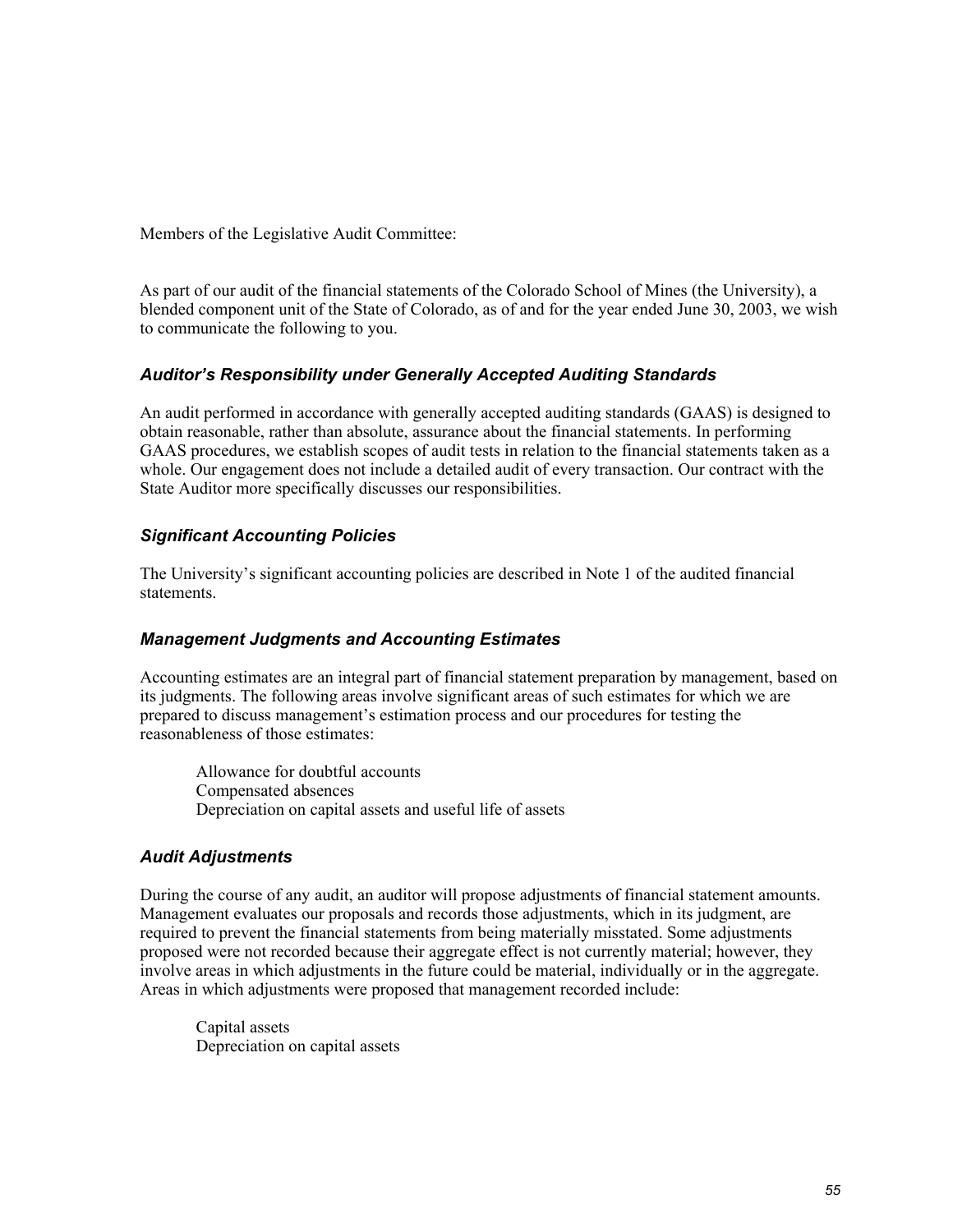Members of the Legislative Audit Committee

Areas in which uncorrected misstatements were aggregated during the current engagement and were determined by management to be immaterial, both individually and in the aggregate, to the financial statements as a whole include the classification of grant revenue, fringe rate allocations for grants and depreciation and capitalization of capital assets. The effect of the uncorrected misstatements, had they been recorded, would have been to decrease beginning of the year net assets as of June 30, 2002 by \$2,180,771, decrease the change in net assets by \$752,136 for the year ended June 30, 2003, decrease current and long-term assets by \$274,462 and \$1,500,000, respectively, and increase and decrease current and long-term liabilities by \$82,567 and \$254,824, respectively.

This letter is intended for the information and use of the Legislative Audit Committee, the Board of Trustees and management of the University and is not intended to be and should not be used by anyone other than these specified parties.

/s/ **BKD, LLP** 

September 26, 2003 Colorado Springs, Colorado